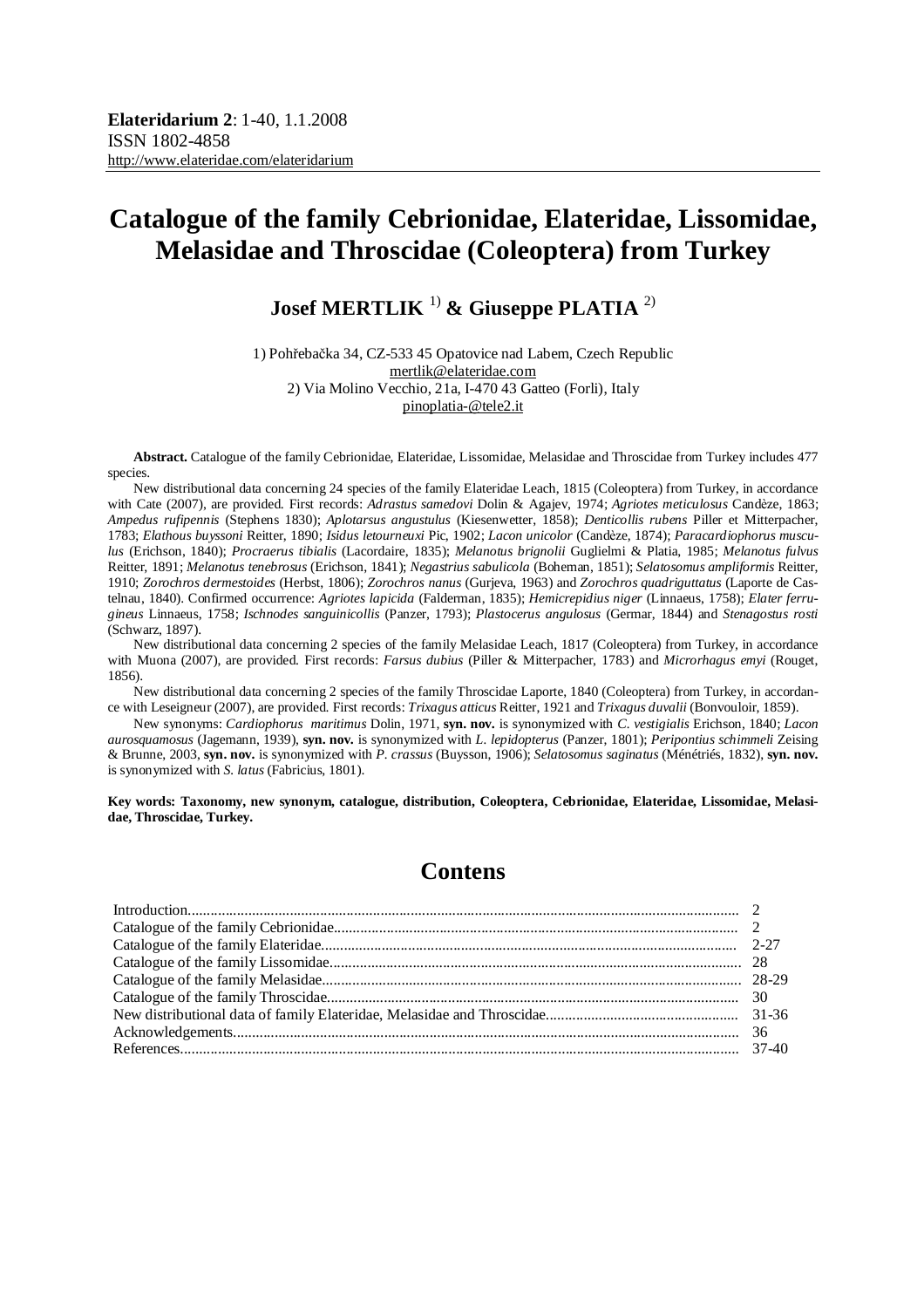## **Introduction**

In this article we quote all names of species of the Cebrionidae, Elateridae, Lissomidae, Melasidae and Throscidae, published from territory of Turkey. We quote 477 species from following family: Cebrionidae (1 species), Elateridae (451 species), Lissomidae (2 species), Melasidae (12 species) and Throscidae (11 species).

New distributional data concerning 24 species of the family Elateridae, 2 species of the family Melasidae and 2 species of the family Throscidae.

#### **Abbreviatations.**

Citations in square brackets ([]) refer to papers recording the species from Turkey. Species preceeded by an asterisk (\*) indicate those of uncertain taxonomic status or with dubious Turkish records (for 34 species of the family Elateridae).

# **Catalogue of the family Cebrionidae Latreille, 1802**

**Genus** *Cebrio* **A. G. Olivier, 1790**

*Cebrio nigricollis* Laporte, 1838 [Winkler 1924: 577; Lodos 1998: 1; Sánchez-Ruiz & Löbl 2007: 92].

# **Catalogue of the family Elateridae Leach, 1815**

The classifications follows Stibick (1979) and incorporates changes made by Sánchez-Ruiz (1996).

## **Subfamily Agrypninae Candèze, 1857**

Tribe **Agrypnini** Candèze, 1857

#### **Genus** *Adelocera* **Latreille, 1829**

*Adelocera pygmaea* (Baudi, 1871) = *A. adanensis* (Jagemann, 1944) [Jagemann 1944: 333 (as *Lacon adanensis*); Preiss & Platia 2003: 99; Cate 2007: 96]. *Adelocera schuberti* Platia & Gudenzi, 2002 [Platia & Gudenzi 2002: 73; Cate 2007: 96].

#### **Genus** *Agrypnus* **Eschscholtz, 1829**

*Agrypnus crenicollis* (Ménétriés, 1832) [Bodemeyer 1900: 115 (as *Lacon*); Kesdek, Platia & Yildirim 2006: 418; Cate 2007: 97]. *Agrypnus murinus* (Linnaeus, 1758) [Guglielmi & Platia 1985: 170; Lodos 1998: 46-47; Cate 2007: 97].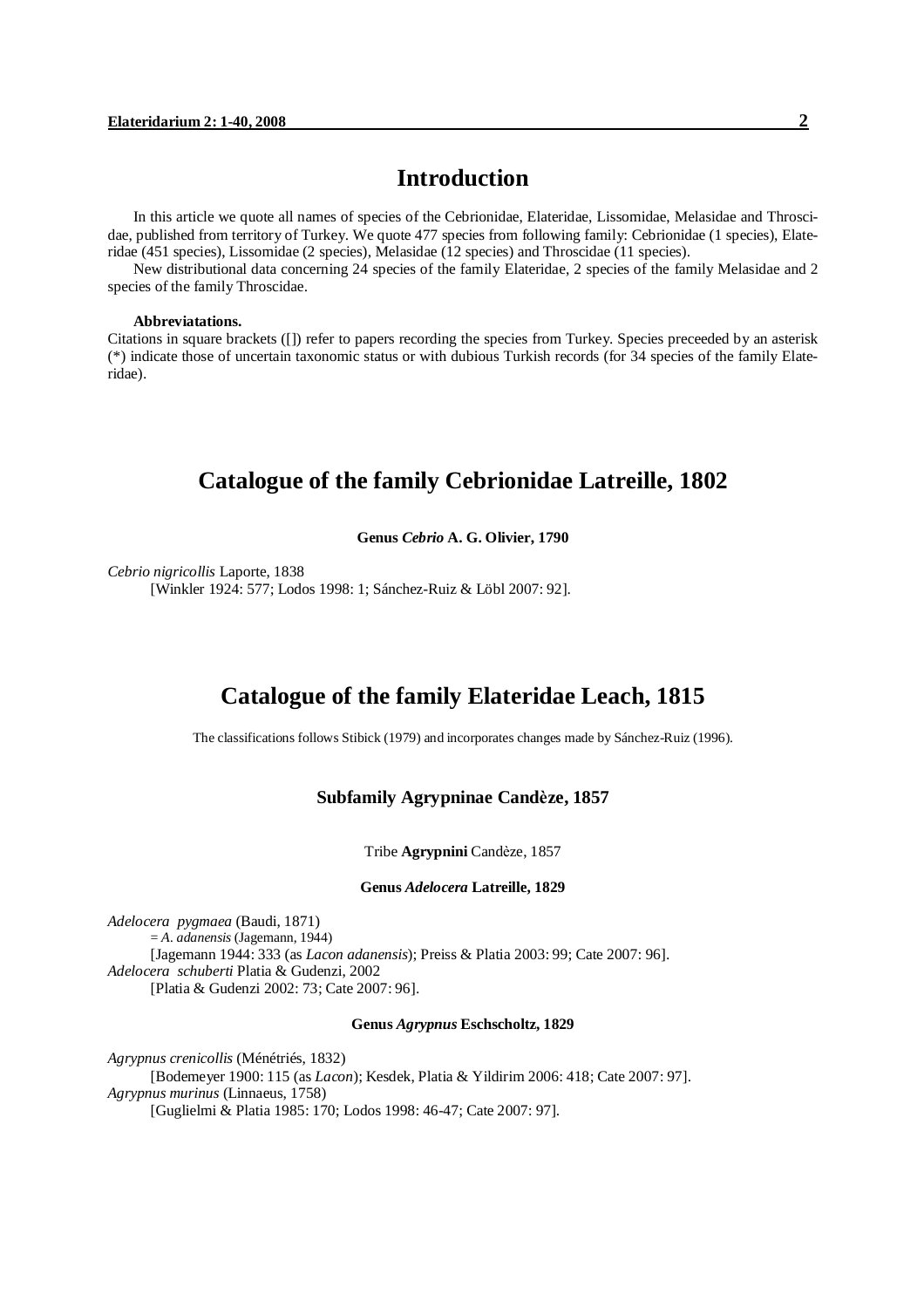*Agrypnus sarikamisensis* Platia, Yildirim & Kesdek, 2007 [Platia, Yildirim & Kesdek, 2007].

#### **Genus** *Danosoma* **C. G. Thomson, 1859**

*Danosoma fasciata* (Linnaeus, 1758) [Cate 2007: 100].

#### **Genus** *Lacon* **Castelnau de Laporte, 1838**

| Lacon candezei Desbrochers des Loges, 1875<br>[Cate 2007: 100].                                                                                                                                                                                                                                                                                                                                                 |
|-----------------------------------------------------------------------------------------------------------------------------------------------------------------------------------------------------------------------------------------------------------------------------------------------------------------------------------------------------------------------------------------------------------------|
|                                                                                                                                                                                                                                                                                                                                                                                                                 |
| Lacon delagrangei (Buysson, 1891)<br>[Buysson 1891: 134; Schenkling 1925: 9 (N. Syrien, as Adelocera); Mertlik & Dušánek 2006: 159; Cate                                                                                                                                                                                                                                                                        |
| $2007:100$ ].                                                                                                                                                                                                                                                                                                                                                                                                   |
| Lacon gillerforsi Platia & Schimmel, 1994                                                                                                                                                                                                                                                                                                                                                                       |
| [Platia & Schimmel 1994: 78; Cate 2007: 101].                                                                                                                                                                                                                                                                                                                                                                   |
| Lacon graecus Candèze, 1857                                                                                                                                                                                                                                                                                                                                                                                     |
| [Winkler 1924: 578 (as <i>Adelocera graeca</i> ); Cate 2007: 101].                                                                                                                                                                                                                                                                                                                                              |
| Lacon kapleri Platia & Schimmel, 1994                                                                                                                                                                                                                                                                                                                                                                           |
| [Platia & Gudenzi 1998: 49; Cate 2007: 101].                                                                                                                                                                                                                                                                                                                                                                    |
| Lacon ladae Mertlik & Dusanek, 2006                                                                                                                                                                                                                                                                                                                                                                             |
| [Mertlik & Dusanek 2006: 153].                                                                                                                                                                                                                                                                                                                                                                                  |
| Lacon lepidopterus (Panzer, 1801)                                                                                                                                                                                                                                                                                                                                                                               |
| = L. aurosquamosus (Jagemann, 1939) (syn. nov.) ("TYPUS, Adelocera aurosquamosa "Jg"., Det. Jagemann; Asia<br>Minor Amasia; Mus. Nat. Prague 26853 lav.; Lectotype Adelocera aurosquamosa Jagemann C.M.F. von Hayek 1974; La-<br>con aurosquamosa C.M.F. von Hayek 1974; Lacon lepidopterus syn. n. det. C. Wurst 1997") (Collections of National<br>Museum, Department of Entomology, Prague, Czech Republic). |
| [Jagemann 1939: 332 (as Adelocera aurosquamosa); Kesdek, Platia & Yildirim 2006: 419; Cate 2007: 100                                                                                                                                                                                                                                                                                                            |
| (as L. auro squamosus)].                                                                                                                                                                                                                                                                                                                                                                                        |
| Lacon punctatus (Herbst, 1779)                                                                                                                                                                                                                                                                                                                                                                                  |
| [Bodemeyer 1900: 115 (as Adelocera punctata); Schenkling 1925: 10 (as Adelocera); Guglielmi & Platia<br>1985: 170; Kesdek, Platia & Yildirim 2006: 419; Cate 2007: 101].                                                                                                                                                                                                                                        |
| Lacon solai Platia & Gudenzi, 2000                                                                                                                                                                                                                                                                                                                                                                              |
| [Platia & Gudenzi 2000: 66; Platia 2004: 98; Cate 2007: 102].                                                                                                                                                                                                                                                                                                                                                   |
| <i>Lacon unicolor</i> (Candèze, 1874)                                                                                                                                                                                                                                                                                                                                                                           |
| First record for Turkey. Present paper $\rightarrow$ p. 33.                                                                                                                                                                                                                                                                                                                                                     |
| <b>Genus Lanelater Arnett, 1952</b>                                                                                                                                                                                                                                                                                                                                                                             |

*Lanelater judaicus* (Reiche & Saulcy, 1856) [Guglielmi & Platia 1985: 171; Cate 2007: 102]. *Lanelater persicus* (Candèze, 1874) [Platia & Gudenzi 2000: 67; Cate 2007: 102].

Tribe **Hemirhipini** Candèze, 1857

#### **Genus** *Calais* **Laporte, 1838**

*Calais parreysi* (Steven, 1830)

[Schenkling 1925: 43 (as *Alaus*); Guglielmi & Platia 1985: 171 (as *Paracalais*); Lodos 1998: 49, 50 (as *Alaus*); Kesdek, Platia & Yildirim 2006: 418; Cate 2007: 107].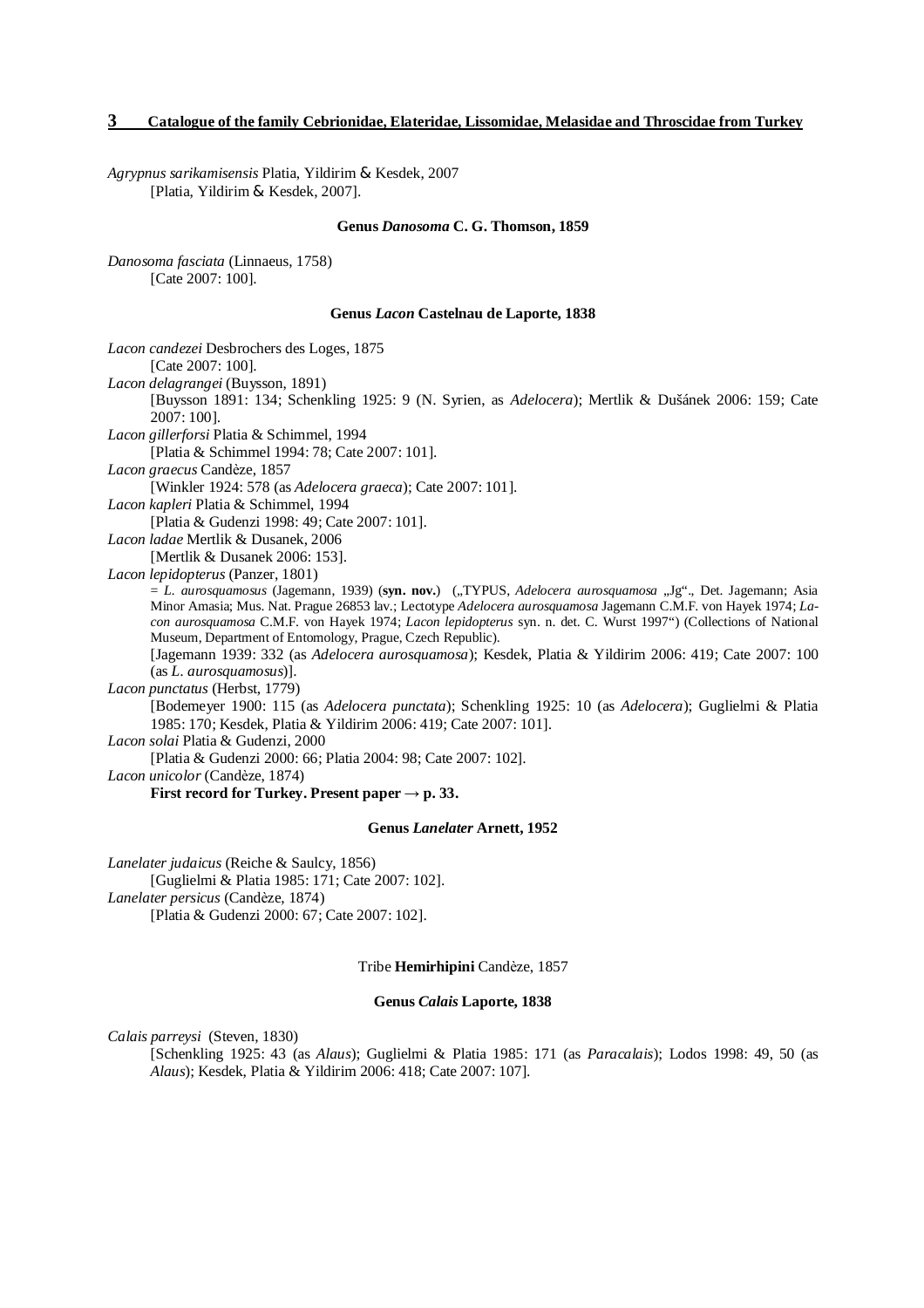#### **Genus** *Tetrigus* **Candèze, 1857**

*Tetrigus cyprius* Baudi, 1871

[Fairmaire 1893: 68 (*Ludioctenus akbesianus*); Winkler 1924: 580 (as *Ludioctenus*); Schenkling 1925: 53 (N. Syrien, as *Ludioctenus*); Preiss & Platia 2003: 103; Mertlik & Dušánek 2006: 161; Cate 2007: 108].

> Tribe **Oophorini** Gistel, 1856 = Conoderini Fleutiaux, 1919

#### **Genus** *Aeoloderma* **Fleutiaux, 1928**

*Aeoloderma crucifer* (Rossi, 1790) [Bodemeyer 1900: 115 (as *Aeolus*); Guglielmi & Platia 1985: 172; Cate 2007: 103]. *Aeoloderma obliterata* (Candèze, 1859) [Platia & Gudenzi 2000: 67; Cate 2007: 103].

## **Genus** *Aeoloides* **Schwarz, 1906**

*\* Aeoloides atricapillus* (Germar, 1824) [Cate 2007: 105 (as *Drasterius*)]. **Known from Central Asia, it is improbable that the taxon occurs in Turkey.**  *Aeoloides figuratus* (Germar, 1844) = *A. turcomanus* (Candèze, 1889) [Schenkling 1925: 135 (as *Drasterius*); Guglielmi & Platia 1985: 171; Cate 2007: 104]. *Aeoloides grisescens* (Germar, 1844) = *A. bicarinatus* (Reitter, 1891) [Schenkling 1925: 138; Guglielmi & Platia 1985: 172; Cate 2007: 104]. *Aeoloides sarmaticus* (Motschulsky, 1860) [Platia & Gudenzi 1998: 50; Cate 2007: 105 (as *Drasterius atricapillus*)].

#### **Genus** *Aeolosomus* **Dolin, 1982**

*Aeolosomus rossii* (Germar, 1844) [Kesdek, Platia & Yildirim 2006: 419; Cate 2007: 104].

#### **Genus** *Drasterius* **Eschscholtz, 1829**

*Drasterius bimaculatus* (Rossi, 1790)

[Bodemeyer 1900: 115; Roubal 1924: 81 (*D. bimaculatus* ab. *levantinus*); Schenkling 1925-27: 528 (as *D. bimaculatus* ab. *levantinus*); Guglielmi & Platia 1985: 171; Kesdek, Platia & Yildirim 2006: 419; Cate 2007: 105].

#### **Subfamily Cardiophorinae Candèze, 1860**

Tribe **Cardiophorini** Candèze, 1859

#### **Genus** *Cardiophorus* **Eschscholtz, 1829**

Subgenus *Cardiophorus* Eschscholtz, 1829

*Cardiophorus acuminatus* Platia & Gudenzi, 2002 [Platia & Gudenzi 2002: 28; Cate 2007: 194]. *Cardiophorus aemulus* Platia & Gudenzi, 2002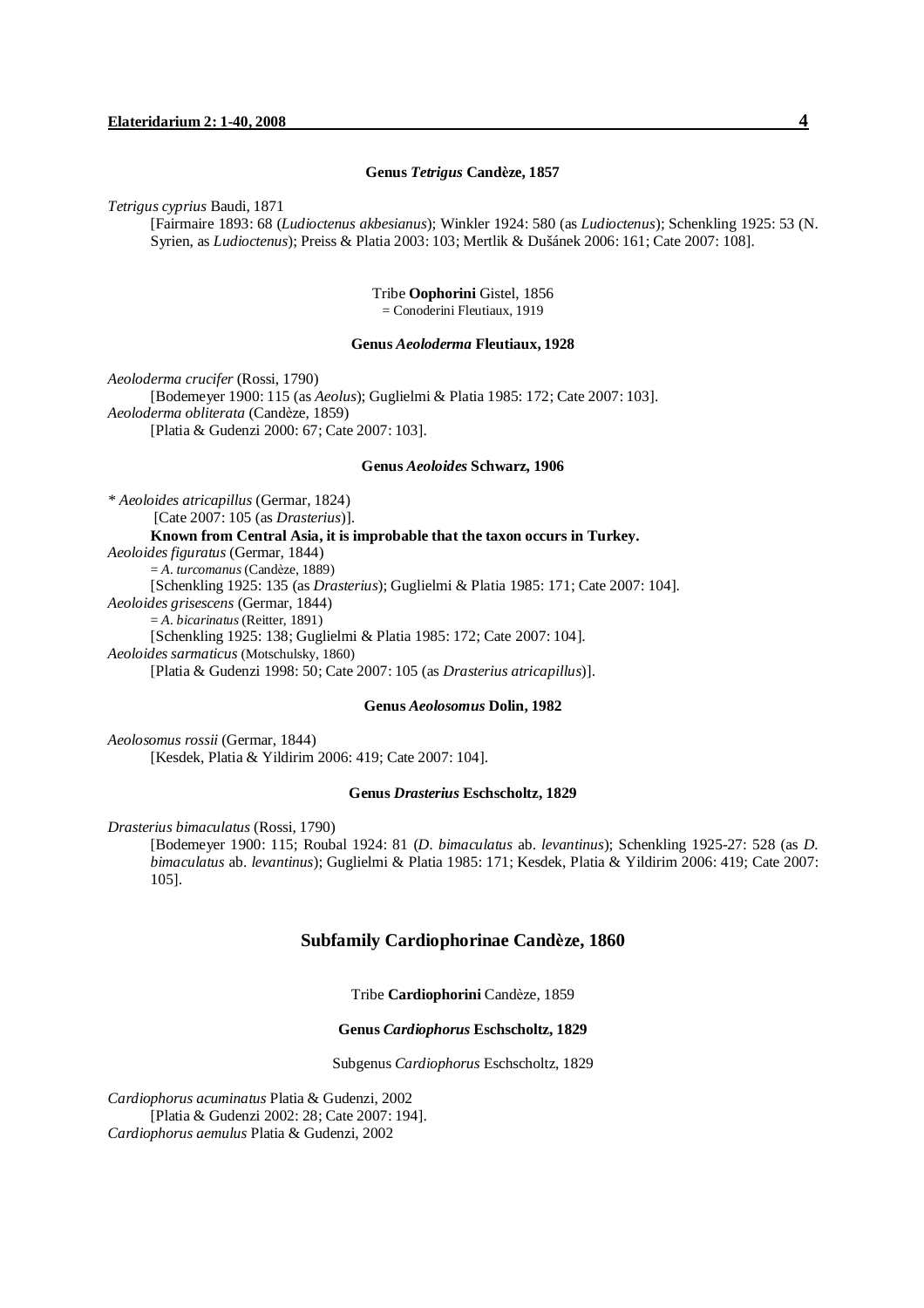[Platia & Gudenzi 2002: 28; Cate 2007: 194]. *Cardiophorus agilis* Platia & Gudenzi, 2002 [Platia & Gudenzi 2002: 30; Cate 2007: 195]. *\* Cardiophorus alepensis* Pic, 1914 [Lodos 1998: 49]. **Known from Syria, its occurrence in Turkey is dubious.**  *Cardiophorus analis* Schwarz, 1892 [Bodemeyer 1900: 116; Winkler 1924: 592; Schenkling 1925: 220; Lodos 1998: 49; Platia & Gudenzi 2002: 47; Kesdek, Platia & Yildirim 2006: 419; Cate 2007: 195]. *Cardiophorus anticus* Erichson, 1840 [Platia & Gudenzi 2000: 601, Kabalak & Sert 2005: 56; Cate 2007: 195]. *Cardiophorus apterus* Platia & Gudenzi, 2002 [Platia & Gudenzi 2002: 31; Cate 2007: 195]. *Cardiophorus araxicola* Iablokoff-Khnzorian, 1970 [Platia 2004: 107; Cate 2007: 195]. *Cardiophorus bellus* Platia & Gudenzi, 2000 [Platia & Gudenzi 2000: 603; Cate 2007: 195]. *Cardiophorus carnosus* Platia & Gudenzi, 2002 [Platia & Gudenzi 2002: 32; Cate 2007: 196]. *Cardiophorus cyanipennis* Mulsant & Wachanru, 1852 [Winkler 1924: 590; Schenkling 1925: 224; Guglielmi & Platia 1985: 214; Lodos 1998: 49; Platia & Gudenzi 2000: 601, Kabalak & Sert 2005: 56; Cate 2007: 196]. *Cardiophorus discicollis* (Herbst, 1806) [Bodemeyer 1900: 116; Horion 1953: 227; Lodos 1998: 48, 49; Platia & Gudenzi 2000: 601, Kabalak & Sert 2005: 56; Kesdek, Platia & Yildirim 2006: 419; Cate 2007: 196]. *Cardiophorus dolini* Mardjanian, 1985 [Platia & Gudenzi 2002: 48; Cate 2007: 196]. *Cardiophorus ebeninus* (Germar, 1824) [Cate 2007: 196]. *Cardiophorus eliasi* Pic, 1904 [Platia & Gudenzi 2000: 602; Cate 2007: 196]. *Cardiophorus fossulatus* Platia & Gudenzi, 2002 [Platia & Gudenzi 2002: 32; Cate 2007: 197]. *Cardiophorus frequens* Platia & Gudenzi, 2002 [Platia & Gudenzi 2002: 34; Cate 2007: 197]. *Cardiophorus gramineus* (Scopoli, 1763) [Platia & Gudenzi 2000: 602; Cate 2007: 197]. *Cardiophorus hayekae* Platia & Gudenzi, 2002 [Platia & Gudenzi 2002: 35; Cate 2007: 197]. *Cardiophorus hinkei* Frivaldszky, 1837 [Platia & Gudenzi 2000: 602; Preiss & Platia 2003: 104; Cate 2007: 197]. *Cardiophorus imitator* Platia & Gudenzi, 2002 [Platia & Gudenzi 2002: 36; Cate 2007: 197]. *Cardiophorus impressiventris* Schwarz, 1900 = *C. boyadjiani* Pic, 1908 [Winkler 1924: 593 (as *C. boyadjianii* and *C. impressiventris*); Schenkling 1925: 223 (as *C. boyadjianii*); Schenkling 1925: 226; Guglielmi & Platia 1985: 214; Lodos 1998: 49 (as *C. boyadjanii*); Platia & Gudenzi 2002: 48; Cate 2007: 197]. *\* Cardiophorus insignis* Desbrochers, 1875 [Lodos 1998: 49]. **Known from Israel, Syria and "Palestine", its occurrence in Turkey is dubious.**  *Cardiophorus kindermanni* Candèze, 1860 = *C. akbesianus* Pic, 1899 [Bodemeyer 1900: 116; Winkler 1924: 590; Schenkling 1925: 220 (as *C. akbesianus*); Lodos 1998: 49; Platia & Gudenzi 2000: 602; Cate 2007: 198]. *Cardiophorus kinzelbachi* Chassain, 1979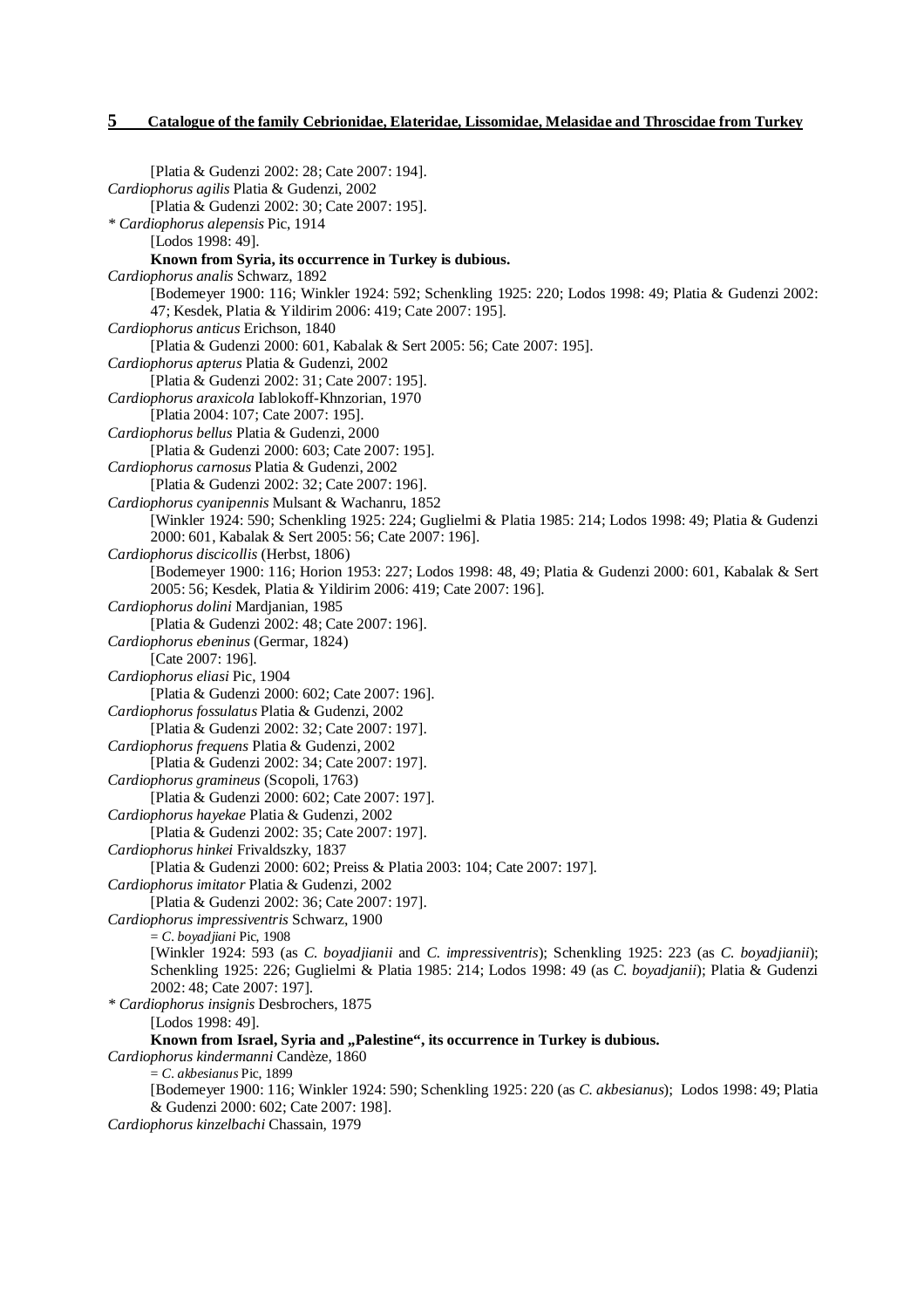[Platia & Gudenzi 2002: 48; Cate 2007: 198]. *Cardiophorus levis* Platia & Gudenzi, 2002 [Platia & Gudenzi 2002: 36; Cate 2007: 198]. *Cardiophorus lundbergi* Platia & Gudenzi, 2000 [Platia & Gudenzi 2000: 604; Cate 2007: 198]. *Cardiophorus maculicollis* Reiche & Saulcy, 1856 [Platia & Gudenzi 2000: 602; Cate 2007: 198]. *\* Cardiophorus marmottani* Buysson, 1912 [Schenkling 1925: 237 (as *Perrinellus*); Lodos 1998: 49]. **Known from North Africa (Morocco), it is improbable that the taxon occurs in Turkey.**  *Cardiophorus megathorax* (Faldermann, 1835) = *C. antennalis* Desbrochers, 1875 [Guglielmi & Platia 1985: 214 (as *C. antennalis*); Lodos 1998: 49 (as *C. antennalis*); Platia & Gudenzi 2002: 49; Kesdek, Platia & Yildirim 2006: 420; Cate 2007: 198]. *Cardiophorus miniaticollis* Candèze, 1860 [Platia & Gudenzi 2000: 602; Cate 2007: 198]. *Cardiophorus neuberti* Platia & Gudenzi, 2002 [Platia & Gudenzi 2002: 38; Cate 2007: 199]. *Cardiophorus nigerrimus* Erichson, 1840 [Lodos 1998: 49; Platia & Gudenzi 2002: 49; Cate 2007: 199]. *Cardiophorus nigratissimus* Buysson, 1891 [Buysson 1891: 134; Guglielmi & Platia 1985: 214; Lodos 1998: 49; Platia & Gudenzi 2002: 49, Kabalak & Sert 2005: 57; Kesdek, Platia & Yildirim 2006: 420; Cate 2007: 199]. *Cardiophorus parvulus* Platia & Gudenzi, 2000 [Platia & Gudenzi 2000: 142; Platia & Gudenzi 2002: 49; Kesdek, Platia & Yildirim 2006: 420; Cate 2007: 199]. *Cardiophorus pavesii* Platia & Gudenzi, 2000 [Platia & Gudenzi 2000: 604; Cate 2007: 199]. *Cardiophorus picinus* Platia & Gudenzi, 2002 [Platia & Gudenzi 2002: 39; Cate 2007: 199]. *\* Cardiophorus picticollis* Kraatz, 1882 [Winkler 1924: 590; Schenkling 1925: 228; Lodos 1998: 49]. **Known from Central Asia (Tajikistan, Uzbekistan), it is improbable that the taxon occurs in Turkey.**  *Cardiophorus plurimus* Platia & Gudenzi, 2002 [Platia & Gudenzi 2002: 39; Cate 2007: 199]. *Cardiophorus procerus* Platia & Gudenzi, 2002 [Platia & Gudenzi 2002: 40; Cate 2007: 199]. *Cardiophorus proprius* Platia & Gudenzi, 2002 [Platia & Gudenzi 2002: 42; Cate 2007: 199]. *Cardiophorus ressli* Platia & Gudenzi, 2000 [Platia & Gudenzi 2000: 605; Cate 2007: 200]. *Cardiophorus rotundicollis* Frivaldszky, 1845 = *C. turgescens* Buysson, 1891 [Schenkling 1925: 232 (as *C. turgescens*); Lodos 1998: 49 (as *C. turgescens*); Platia & Gudenzi 2002: 50; Cate 2007: 200]. *\* Cardiophorus ruficollis* (Linnaeus, 1758) [Lodos 1998: 49]. **Euro-Siberian species, its occurrence in Turkey is dubious.**  *Cardiophorus ruficruris* (Brullé, 1832) = *C. tibialis* Erichson, 1840 [Platia & Gudenzi 2002: 50; Preiss & Platia, 2003: 104; Cate 2007: 200]. *\* Cardiophorus rufipes* Goeze, 1777 = *C. goezei* Sánchez-Ruiz, 1996 [Schenkling 1925: 230; Cate 2007: 200]. **Known from western Mediterranean, it is improbable that the taxon occurs in Turkey.**  *Cardiophorus sacratus* Erichson, 1840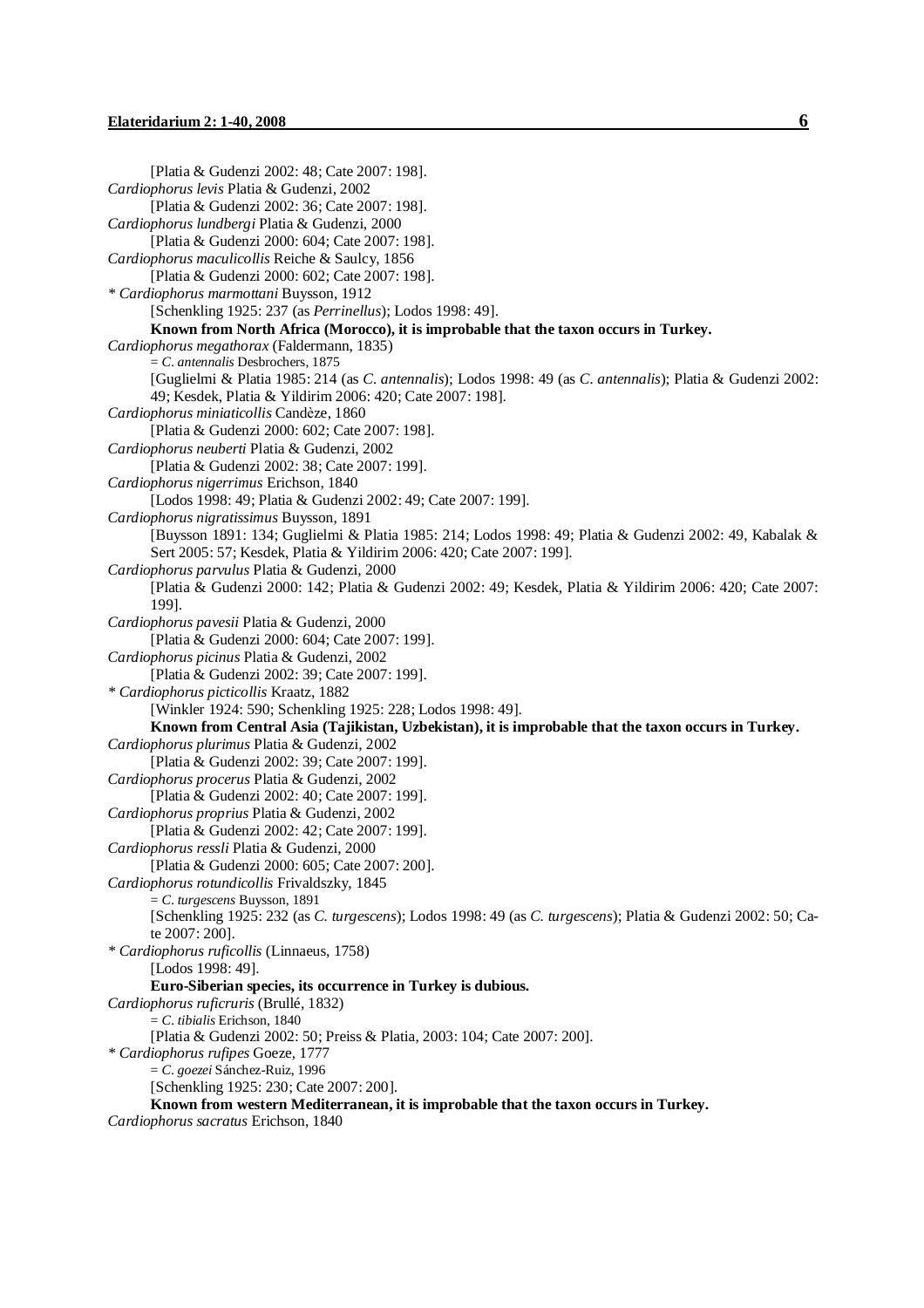[Schenkling 1925: 231 (*C. sacratus* ab. *tokatensis* Pic, 1913); Guglielmi & Platia 1985: 214; Lodos 1998: 49; Platia & Gudenzi 2000: 603; Preiss & Platia 2003: 104, Kabalak & Sert 2005: 57; Kesdek, Platia & Yildirim 2006: 420; Cate 2007: 200]. *Cardiophorus samai* Platia & Gudenzi, 2000 [Platia & Gudenzi 2000: 605; Cate 2007: 200]. *Cardiophorus schuberti* Platia & Gudenzi, 2002 [Platia & Gudenzi 2002: 42; Cate 2007: 200]. *Cardiophorus schurmanni* Platia & Gudenzi, 2002 [Platia & Gudenzi 2002: 44; Cate 2007: 200]. *Cardiophorus somcheticus* Schwarz, 1896 [Cate 2007: 200]. *Cardiophorus stussineri* Buysson, 1913 [Platia & Gudenzi 2002: 51; Preiss & Platia 2003: 104; Cate 2007: 200]. *Cardiophorus syriacus* (Linnaeus, 1758) [Winkler 1924: 590; Schenkling 1925: 231; Guglielmi & Platia 1985: 214; Lodos 1998: 49; Platia & Gudenzi 2000: 603; Kesdek, Platia & Yildirim 2006: 420; Cate 2007: 200]. *\* Cardiophorus tenellus* Reiche, 1856 [Bodemeyer 1900: 116; Schenkling 1925: 232, Lodos 1998: 49]. **Known from Egypt, Israel, Jordan, Lebanon and Syria, its occurrence in Turkey is dubious.**  *Cardiophorus turgidus* Erichson, 1840 [Lodos 1998: 49; Platia & Gudenzi 2002: 51; Cate 2007: 201]. *Cardiophorus uncinatus* Platia & Gudenzi, 2002 [Platia & Gudenzi 2002: 46; Cate 2007: 201]. *Cardiophorus varius* Cate, Platia & Schimmel, 2002 [Cate, Platia & Schimmel 2002: 51]. *Cardiophorus vestigialis* Erichson, 1840 = *C. atramentarius* Erichson, 1840 = *C. erichsoni* Buysson, 1901 = *C. maritimus* Dolin, 1971 (**syn. nov.**) = *C. nijazi* Dolin & Agajew, 1983 [Bodemeyer 1900: 116 (as *C. rufipes*); Horion 1953: 230 (as *C. erichsoni*); Guglielmi & Platia 1985: 215; Lodos 1998: 49 (as *C. atramentarius, C. erichsoni* and as *C. rufipes*); Platia & Gudenzi 2002: 51; Preiss & Platia 2003: 104; Kabalak & Sert 2005: 56 (as *C. maritimus*); Kesdek, Platia & Yildirim 2006: 420; Cate 2007: 198 (as *C. maritimus*); Cate 2007: 201]. *Cardiophorus winkleri* Platia & Gudenzi, 2002 [Platia & Gudenzi 2002: 47]. *Cardiophorus witzgalli* Platia & Gudenzi, 2002 [Platia & Gudenzi 2002: 46; Cate 2007: 201]. *Cardiophorus zeisingi* Platia, 2004 [Platia 2004: 106; Cate 2007: 201]. Subgenus *Perrinellus* Buysson, 1899

*\* Cardiophorus aegyptiacus* Candèze, 1860) [Farmaire 1866; Lodos 1998: 49]. **Known from Egypt and Tunisia, it is improbable that the taxon occurs in Turkey.** 

#### **Genus** *Dicronychus* **Brullè, 1832**

*Dicronychus adanensis* (Pic, 1908) [Winkler 1924: 594 (as *Platynychus*); Schenkling 1925: 233 (as *Platynychus*); Lodos 1998: 49 (as *Cardiophorus*); Platia & Gudenzi 2004: 18; Cate 2007: 203]. *Dicronychus apteriformis* Platia & Gudenzi, 2004 [Platia & Gudenzi 2004: 10; Cate 2007: 203]. *Dicronychus bicolor* Platia & Gudenzi, 2004

[Platia & Gudenzi 2004: 10; Cate 2007: 204].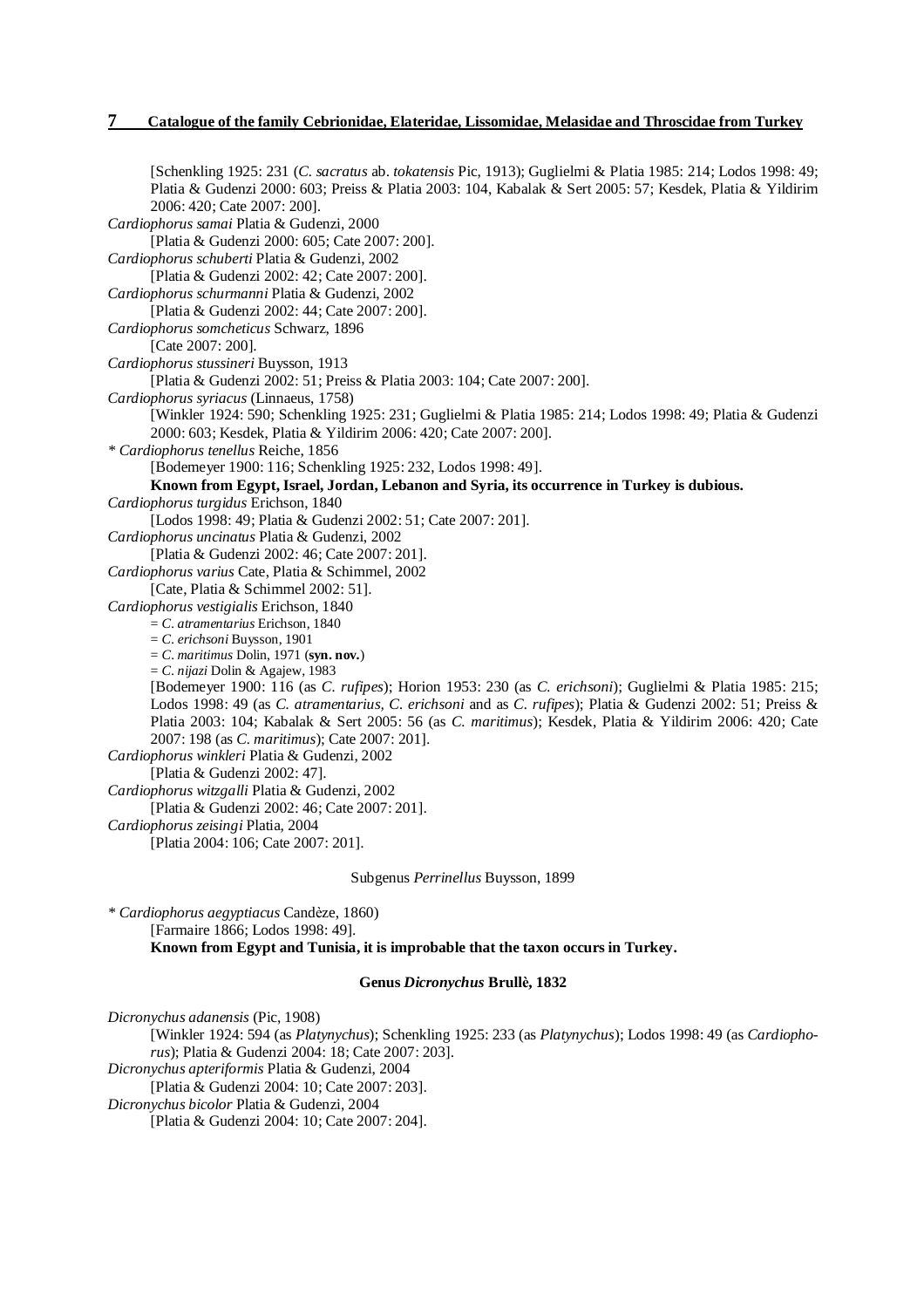*Dicronychus bozdaghensis* Platia & Gudenzi, 2004 [Platia & Gudenzi 2004: 10; Cate 2007: 204]. *Dicronychus cinereus* (Herbst, 1784) [Guglielmi & Platia 1985: 212; Platia & Gudenzi 2004: 18, Kabalak & Sert 2005: 57; Cate 2007: 204]. *Dicronychus decorus* (Faldermann, 1835) [Bodemeyer 1900: 116 (as *Cardiophorus*); Winkler 1924: 594 (as *Platynychus*); Schenkling 1925: 234 (as *Platynychus*); Lodos 1998: 49 (as *Cardiophorus*); Platia & Gudenzi 2004: 18; Cate 2007: 204]. *Dicronychus deminutus* Platia & Gudenzi, 2004 [Platia & Gudenzi 2004: 12; Cate 2007: 204]. *Dicronychus desbrochersi* Platia & Gudenzi, 2004 [Platia & Gudenzi 2004: 12; Cate 2007: 204]. *\* Dicronychus drurei* (Pic, 1908) [Lodos 1998: 49]. **Known from Iraq, its occurrence in Turkey is dubious.**  *Dicronychus equiseti* (Herbst, 1784) [Winkler 1924: 594 (as *Platynychus*); Schenkling 1925: 234 (as *Platynychus*); Horion 1953: 237; Lodos 1998: 49; Platia & Gudenzi 2004: 18; Cate 2007: 204]. *\* Dicronychus exstinctus* (Erichson, 1840) [Lodos 1998: 49 (as *Cardiophorus*)]. **Known from Egypt and "Mesopotamia", its occurrence in Turkey is dubious.**  *Dicronychus freudei* Platia & Gudenzi, 2007 [Platia & Gudenzi 2007: 93]. *Dicronychus gillerforsi* Platia & Gudenzi, 2004 [Platia & Gudenzi 2004: 12; Cate 2007: 204]. *Dicronychus iconiensis* (Pic, 1908) [Winkler 1924: 594 (as *Platynychus*); Schenkling 1925: 235 (as *Platynychus*); Guglielmi & Platia 1985: 212 (as *D. incanus*); Lodos 1998: 49 (as *Cardiophorus*); Platia & Gudenzi 2004: 18; Cate 2007: 204]. *Dicronychus merkli* (Pic, 1910) [Winkler 1924: 595 (as *Platynychus*); Schenkling 1925: 235 (as *Platynychus*); Guglielmi & Platia 1985: 212; Lodos 1998: 49; Preiss & Platia 2003: 104; Platia & Gudenzi 2004: 20; Cate 2007: 205]. *Dicronychus mutilus* Platia & Gudenzi, 2004 [Platia & Gudenzi 2004: 14; Cate 2007: 205]. *Dicronychus obscuripennis* (Pic, 1899) [Winkler 1924: 594 (as *Platynychus decorus* ab. *obscuripennis*); Schenkling 1925: 234 (as *Platynychus decorus* ab. *obscuripennis*); Platia & Gudenzi 2004: 20; Cate 2007: 205]. *Dicronychus pici* Platia & Gudenzi, 2004 [Platia & Gudenzi 2004: 14; Cate 2007: 205]. *Dicronychus rubripes* (Germar, 1824) [Platia & Gudenzi 2004: 20, Kabalak & Sert 2005: 57; Kesdek, Platia & Yildirim 2006: 420; Cate 2007: 205]. *Dicronychus senaci* Desbrochers des Loges, 1870 [Winkler 1924: 595 (as *Platynychus*); Platia & Martini 1990: 46; Platia & Gudenzi 2004: 21; Cate 2007: 205]. *Dicronychus turcicus* Platia & Gudenzi, 2004 [Platia & Gudenzi 2004: 16; Cate 2007: 205]. *Dicronychus variatus* Desbrochers, 1875 [Guglielmi & Platia 1985: 214; Platia & Gudenzi 2004: 21; Cate 2007: 205]. *\* Dicronychus versicolor* (Mulsant & Guillebeau, 1856) [Bodemeyer 1900: 116 (as *Cardiophorus*); Lodos 1998: 49; Cate 2007: 205]. **Known from South Europe (France, Italy, Slovenia, Greece), its occurrence in Turkey is dubious. Genus** *Paracardiophorus* **Schwarz, 1895**

*Paracardiophorus musculus* (Erichson, 1840)

**First records for Turkey. Present paper**  $\rightarrow$  **p. 33.**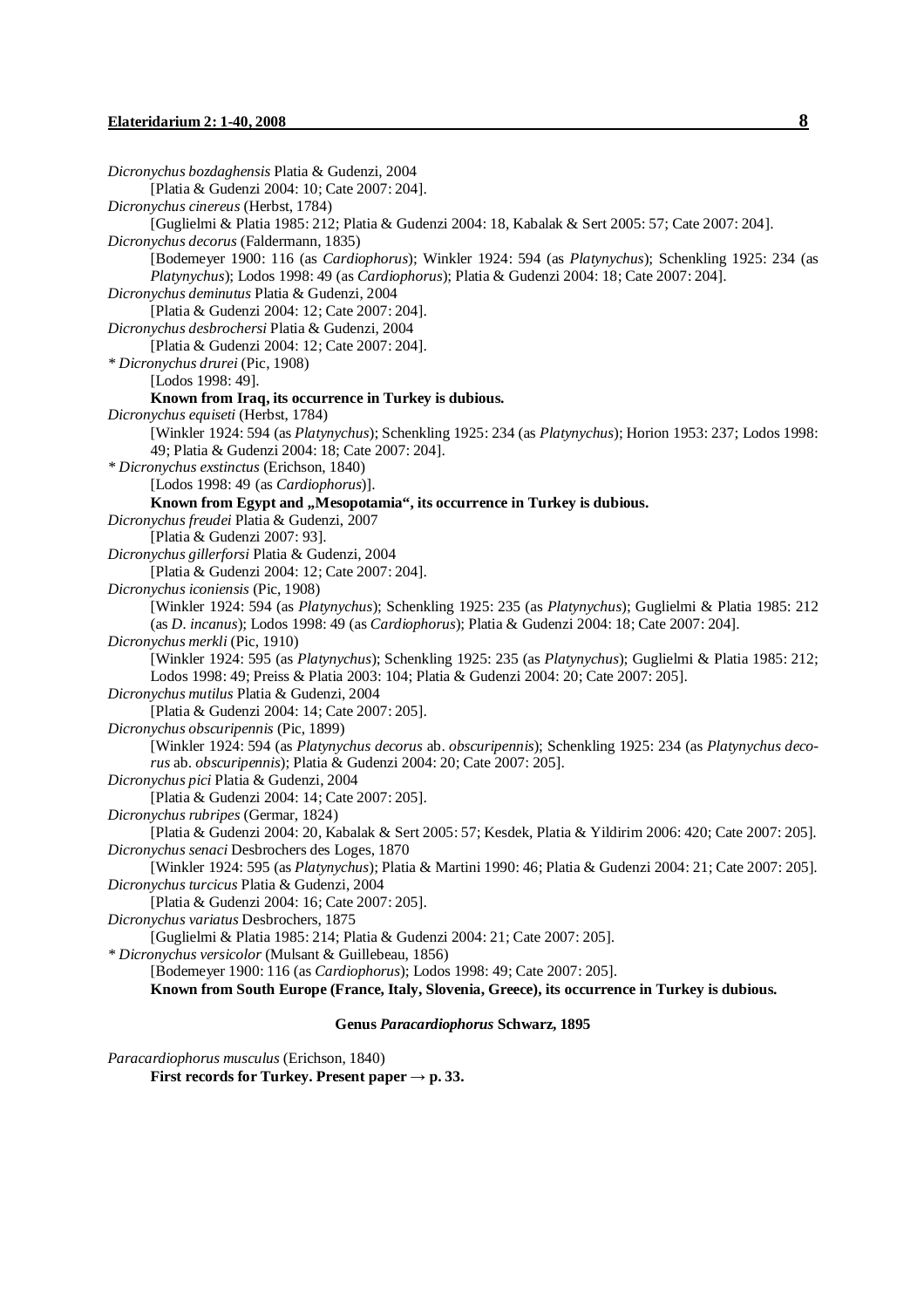**Genus** *Ryukyucardiophorus* **Ôhira, 1973** 

*Ryukyucardiophorus mertliki* Platia & Gudenzi, 1999 [Platia & Gudenzi 1999: 23; Cate 2007: 207].

## **Subfamily Dendrometrinae Gistel, 1856**

= Denticollinae Stein & J. Weise, 1877

Tribe **Dendrometrini** Gistel, 1856

Subtribe **Athouina** Candèze, 1859

#### **Genus** *Athous* **Eschscholtz, 1829**

Subgenus *Athous* Eschscholtz, 1829

*Athous haemorrhoidalis* (Fabricius, 1801)

[Bodemeyer 1900: 116; Horion 1953: 258; Yüksel 1970: 35; Lodos 1998: 43, 44; Preiss & Platia 2003: 103; Kabalak & Sert 2005: 51; Kesdek, Platia & Yildirim 2006: 421; Cate 2007: 156].

*Athous nadoraz* Mertlik & Dusanek 2006

[Mertlik & Dušánek 2006: 146; Dušánek & Mertlik 2007: 69, 72].

*Athous vittatus* (Fabricius, 1792)

= *A. vittatus* (Gmelin, 1790)

[Reitter 1905: 46; Winkler 1924: 601; Schenkling 1925-1927: 323 (*Athous vittatus* ab. *denigratus*); Horion 1953: 258; Guglielmi & Platia 1985: 173; Lodos 1998: 43; Kesdek, Platia & Yildirim 2006: 421; Cate 2007: 157].

Subgenus *Euplathous* Reitter, 1905

*\* Athous proximus* (Hampe, 1864)

[Reitter 1905: 80; Winkler 1924: 603; Schenkling 1925-1927: 334; Lodos 1998: 43]. **Known from Bulgaria, Greece and Romania, its occurrence in Turkey is dubious.** 

Subgenus *Haplathous* Reitter, 1905

*\* Athous carpathicus* Reitter, 1889

[Kabalak & Sert 2005: 51].

**Known from Carpathian Mountains (Romania), it is improbable that the taxon occurs in Turkey.**  *Athous marginicollis* Reitter, 1890

[Guglielmi & Platia 1985: 177; Lodos 1998: 43; Cate 2007: 159].

*Athous subfuscus* (O.F. Müller, 1764)

[Guglielmi & Platia 1985: 179, Lodos 1998: 43; Kabalak & Sert 2005: 51; Kesdek, Platia & Yildirim 2006: 421; Cate 2007: 159].

*Athous turcicus* Reitter, 1905

[Reitter 1905: 75; Winkler 1924: 603; Schenkling 1925-1927: 330; Lodos 1998: 43; Cate 2007: 159].

#### Subgenus *Orthathous* Reitter, 1905

*Athous acutangulus* Fairmaire, 1866

= *A. thessalonicus* Reiche, 1869

[Reitter 1905: 88; Winkler 1924: 603; Schenkling 1925-1927: 334, 340 (as *A. thessalonicus*); Lodos 1998: 43; Platia & Gudenzi 1996: 240; Cate 2007: 160].

*Athous anatolicus* Platia, 1989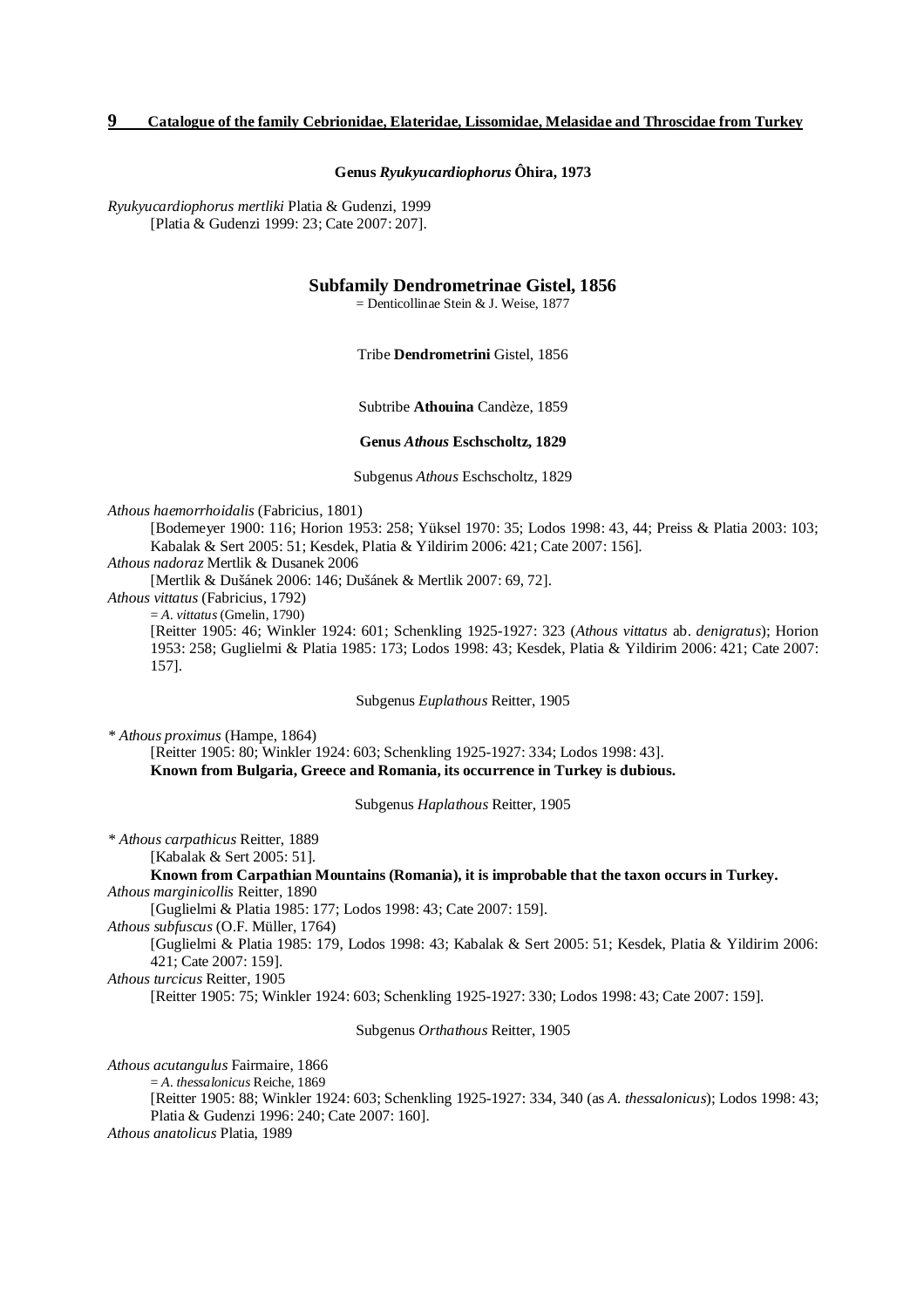[Platia 1989: 82; Platia & Gudenzi 1996: 240; Cate 2007: 160]. *\* Athous apfelbecki* Reitter, 1905 [Lodos 1998: 43]. **Known from Bulgaria, Hungary, Romania, Serbia and Montenegro, its occurrence in Turkey is dubious.**  *Athous artvinensis* Platia, Yildirim & Kesdek, 2007 [Platia, Yildirim & Kesdek, 2007]. *Athous audisioi* Guglielmi & Platia, 1985 [Guglielmi & Platia 1985: 180; Lodos 1998: 43; Platia & Gudenzi 1996: 240; Cate 2007: 160]. *Athous barriesi* Platia & Gudenzi, 1996 [Platia & Gudenzi 1996: 236; Cate 2007: 160]. *Athous benedikti* Platia, 2003 [Platia 2003: 263; Cate 2007: 160]. *\* Athous bicolor* (Goeze, 1777) [Lodos 1998: 43 (as *A. longicornis*)]. **European species reaching eastward to Ukraine, it is improbable that the taxon occurs in Turkey.**  *Athous cavazzutii* Platia, 2003 [Platia 2003: 264; Cate 2007: 161]. *Athous daccordii* Guglielmi & Platia, 1985 [Guglielmi & Platia 1985: 182; Lodos 1998: 43; Platia & Gudenzi 1996: 240; Cate 2007: 161]. *Athous dasycerus* Buysson, 1890 [Reitter 1905: 101; Winkler 1924: 604; Schenkling 1925-1927: 338; Guglielmi & Platia 1985: 183; Lodos 1998: 43; Platia & Gudenzi 1996: 240; Cate 2007: 161]. *Athous demirsoyi* Platia, Kabalak & Sert, 2007 [Platia, Kabalak & Sert 2007: 45]. *Athous dusaneki* Platia, 2003 [Platia 2003: 265; Dušánek & Mertlik 2007: 69, 72; Cate 2007: 161]. *Athous edirnensis* Platia & Gudenzi, 2000 [Platia & Gudenzi 2000: 71; Cate 2007: 161]. *Athous epirus* Stierlin, 1875 [Cate 2007: 161]. *Athous fragariae* Platia & Kovanci, 2005 [Platia & Kovanci 2005: 5]. *Athous freudei* Platia, 1989 [Platia & Gudenzi 2000: 74; Cate 2007: 161]. *Athous frontalis* Platia & Schimmel, 1991 [Platia & Schimmel 1991: 136, Platia & Gudenzi 1996: 240; Cate 2007: 161]. *Athous gianassoi* Platia & Gudenzi, 1996 [Platia & Gudenzi 1996: 236; Cate 2007: 161]. *Athous graecus* Platia, 1989 [Platia & Gudenzi 2000: 74; Cate 2007: 161]. *Athous gudenzii* Guglielmi & Platia, 1985 [Guglielmi & Platia 1985: 183, Platia & Gudenzi 1996: 240; Lodos 1998: 43; Cate 2007: 161]. *Athous hajeki* Platia & Gudenzi, 2005 [Platia & Gudenzi 2005:120]. *Athous hetzeli* Platia, 2004 [Platia 2004: 99; Cate 2007: 161]. *Athous kovancii* Platia, 2003 [Platia 2003: 265; Cate 2007: 162]. *Athous lassallei* Platia & Gudenzi, 1996 [Platia & Gudenzi 1996: 237; Platia 2003: 266; Cate 2007: 162]. *Athous malmusii* Platia & Gudenzi, 2000 [Platia & Gudenzi 2000: 72; Cate 2007: 162]. *Athous margheritae* Guglielmi & Platia, 1985 [Guglielmi & Platia 1985: 184; Platia & Gudenzi 1996: 240; Lodos 1998: 43; Dušánek & Mertlik 2007: 68, 72; Cate 2007: 162].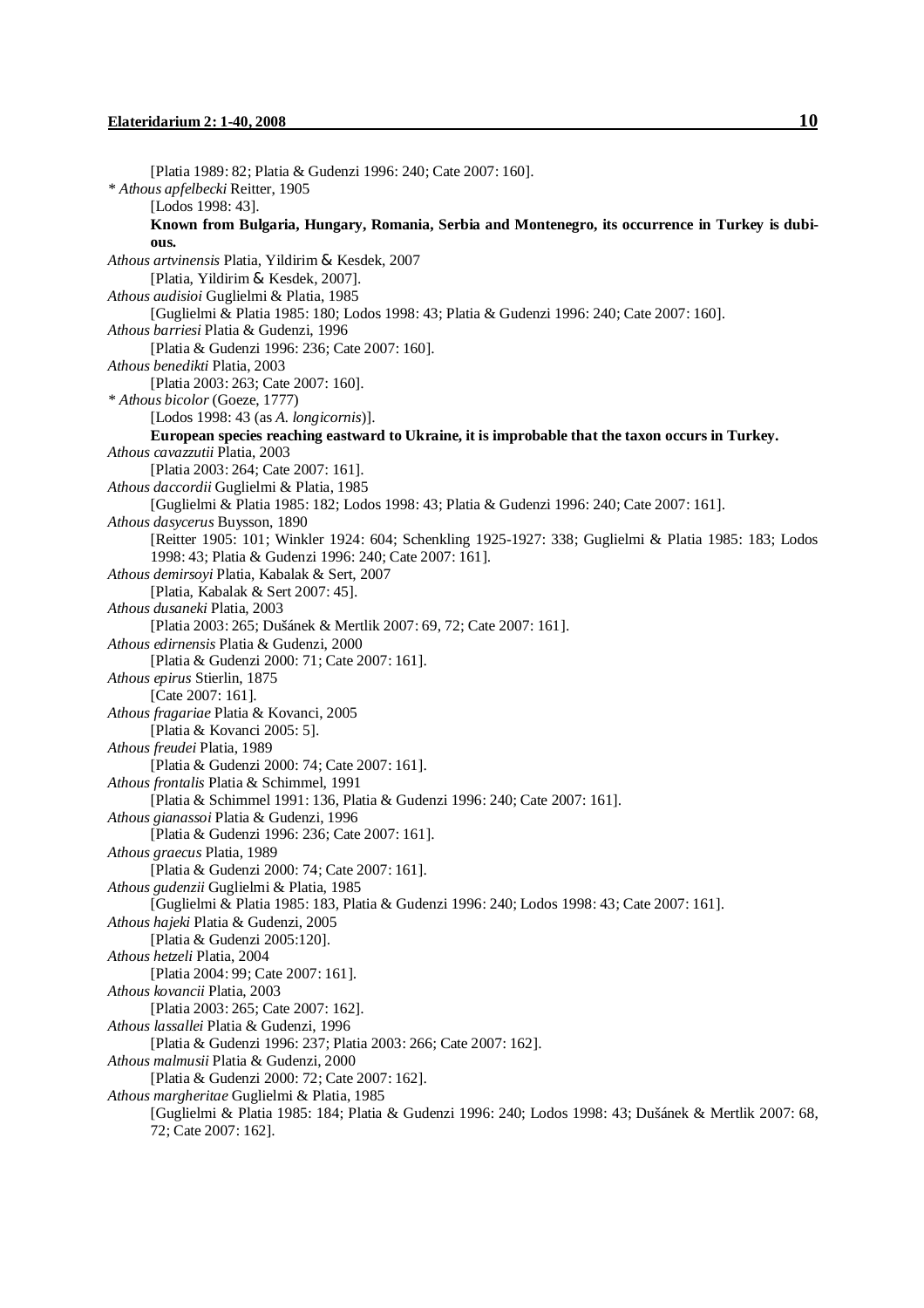*Athous mertliki* Platia & Gudenzi, 2002 [Platia & Gudenzi 2002: 83; Cate 2007: 162]. *Athous paflagonensis* Platia & Gudenzi, 1998 [Platia & Gudenzi 1998: 632; Cate 2007: 162]. *Athous ponticus* Platia & Gudenzi, 2007 [Platia & Gudenzi 2007: 84]. *Athous propinquus* Buysson, 1889 [Reitter 1905: 101; Lodos 1998: 43; Cate 2007: 162]. *Athous ruf oi* Guglielmi & Platia, 1985 [Guglielmi & Platia 1985: 186; Platia & Gudenzi 1996: 240; Lodos 1998: 43; Cate 2007: 162]. *Athous sabatinellii* Guglielmi & Platia, 1985 [Guglielmi & Platia 1985: 187; Platia & Gudenzi 1996: 240; Lodos 1998: 43; Cate 2007: 162]. *Athous sameki* Platia, 2003 [Platia 2003: 266; Cate 2007: 162]. *Athous senaci* Buysson, 1889 = *A. acutangulus* var. *ottomanus* Reitter, 1905 [Winkler 1924: 603 (as *A. acutangulus* var. *ottomanus*), 604; Schenkling 1925-1927: 340; Platia & Martini 1990: 34; Platia & Gudenzi 1996: 240; Lodos 1998: 43; Cate 2007: 162]. *Athous snizeki* Platia, 2004 [Platia 2004: 100; Cate 2007: 162]. *Athous svihlai* Platia & Gudenzi, 1998 [Platia & Gudenzi 1998: 632; Cate 2007: 162]. *Athous tekkirazicus* Platia, 2003 [Platia 2003: 266; Dušánek & Mertlik 2007: 69, 72; Cate 2007: 162]. *Athous tribertii* Guglielmi & Platia, 1985 [Guglielmi & Platia 1985: 189; Platia & Gudenzi 1996: 240; Lodos 1998: 43; Cate 2007: 163]. *Athous warchalowskii* Platia & Tarnawski, 1998 [Platia & Tarnawski 1998: 270; Cate 2007: 163]. *Athous wewalkai* Platia, 1989 [Platia 1989: 81; Platia & Gudenzi 1996: 240; Cate 2007: 163]. *Athous zanettii* Guglielmi & Platia, 1985 [Guglielmi & Platia 1985: 190; Platia & Gudenzi 1996: 240; Lodos 1998: 43; Cate 2007: 163]. *Athous zbuzeki* Platia & Gudenzi, 2007 [Platia & Gudenzi 2007: 83].

#### **Genus** *Hemicrepidius* **Germar, 1839**

*Hemicrepidius corvinus* (Reitter, 1905) [Reitter 1905: 38; Guglielmi & Platia 1985: 193; Cate 2007: 170]. *Hemicrepidius hirtus* (Herbst, 1784) [Schenkling 1925-1927: 313; Horion 1953: 255; Yüksel 1970: 36 (as *Athous*); Guglielmi & Platia 1985: 193; Preiss & Platia 2003: 104; Kesdek, Platia & Yildirim 2006: 421; Cate 2007: 170]. *\* Hemicrepidius koenigi* Schwarz, 1897 [Schenkling 1925-1927: 314 (Kurdistan); Lodos 1998: 43 (as *Athous*)]. **Known from Armenia, its occurrence in Turkey is dubious.**  *Hemicrepidius niger* (Linnaeus, 1758) [Kabalak & Sert 2005: 52]. **Confirmed occurrence in Turkey. Present paper → p. 31.**  *Hemicrepidius nigritulus* (Reitter, 1890) [Guglielmi & Platia 1985: 194; Kesdek, Platia & Yildirim 2006: 421; Cate 2007: 170]. *Hemicrepidius schneideri* (Kiesenwetter, 1877) [Guglielmi & Platia 1985: 194; Kesdek, Platia & Yildirim 2006: 421; Cate 2007: 171]. *Hemicrepidius vulpeculus* (Reitter, 1890)

[Guglielmi & Platia 1985: 194; Kesdek, Platia & Yildirim 2006: 421; Cate 2007: 171].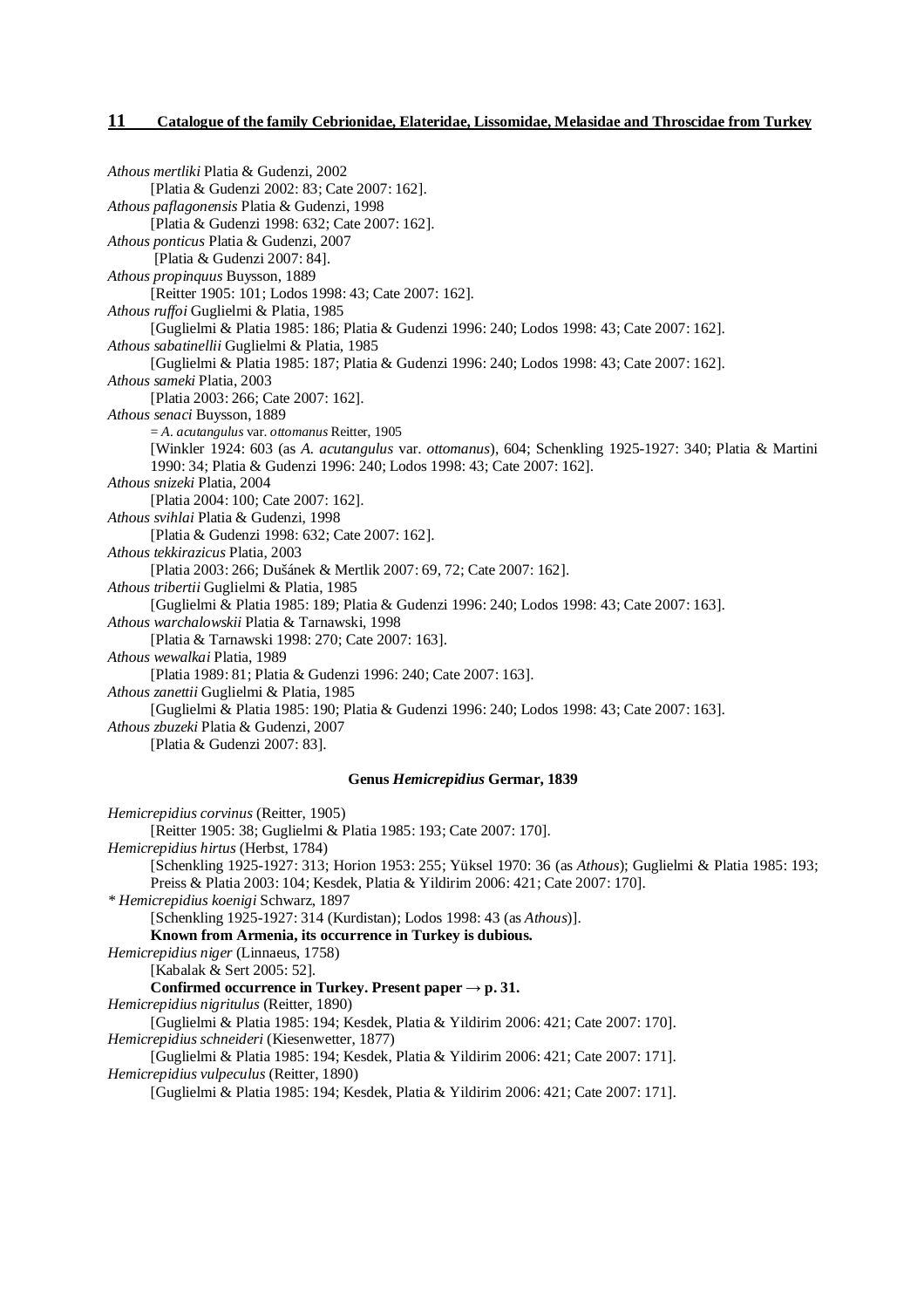#### **Genus** *Pseudocrepidophorus* **Dolin et Agajev, 1988**

*Pseudocrepidophorus concavifrons* Wurst, 1994 [Wurst, 1994: 59; Cate 2007: 172]. *Pseudocrepidophorus flavescens* (Eschscholtz, 1818) [Guglielmi & Platia 1985: 173; Dušánek & Mertlik 2007: 69, 72; Cate 2007: 172].

#### **Genus** *Stenagostus* **C. G. Thomson, 1859**

*Stenagostus rhombeus* (Olivier, 1790) [Horion 1953: 253; Mertlik & Dušánek 2006: 160; Cate 2007: 172]. *Stenagostus rosti* (Schwarz, 1897) [Orlov 1989: ?; Lodos 1998: 43]. **Confirmed occurrence** in **Turkey. Present**  $\text{paper} \rightarrow \text{p. 34.}$ *Stenagostus zuercheri* Reitter, 1909 [Winkler 1924: 599; Schenkling 1925-1927: 313; Platia & Gudenzi 1996: 142; Lodos 1998: 43; Mertlik & Dušánek 2006: 161; Kesdek, Platia & Yildirim 2006: 421; Cate 2007: 172].

#### Subtribe **Dendrometrina** Gistel, 1856

#### **Genus** *Cidnopus* **C. G.Thomson, 1859**

*Cidnopus crassipes* (Schwarz, 1900)

[Winkler 1924: 598 (Syr. b.); Winkler 1924: 597 (as *Limonius*); Schwarz 1900: 105; Reitter 1905: 15; Schenkling 1925-1927: 292; Cate & Platia; 1989: 187; Cate 2007: 164].

*Cidnopus pilosus* (Leske, 1785)

[Schenkling 1925-1927: 294; Horion 1953: 244; Guglielmi & Platia 1985: 172; Cate & Platia 1989: 187; Cate 2007: 164].

*Cidnopus schurmanni* Platia & Gudenzi, 1998

[Mertlik & Dušánek 2006: 158; Cate 2007: 164].

*Cidnopus turcicus* Platia, 2004

[Platia 2004: 40; Cate 2007: 164].

#### **Genus** *Elathous* **Reitter, 1890**

*Elathous buyssoni* Reitter, 1890 **First record for Turkey. Present paper → p. 32.**  *Elathous depressus* Platia & Schimmel, 1991 [Platia & Schimmel 1991: 131; Cate 2007: 164]. *Elathous lizlerwerneri* Mertlik & Dusanek, 2006 [Mertlik & Dušánek 2006: 152]. *Elathous mertliki* Platia & Schimmel, 1992 [Platia & Schimmel 1992: 93; Cate 2007: 164]. *Elathous nigricans* Platia & Schimmel, 1991 [Platia & Schimmel 1991: 132; Kesdek, Platia & Yildirim 2006: 421; Cate 2007: 164]. *Elathous pavesii* Platia & Schimmel, 1992 [Platia & Schimmel 1992: 94; Cate 2007: 164]. *Elathous rufobasalis* Wurst, 1994 [Wurst, 1994: 62; Cate 2007: 164]. *Elathous schwarzi* Reitter, 1905 [Reitter 1905: 22; Winkler 1924: 598 (as *Leptoschema*); Schenkling 1925-1927: 303; Cate 2007: 164]. *Elathous smyrnensis* Reitter, 1905 [Reitter 1905: 23; Winkler 1924: 598 (as *Leptoschema*); Schenkling 1925-1927: 303; Cate 2007: 164]. *Elathous turcicus* Platia & Gudenzi, 2005 [Platia & Gudenzi 2005:114].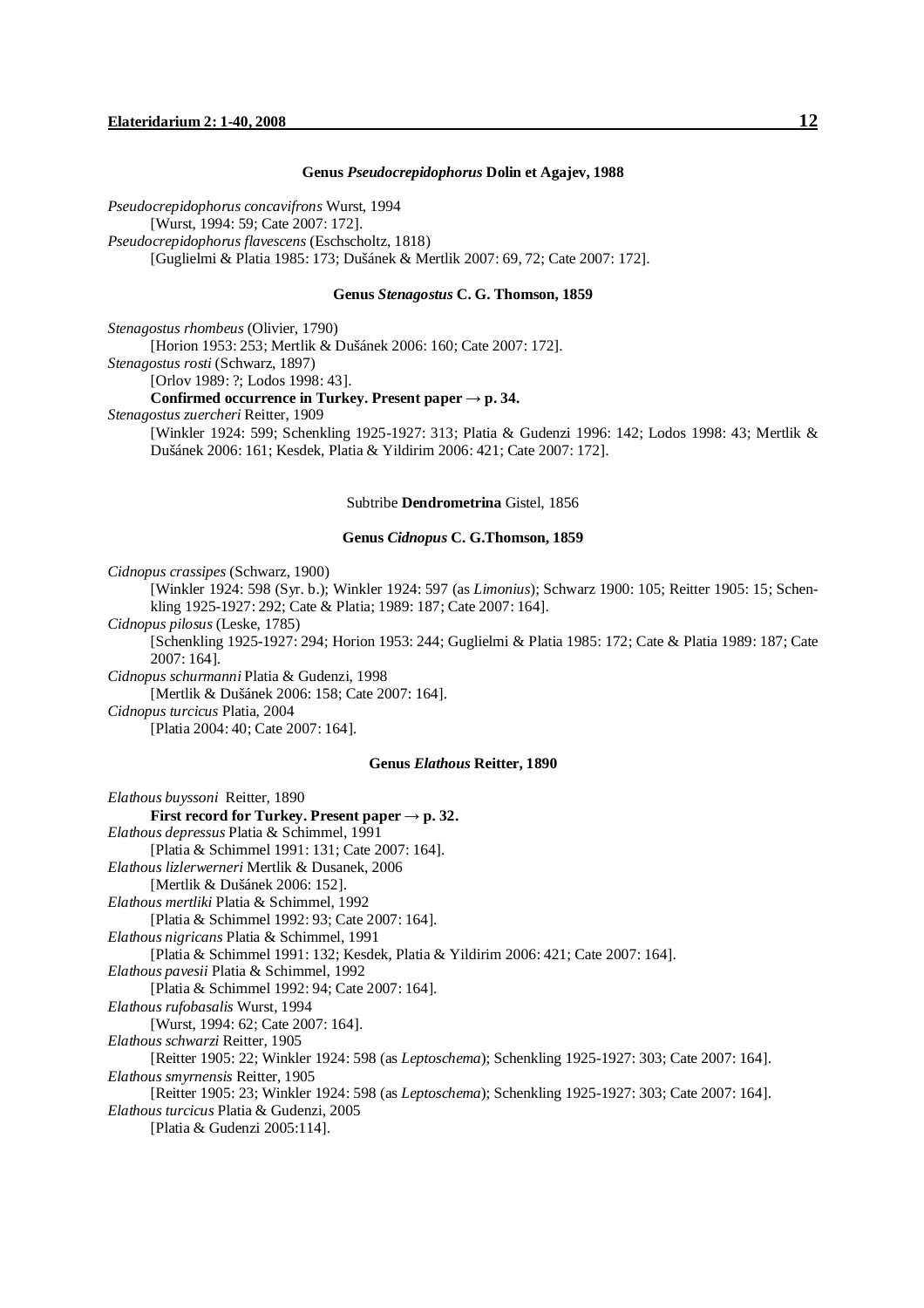#### **Genus** *Limoniscus* **Reitter, 1905**

*Limoniscus elegans* (Buysson, 1891)

[Reitter 1905: 15; Schenkling 1925-1927: 297 (N. Syrien); Platia & Gudenzi 1996: 141; Chassain, 1998: 33; Cate 2007: 165].

*Limoniscus violaceus* (Ph.Müller, 1843)

[Mertlik & Dušánek 2006: 159; Jansson & Coskun 2006; Cate 2007: 165]

#### **Genus** *Limonius* **Eschscholtz, 1829**

*\* Limonius araratensis* Faldermann, 1835

[Faldermann 1835: 168, Winkler 1924: 598; Schenkling 1925-1927: 292].

**The taxonomic status of this taxon is unresolved (Cate 2007: 209, as nomina dubia).** 

*Limonius minutus* (Linnaeus, 1758)

[Winkler 1924: 597 (as *Limonius*); Schenkling 1925-1927: 292; Horion 1953: 245; Guglielmi & Platia 1985: 172, Kabalak & Sert 2005: 52; Cate 2007: 165].

*Limonius poneli* Leseigneur et Mertlik, 2007

[Leseigneur & Mertlik 2007: 232].

#### **Genus** *Nothodes* **LeConte, 1861**

*Nothodes parvulus* (Panzer, 1799)

[Bodemeyer 1900: 116 (as *Limonius*); Winkler 1924: 597 (as *Limonius*); Horion 1953: 246; Guglielmi & Platia 1985: 172; Cate 2007: 165].

## **Genus** *Solskyana* **Dolin, 1978**

*\* Solskyana villiger* (Solsky, 1881) [Winkler 1924: 597 (as *Limonius*)]. **Known from Armenia, Kyrgyzstan, Kazakhstan and Uzbekistan, its occurrence in Turkey is dubious.** 

Subtribe **Denticollina** Stein et J. Wiese, 1877

#### **Genus** *Denticollis* **Piller et Mitterpacher, 1783**

*Denticollis linearis* (Linnaeus, 1758) [Winkler 1924: 615; Schenkling 1925-27: 496; Horion 1953: 308; Cate 2007: 167]. *Denticollis parallelicollis* Aubé, 1850 [Guglielmi & Platia 1985: 193; Cate 2007: 168]. *Denticollis rubens* Piller et Mitterpacher, 1783 **First record for Turkey. Present paper**  $\rightarrow$  **p. 32.** 

> Tribe **Prosternini** Gistel, 1856 = Ctenicerini Fleutiaux, 1936

#### **Genus** *Anostirus* **C. G. Thomson, 1859**

*Anostirus alexandri* Wurst, 1995 [Wurst 1995: 152; Cate 2007: 174]. *Anostirus ataturki* Platia & Gudenzi, 2000 [Platia & Gudenzi 2000: 68; Kesdek, Platia & Yildirim 2006: 421; Cate 2007: 174]. *Anostirus eschscholtzi* (Faldermann, 1835) [Gurjeva 1989: 141; Kesdek, Platia & Yildirim 2006: 422; Cate 2007: 174]. *Anostirus gracilicollis* (Stierlin, 1896)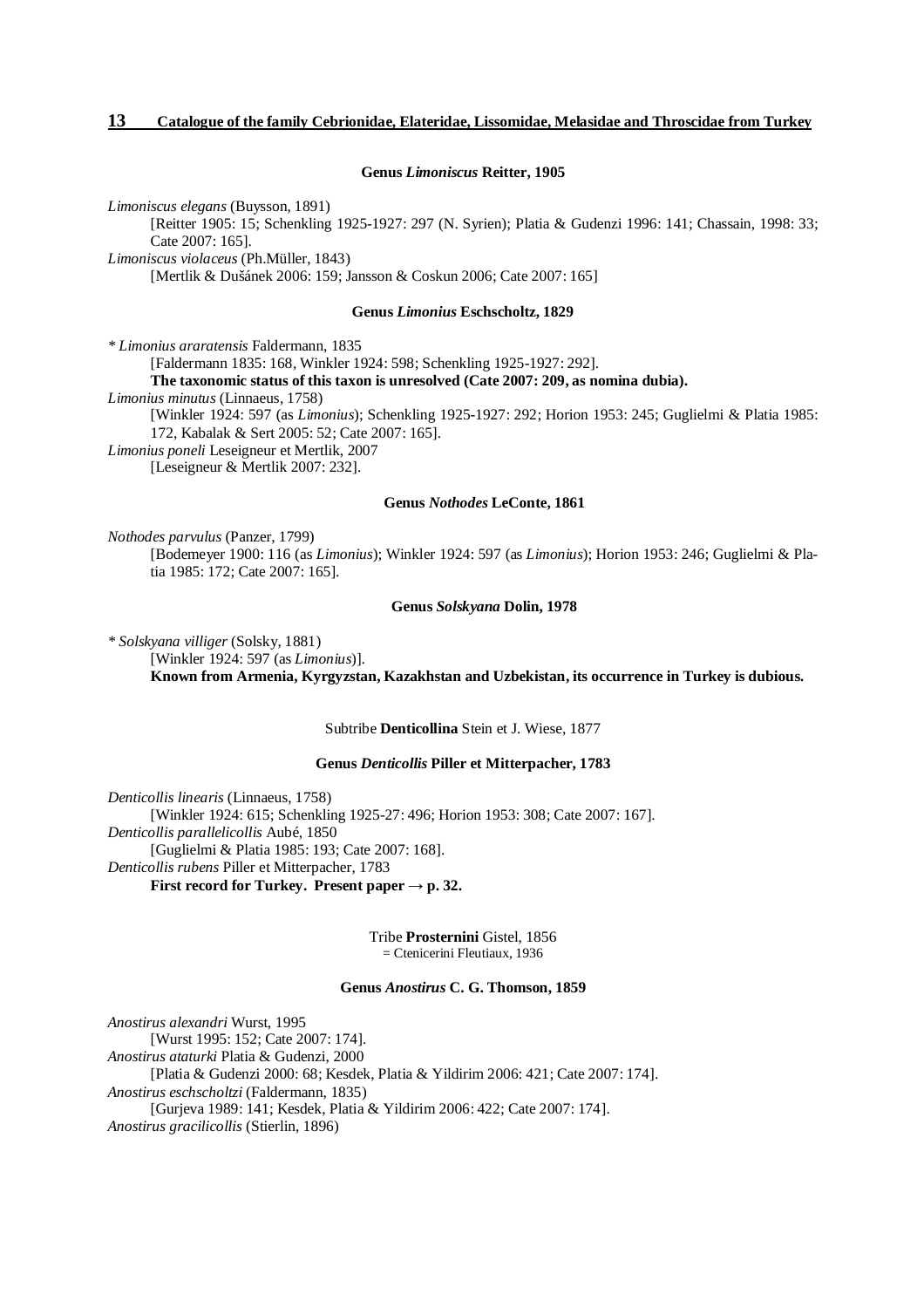#### **Elateridarium 2: 1-40, 2008 14**

[Kesdek, Platia & Yildirim 2006: 422; Cate 2007: 174]. *Anostirus holtzi* (Schwarz, 1902) [Schwarz 1902: 289; Winkler 1924: 605; Schenkling 1925-1927: 366; Cate 2007: 174]. *Anostirus incostatus* (Pic, 1905) [Platia & Gudenzi 1998: 50; Cate 2007: 174]. *Anostirus lederi* (Heyden, 1878) [Bodemeyer 1900: 116 (as *Ludius*); Gurjeva 1989: 137, Tarnawski 1996: 618; Cate 2007: 174]. *Anostirus nubilosus* Wurst & Schimmel, 1995 [Wurst & Schimmel 1995: 25; Cate 2007: 174]. *Anostirus purpureus* (Poda, 1761) [Cate 2007: 175]. *Anostirus saltinii* Cate, Platia & Schimmel, 2002 [Schenkling 1925-1927: 367 (?as *A. sulphuripennis*); Mertlik & Dušánek 2006: 158; Cate 2007: 175]. *Anostirus trivialis* Gurjeva, 1988 [Mertlik & Dušánek 2006: 158; Cate 2007: 175]. *Anostirus turcicus* Platia & Mertlik, 1996 [Platia & Mertlik 1996: 225; Cate 2007: 175].

#### **Genus** *Aplotarsus* **Stephens, 1830**

*Aplotarsus angustulus* (Kiesenwetter, 1858) **First record for Turkey. Present paper**  $\rightarrow$  **p. 31.** 

#### **Genus** *Ctenicera* **Latreille, 1829**

*Ctenicera pectinicornis* (Linnaeus, 1758) [Guglielmi & Platia 1985: 194; Kesdek, Platia & Yildirim 2006: 422; Cate 2007: 177].

#### **Genus** *Hypoganus* **Kiesenwetter, 1863**

*Hypoganus inunctus* (Panzer, 1795) = *H. cinctus* (Paykull, 1800) [Pic 1903: 129 (as *H. cinctus* ab. *akbesianus*); Schenkling 1925-1927: 403 (as *H. cinctus* ab. *akbesianus*); Cate 2007: 177]. *Hypoganus stepanovi* Denisova, 1948 [Platia & Gudenzi 1999: 26; Cate 2007: 177].

## **Genus** *Neopristilophus* **Buysson, 1894**

*\* Neopristilophus insitivus* (Germar, 1824) = *N. depressus* Germar, 1822 [Schenkling 1925-1927: 384; Horion 1953: 285; Lodos 1998: 40 (as *Selatosomus*)]. **Submediterranean species, its occurrence in Turkey is dubious.** 

#### **Genus** *Prosternon* **Latreille, 1834**

*Prosternon syriacum* (Buysson, 1891)

= *P. anatolicum* Reitter, 1901

[Bodemeyer 1900: 116 (as *Ludius*); Winkler 1924: 609 (as *P. anatolicum* and *P. syriacum*); Schenkling 1925- 1927: 399 (as *P. anatolicum* and *P. syriacum*); Guglielmi & Platia 1985: 195; Lodos 1998: 40 (as *Selatosomus*); Kesdek, Platia & Yildirim 2006: 422; Cate 2007: 180].

*Prosternon tessellatum* (Linnaeus, 1758)

[Guglielmi & Platia 1985: 194; Kesdek, Platia & Yildirim 2006: 422; Cate 2007: 180].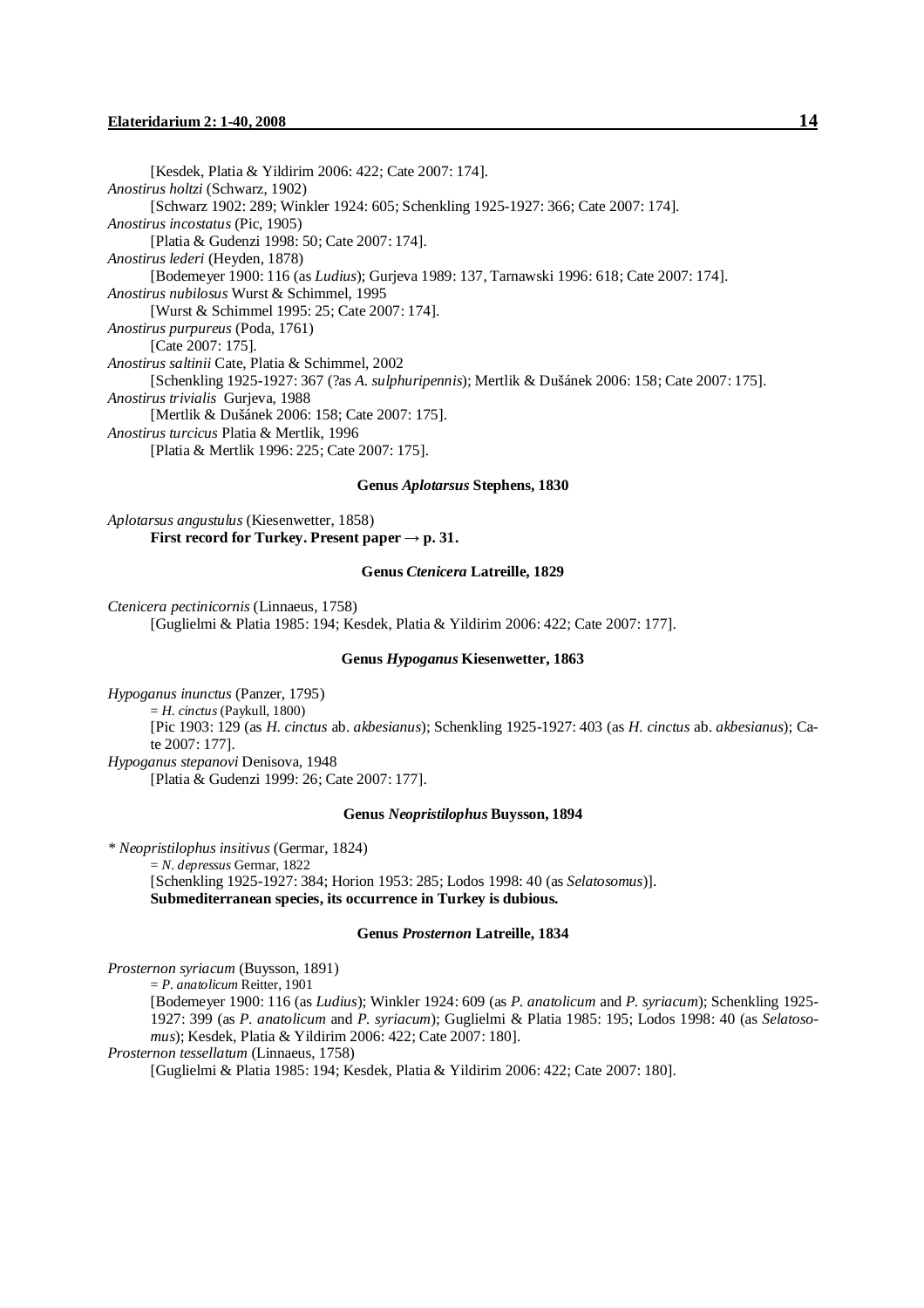#### **Genus** *Pseudanostirus* **Dolin, 1964**

*Pseudanostirus jasoni* Dolin & Chantladze, 1987 [Platia & Gudenzi 1996: 140; Cate 2007: 180].

#### **Genus** *Selatosomus* **Stephens, 1830**

Subgenus *Pristilophus* Latreille, 1834

*Selatosomus melancholicus alpestris* (Fabricius, 1798) [Gurjeva 1989: 231; Mertlik 2000: 8; Kesdek, Platia & Yildirim 2006: 422; Cate 2007: 181].

Subgenus *Selatosomus* Stephens, 1830

*Selatosomus aeneus* (Linnaeus, 1758) [Guglielmi & Platia 1985: 195; Lodos 1998: 40, 42; Cate 2007: 181]. *Selatosomus amplicollis* (Germar, 1843) [Guglielmi & Platia 1985: 195; Lodos 1998: 40; Mertlik 2000: 8; Kesdek, Platia & Yildirim 2006: 422; Cate 2007: 182]. *Selatosomus armeniacus* Dolin, 1982 [Gurjeva 1989: 258; Cate 2007: 182]. *\* Selatosomus atratus* (Ballion, 1878) [Schenkling 1925-1927: 374; Lodos 1998: 40]. **Known from Kyrgyzstan and Kazakhstan, it is improbable that the taxon occurs in Turkey.**  *Selatosomus beysehiricus* Mertlik, 2000 [Guglielmi & Platia 1985: 195 (as *S. latissimus*); Mertlik 2000: 4; Cate 2007: 182]. *Selatosomus caucasicus* (Ménétriés, 1879) [Bodemeyer 1900: 116 (as *Ludius violaceus*); Lodos 1998: 40 (as *Selatosomus violaceus*); Mertlik 2000: 9; Cate 2007: 182]. *Selatosomus latissimus* Reitter, 1910 [Reitter 1910: 169; Winkler 1924: 607; Schenkling 1925-1927: 376; Gurjeva 1989: 256; Guglielmi & Platia 1985: 195 (as *S. latissimus* - nec Reitter 1910); Lodos 1998: 40; Mertlik 2000: 10; Cate 2007: 182]. *Selatosomus latus* (Fabricius, 1801) = *S. gravidus* (Germar, 1843) *= S. saginatus* (Ménétriés, 1832) (**syn. nov.**) [Bodemeyer 1900: 116; Schenkling 1925-1927: 374 (as *S. corpulentus*); Guglielmi & Platia 1985: 196; Gurjeva 1989: 256 (as *S. saginatus*); Lodos 1998: 40, 41; Mertlik 2000: 10, Kabalak & Sert 2005: 52; Kesdek, Platia & Yildirim 2006: 422 (as *S. gravidus*); Cate 2007: 182 (as *S. latus* and *S. saginatus*)]. *Selatosomus pecirkanus* Reitter, 1910 [Mertlik 2000: 9; Cate 2007: 182]. *Selatosomus punctipennis* Reitter, 1910 [Reitter 1910: 169; Winkler 1924: 607; Schenkling 1925-1927: 374; Gurjeva 1989: 247; Lodos 1998: 40; Mertlik 2000: 9; Cate 2007: 182]. *Selatosomus sameki* Mertlik, 2000 [Guglielmi & Platia 1985: 195 (as *S. latissimus*); Mertlik 2000: 6; Cate 2007: 182]. Subgenus *Warchalowskianus* Tarnawski, 1995

*Selatosomus ampliformis* Reitter, 1910 **First record for Turkey. Present paper → p. 34.**  *Selatosomus barlaensis* Mertlik, 2000 [Mertlik 2000: 2; Cate 2007: 183].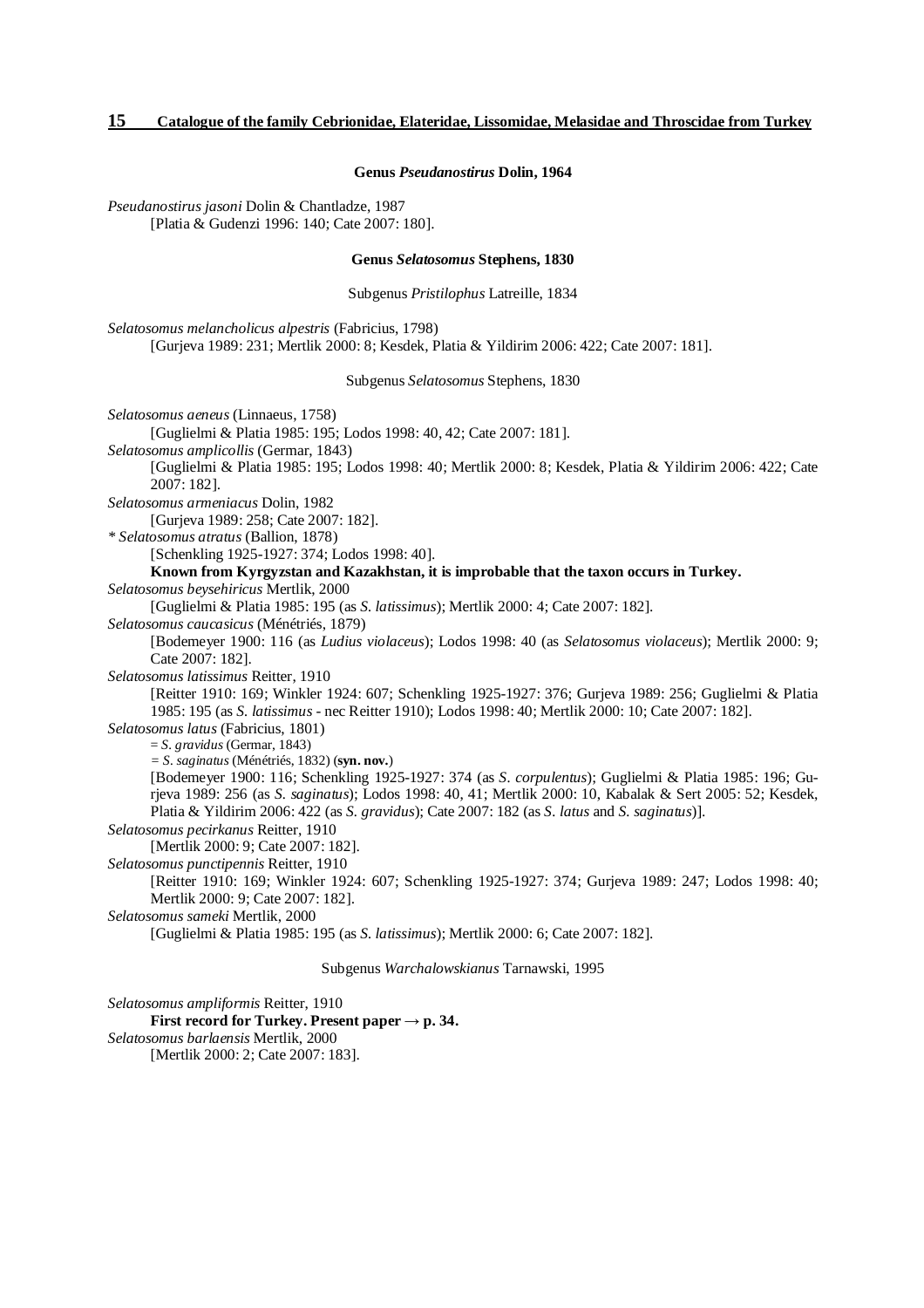## **Subfamily Elaterinae Leach, 1815**

Tribe **Agriotini** Champion, 1894

### **Genus** *Agriotes* **Eschscholtz, 1829**

Subgenus *Agriotes* Eschscholtz, 1829

*Agriotes acuminatus* (Stephens, 1830) [Schenkling 1925-1927: 443 (as *Agriodrastus*); Horion 1953: 295; Guglielmi & Platia 1985: 202; Lodos 1998: 16; Cate 2007: 114]. *Agriotes adanensis* Pic, 1910 [Winkler 1924: 611 (as *Ectinus*); Schenkling 1925-1927: 441 (as *Ectinus*); Gurjeva 1972: 868; Lodos 1998: 16; Platia 2003: 24; Cate 2007: 114]. *Agriotes adlbaueri* Platia & Schimmel, 1992 [Platia & Schimmel 1992: 91; Platia & Gudenzi 1998: 55; Cate 2007: 114]. *Agriotes anatolicus* Platia, 2003 [Platia 2003: 14; Cate 2007: 114]. *Agriotes aquilus* Platia, 2003 [Platia 2003: 15; Cate 2007: 114]. *Agriotes audisioi* Platia & Schimmel, 1992 [Platia & Schimmel 1992: 90; Cate 2007: 114]. *Agriotes barriesi* Cate & Platia, 1997 [Cate & Platia 1997: 109; Platia 2003: 24; Cate 2007: 114]. *Agriotes brevis* Candèze, 1863 [Schenkling 1925-1927: 445; Horion 1953: 299; Gurjeva 1972: 872; Lodos 1998: 16, 17, 35; Cate 2007: 114]. *Agriotes cilicensis* Platia & Gudenzi, 1998 [Platia & Gudenzi 1998: 634; Cate 2007: 114]. *Agriotes colonnellii* Guglielmi & Platia, 1985 [Guglielmi & Platia 1985: 202; Lodos 1998: 16; Platia & Gudenzi 1998: 56; Cate 2007: 114]. *Agriotes conspicuus* Schwarz, 1891 [Winkler 1924: 611 (as *Ectinus*); Schenkling 1925-1927: 442 (as *Ectinus*); Gurjeva 1972: 868; Lodos 1998: 16; Platia 2003: 23; Cate 2007: 114]. *Agriotes constrictus* Reitter, 1900 [Winkler 1924: 611 (as *Ectinus*); Schenkling 1925-1927: 442 (as *Ectinus*); Gurjeva 1972: 868; Lodos 1998: 16; Cate 2007: 114]. *Agriotes crassiusculus* Platia & Gudenzi, 1998 [Platia & Gudenzi 1998: 634; Cate 2007: 114]. *Agriotes cribrithorax* Pic, 1910 [Winkler 1924: 611 (as *Ectinus*); Schenkling 1925-1927: 442 (as *Ectinus*); Gurjeva 1972: 866; Platia & Schimmel 1994: 82; Lodos 1998: 16; Cate 2007: 114]. *Agriotes defreinai* Platia & Gudenzi, 1998 [Platia & Gudenzi 1998: 57, Platia 2003: 24; Cate 2007: 114]. *Agriotes depressus* Schwarz, 1891 [Platia & Gudenzi 1998: 634; Cate 2007: 114]. *Agriotes dusaneki* Platia & Gudenzi, 1998 [Platia & Gudenzi 1998: 633; Platia 2003: 24; Cate 2007: 114]. *Agriotes furlani* Platia, 2003 [Platia 2003: 16; Cate 2007: 115]. *\* Agriotes ganglbaueri* Schwarz, 1891 [Lodos 1998: 16]. **Known from Lebanon and Syria, its occurrence in Turkey is dubious.**  *Agriotes goksunensis* Platia, 2004 [Platia 2004: 101; Cate 2007: 115]. *Agriotes graecus* Franz, 1967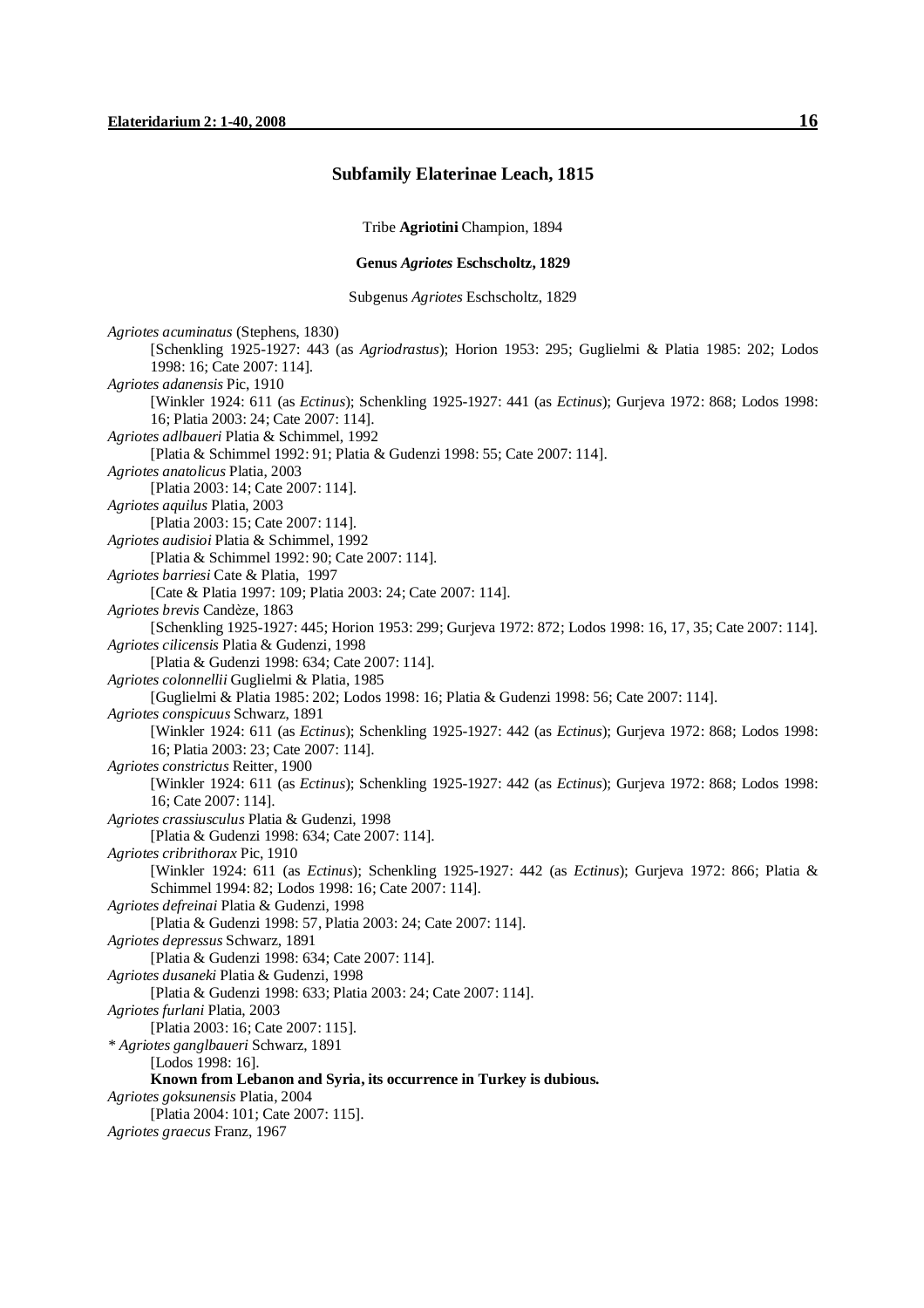[Platia & Gudenzi 1999: 27; Cate 2007: 115]. *Agriotes granulosus* Platia & Schimmel, 1992 [Platia & Schimmel 1992: 90; Platia & Gudenzi 1998: 636; Cate 2007: 115]. *Agriotes gurgistanus* (Falderman, 1835) [Schenkling 1925-1927: 446; Gurjeva 1972: 867; Guglielmi & Platia 1985: 204; Lodos 1998: 16, 17, 35; Platia & Gudenzi 1998: 634; Kesdek, Platia & Yildirim 2006: 422; Cate 2007: 115]. *Agriotes heydeni* Schwarz, 1891 [Winkler 1924: 610 (as *Ectinus*); Schenkling 1925-1927: 443 (as *Ectinus*); Gurjeva 1972: 868; Lodos 1998: 16; Platia 2003: 23; Cate 2007: 115]. *Agriotes informis* Schwarz, 1891 [Winkler 1924: 611; Schenkling 1925-1927: 446; Lodos 1998: 16; Platia 2003: 23; Cate 2007: 115]. *Agriotes infuscatus* Desbrochers des Loges, 1870 [Gurjeva 1972: 868; Guglielmi & Platia 1985: 204; Lodos 1998: 16, 17; Cate 2007: 115]. *Agriotes integricollis* Reitter, 1911 [Schenkling 1925-1927: 443 (as *A. acuminatus* ab. *integricollis*); Cate 2007: 115]. *Agriotes izmirensis* Cate & Platia, 1997 [Cate & Platia 1997: 111; Platia 2003: 24; Cate 2007: 115]. *Agriotes karsantianus* Pic, 1910 [Gurjeva 1972: 869 (*A. reitteri* Schwarz, 1891); Platia & Schimmel 1993: 54; Cate 2007: 115]. *Agriotes kraatzi* Schwarz, 1891 [Winkler 1924: 610 (as *Ectinus*); Schenkling 1925-1927: 443 (as *Ectinus*); Gurjeva 1972: 868; Platia & Gudenzi 1997: 209; Lodos 1998: 16, 17; Platia 2003: 24; Cate 2007: 115]. *Agriotes lapicida* (Falderman, 1835) **First record for Turkey. Present paper**  $\rightarrow$  **30.** *Agriotes leinfesti* Platia & Gudenzi, 1998 [Platia & Gudenzi 1998: 57; Platia 2003: 24; Kesdek, Platia & Yildirim 2006: 422; Cate 2007: 115]. *Agriotes lineatus* (Linnaeus, 1767) [Bodemeyer 1900: 116; Schenkling 1925-1927: 447; Horion 1953: 300; Yüksel 1970: 28; Gurjeva 1972: 871; Guglielmi & Platia 1985: 204; Lodos 1998: 11, 16, 17, 19, 20, 31, 32; Kesdek, Platia & Yildirim 2006: 422; Cate 2007: 115]. *\* Agriotes litigiosus* (Rossi, 1792 [Lodos 1998: 16, 35]. **Known from Austria, Bulgaria, France (Corse), Greece, Italy, Macedonia, Slovenia, Spain and Switzerland, its occurrence in Turkey is dubious.**  *Agriotes lizleri* Platia, 2003 [Platia 2003: 17; Cate 2007: 116]. *Agriotes lundbergi* Platia, 1989 [Platia 1989: 83; Preiss & Platia 2003: 106; Cate 2007: 116]. *Agriotes mertliki* Platia, 2003 [Platia 2003: 17; Cate 2007: 116]. *Agriotes meticulosus* Candèze, 1863 [Gurjeva 1972: 872; Lodos 1998: 16, 35 (as *A. meticlosus* Cand.)]. **Confirmed occurrence** in **Turkey. Present**  $\text{paper} \rightarrow \text{p}$ . **30.** *\* Agriotes modestus* Kiesenwetter, 1858 = *A. incognitus* Schwarz, 1891 = *A. ponticus* Stepanov, 1935 [Schenkling 1925-1927: 450; Lodos 1998: 16]. **Submediterranean species, its occurrence in Turkey is dubious.**  *Agriotes nigropubens* Reitter, 1904 [Winkler 1924: 611; Schenkling 1925-1927: 451; Gurjeva 1972: 873; Lodos 1998: 16; Platia & Gudenzi 1998: 636; Kesdek, Platia & Yildirim 2006: 422; Cate 2007: 116]. *Agriotes nigror* Platia, 2003 [Platia 2003: 20; Cate 2007: 116]. *Agriotes nuceus* Fairmaire, 1866 [Winkler 1924: 611 (as *Ectinus*); Schenkling 1925-1927: 443 (as *Ectinus*); Gurjeva 1972: 868; Guglielmi & Platia 1985: 204; Lodos 1998: 16; Platia & Gudenzi 1998: 56; Platia 2003: 22; Cate 2007: 116].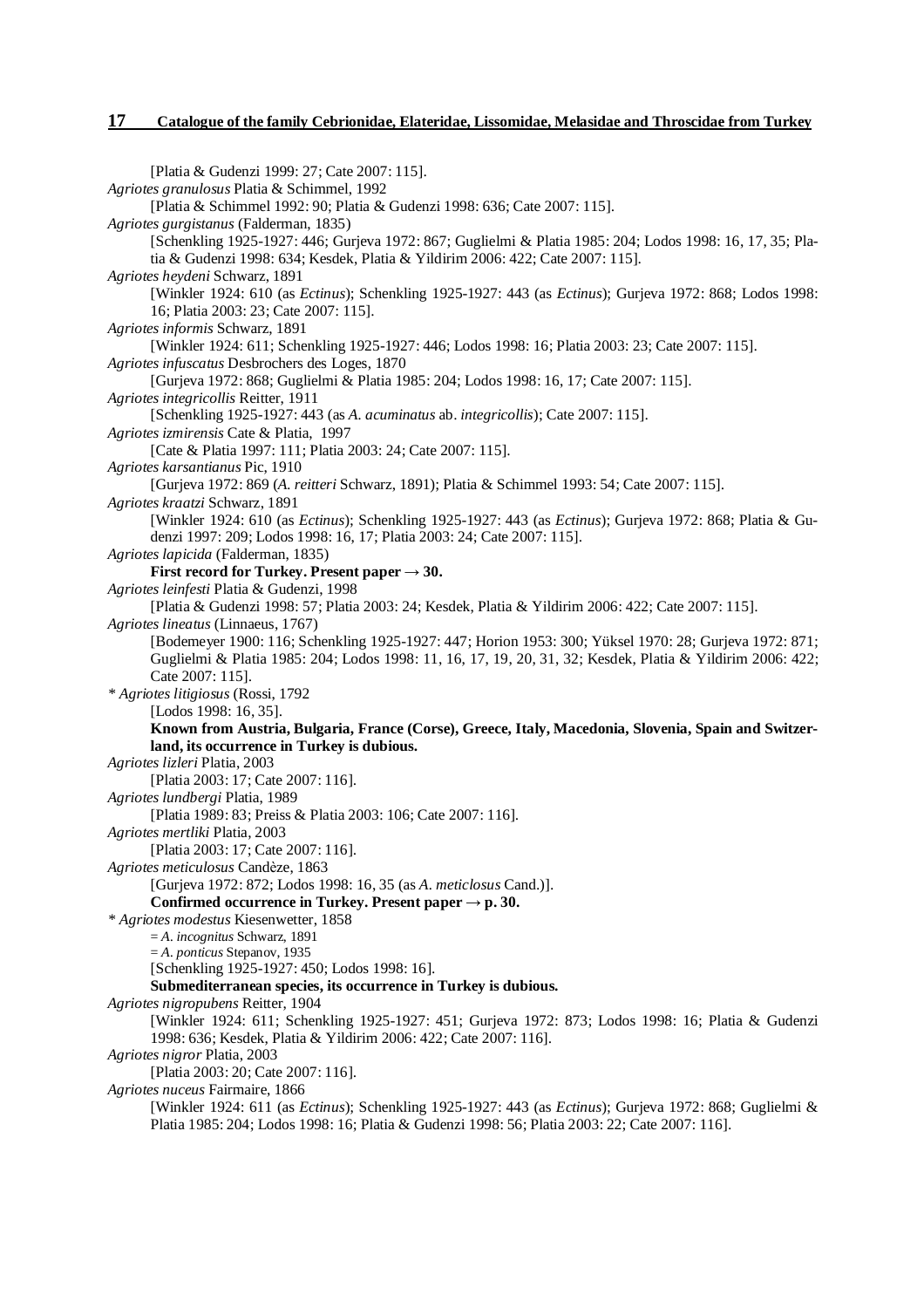```
Agriotes obscurus (Linnaeus, 1758) 
       [Yüksel 1970: 30; Lodos 1998: 11, 16, 17, 25, 27, 30; Kesdek, Platia & Yildirim 2006: 422]. 
Agriotes paludum Kiesenwetter, 1859 
       [Bodemeyer 1900: 116; Guglielmi & Platia 1985: 204; Lodos 1998: 16; Kesdek, Platia & Yildirim 2006: 422; 
       Cate 2007: 116]. 
Agriotes petterssoni Platia & Gudenzi, 2000 
       [Platia & Gudenzi 2000: 74; Cate 2007: 116]. 
Agriotes pilosellus (Schönherr, 1817) 
       [Yüksel 1970: 24 (A. pilosus); Lodos 1998: 16, Lodos 1998: 16 (A. pilosus); Kesdek, Platia & Yildirim 2006: 
       423; Cate 2007: 116]. 
Agriotes propleuralis Platia & Gudenzi, 1998 
       [Platia & Gudenzi 1998: 635; Cate 2007: 117]. 
Agriotes proximus Schwarz, 1891 
       = A. lineatoides Reitter, 1911 
       [Reitter 1911: 222; Schenkling 1925-1927: 450 (as A. lineatus ab. proximus); Guglielmi & Platia 1985: 205, 
       Lodos 1998: 16; Kabalak & Sert 2005: 54; Kesdek, Platia & Yildirim 2006: 423; Cate 2007: 117]. 
* Agriotes radula Desbrochers des Loges, 1875 
       =Agriotes brevicollis Schwarz, 1891 
       [Cate 2007: 117].
       Known from Lebanon, Syria and Israel, its occurrence in Turkey is dubious. 
* Agriotes reitteri Schwarz, 1891 
       [Winkler 1924: 612; Lodos 1998: 16]. 
       Known from Rossia (South European Territory) and Georgia, its occurrence in Turkey is dubious. 
Agriotes riesei Platia, 2004 
       [Platia, 2004: 42; Cate 2007: 117]. 
Agriotes rufipalpis (Brullé, 1832) 
       = A. rubiginosus Candèze,1863 
       [Guglielmi & Platia 1985: 205; Lodos 1998: 16; Lodos 1998: 16 (as A. rubiginosus); Kesdek, Platia & Yildi-
       rim 2006: 423]. 
Agriotes sameki Platia, 2003 
       [Platia 2003: 21; Cate 2007: 117]. 
Agriotes schuberti Platia, 2004 
       [Platia 2004: 104; Cate 2007: 117]. 
Agriotes schurmanni Platia & Gudenzi, 1998 
       [Platia & Gudenzi 1998: 58; Platia 2003: 25; Cate 2007: 117]. 
Agriotes sexualis Platia, 2004 
       [Platia 2004: 104; Cate 2007: 117]. 
Agriotes solai Platia, 2004 
       [Platia 2004: 42; Cate 2007: 117]. 
* Agriotes sordidus (Illiger, 1807) 
       [Lodos 1998: 16, 17 & 18; Kabalak & Sert 2005: 54]. 
       Known from western Mediterranean, it is improbable that the taxon occurs in Turkey. 
Agriotes sputator (Linnaeus, 1758) 
       [Bodemeyer 1900: 116; Schenkling 1925-1927: 455; Horion 1953: 299; Yüksel 1970: 27, 43; Gurjeva 1972: 
       872; Guglielmi & Platia 1985: 205; Lodos 1998: 11, 16-20, 25, 34, 41; Kesdek, Platia & Yildirim 2006: 423; 
       Cate 2007: 117]. 
Agriotes starcki Schwarz, 1891 
       [Schenkling 1925-1927: 457; Lodos 1998: 16; Platia & Gudenzi 1999: 27; Cate 2007: 118]. 
Agriotes strigosus Kiesenwetter, 1859 
       [Platia & Gudenzi 1999: 28; Preiss & Platia 2003: 106; Cate 2007: 118]. 
Agriotes subsulcatus Pic, 1913 
       [Winkler 1924: 611 (as Ectinus); Schenkling 1925-1927: 443 (as Ectinus); Gurjeva 1972: 868; Lodos 1998: 
       16; Platia 2003: 24; Cate 2007: 118]. 
Agriotes sylviae Cate & Platia, 1997 
       [Cate & Platia, 1997: 111; Cate 2007: 118]. 
Agriotes tauricus Heyden, 1882
```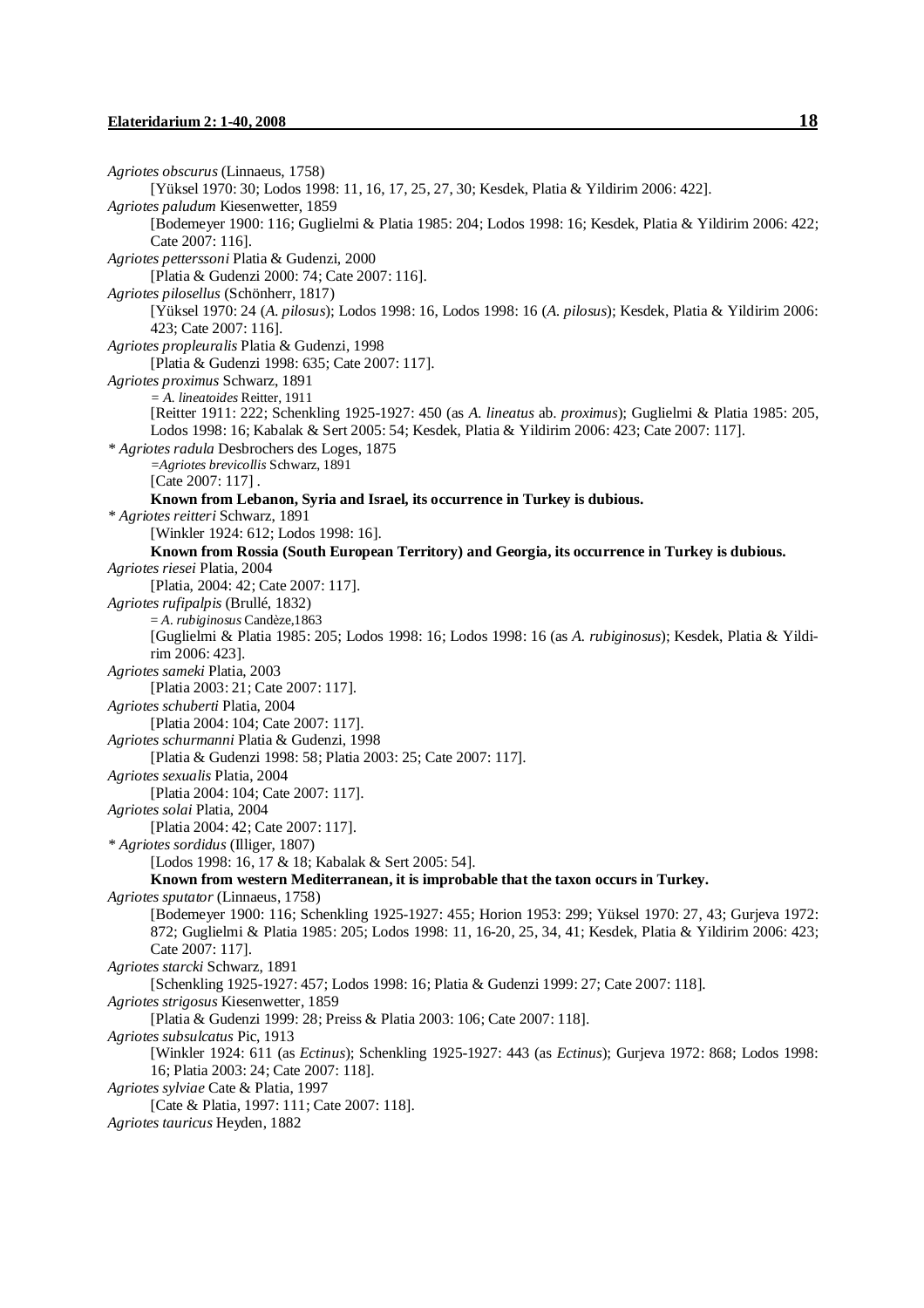[Guglielmi & Platia 1985: 205; Lodos 1998: 16; Cate 2007: 118]. *Agriotes tristiculus* Reitter, 1906 [Winkler 1924: 612; Schenkling 1925-1927: 457; Gurjeva 1972: 874; Guglielmi & Platia 1985: 205; Lodos 1998: 16, 33, 34; Kesdek, Platia & Yildirim 2006: 423; Cate 2007: 118]. *Agriotes turcicus* Candèze, 1863 [Bodemeyer 1900: 116; Schenkling 1925-1927: 457; Gurjeva 1972: 869; Cate 2007: 118]. *Agriotes ustulatus* (Schaller, 1783) [Guglielmi & Platia 1985: 205; Lodos 1998: 16; Kesdek, Platia & Yildirim 2006: 423; Cate 2007: 118]. *Agriotes werneri* Platia, 2003 [Platia 2003: 22; Cate 2007: 118]. *Agriotes witzgalli* Platia & Schimmel, 1993 [Platia & Schimmel 1993: 52; Cate 2007: 118]. **Genus** *Agriotes* **species incertae sedis** 

\* *Agriotes aterrimus* Heyden [Lodos 1998: 16]. **Probably mistaken transcription of correct name.** \* *Agriotes lapicriola* Falderman [Lodos 1998: 35]. **Probably mistaken transcription of correct name.** 

### **Genus** *Dalopius* **Eschscholtz, 1829**

*Dalopius marginatus* (Linnaeus, 1758) [Guglielmi & Platia 1985: 206; Cate 2007: 119]. *Dalopius radiculosus* Gurjeva, 1964 [Mertlik & Dušánek 2006: 159; Cate 2007: 119].

#### **Genus** *Ectinus* **Eschscholtz, 1829**

*Ectinus aterrimus* (Linnaeus, 1761) [Lodos 1998: 16 (as *Agriotes aterrimus* Payk.)].

#### **Genus** *Pseudagriotes* **Schwarz, 1896**

*Pseudagriotes holtzi* Schwarz, 1896 [Winkler 1924: 613; Schenkling 1925-1927: 464; Platia & Gudenzi 1996: 148; Cate 2007: 120].

#### Tribe **Ampedini** Gistel, 1856

#### **Genus** *Ampedus* **Dejean, 1833**

*Ampedus adlbaueri* Schimmel, 1990 [Schimmel 1990: 76; Cate 2007: 120]. *Ampedus aethiops (Lacordaire, 1835) = A. scrofa* Germar, 1844 [Cate 2007: 121]. *Ampedus agajewi* Dolin, 1970 [Platia & Gudenzi 1999: 29; Cate 2007: 121]. *Ampedus agilis* Platia, 2001 [Platia 2001: 66; Cate 2007: 121]. *Ampedus anatolicus* Platia & Gudenzi, 2002 [Platia & Gudenzi 2002: 86; Cate 2007: 121]. *Ampedus balteatus* (Linnaeus, 1785)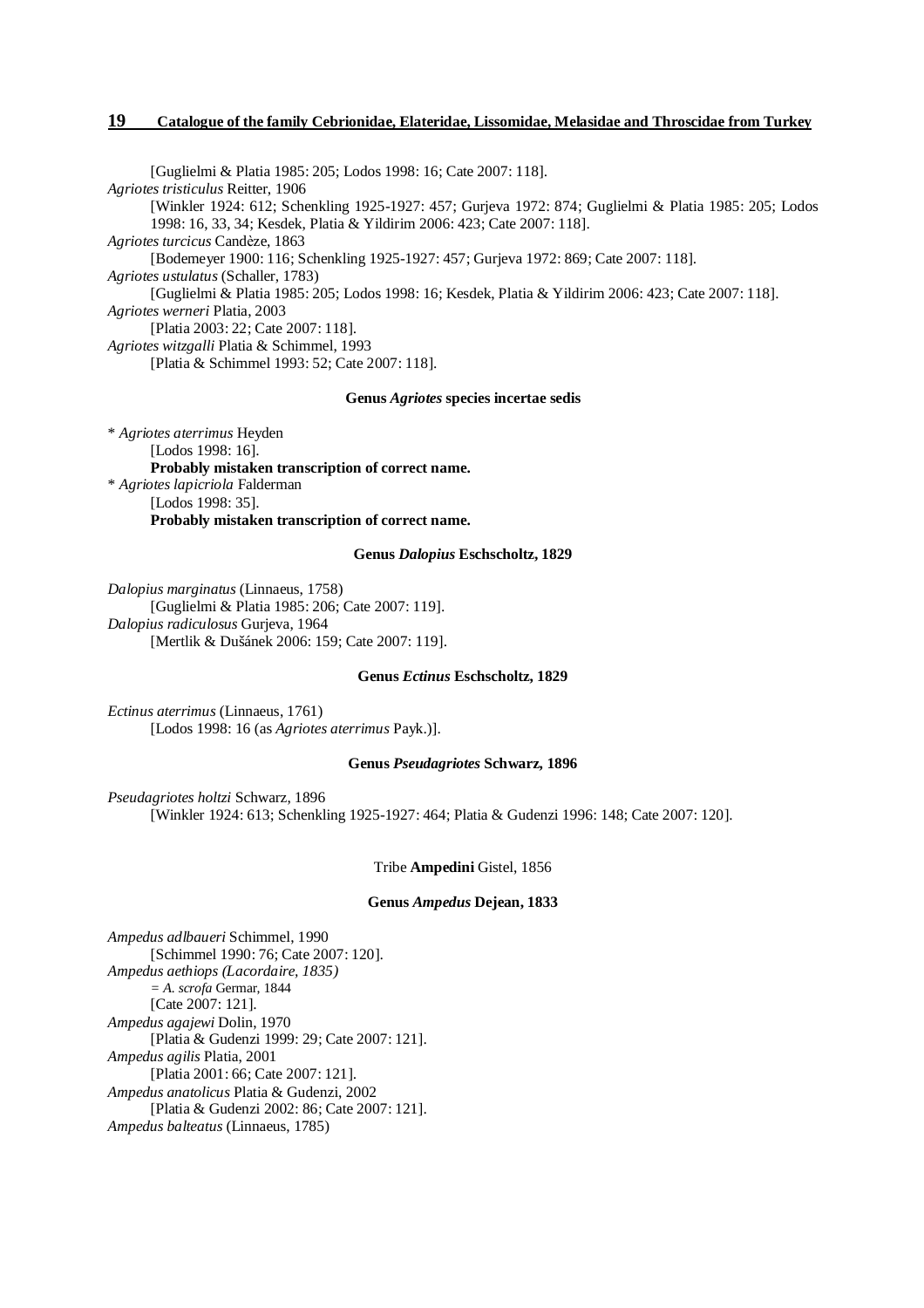[Cate 2007: 121]. *Ampedus canaliculatus* (Reitter, 1918) [Reitter 1918: 86; Winkler 1924: 582 (as *Elater*); Schenkling 1925: 142 (as *Elater*); Cate 2007: 122]. *Ampedus cinnaberinus* (Eschscholtz, 1829) [Reitter 1918: 85 (*Elater cinnaberinus* sbsp. *atropilosus*); Schenkling 1925: 143 (as *Elater*); Guglielmi & Platia 1985: 196; Kesdek, Platia & Yildirim 2006: 423; Cate 2007: 122]. *Ampedus circassicus* (Reitter, 1887) [Reitter 1918: 98; Platia & Gudenzi 1999: 29; Kesdek, Platia & Yildirim 2006: 424; Cate 2007: 122]. *Ampedus decumanus* Gurjeva, 1977 [Platia & Gudenzi 1999: 30; Kesdek, Platia & Yildirim 2006: 424; Cate 2007: 122]. *Ampedus demaisoni* (Buysson, 1898) [Winkler 1924: 583 (as *Elater*); Schenkling 1925: 144 (as *Elater*); Guglielmi & Platia 1985: 196; Cate 2007: 122]. *Ampedus elegantulus* (Schönher, 1817) [Winkler 1924: 584 (as *Elater*); Schenkling 1925: 144 (as *Elater*); Horion 1953: 190; Kabalak & Sert 2005: 53; Kesdek, Platia & Yildirim 2006: 424; Cate 2007: 122]. *Ampedus elongatulus* (Fabricius, 1787) *= A. glycereus* (Herbst, 1784) [Winkler 1924: 583 (as *Elater elongantulus* ab. *bodemeyeri*); Schenkling 1925: 145 (as *Elater elongantulus*  ab. *bodemeyeri*); Platia & Gudenzi 2000: 74 (as *A. glycereus*); Cate 2007: 123]. *Ampedus erythrogonus* (P. W. Müller, 1821) [Cate 2007: 123]. *Ampedus ganglbaueri* (Reitter, 1889) [Reitter 1918: 96; Platia & Gudenzi 1999: 30; Cate 2007: 123]. *Ampedus hirticollis* (Semenov, 1891) [Bodemeyer 1900: 115; Cate 2007: 123]. *Ampedus lubricus* (Buysson 1891) [Buysson 1891: 135; Winkler 1924: 583 (Syr. b., as *Elater*); Schenkling 1925: 146 (N. Syrien, as *Elater*); Cate 2007: 124]. *Ampedus nigerrimus* (Lacordaire, 1835) [Cate 2007: 125]. *Ampedus nigrinus* (Herbst, 1784) [Cate 2007: 125]. *Ampedus nigroflavus* (Goeze, 1777) [Horion 1953: 187; Cate 2007: 125]. *Ampedus ocellatus* (Buysson, 1891) = *A. fragarinus* Wurst, 1995 [Buysson 1891: 135; Reitter 1918: 88; Winkler 1924: 582 (Syr. b., as *Elater*); Schenkling 1925: 148 (N. Syrien, as *Elater*); Wurst 1995: 149; Wurst 1997: 1; Cate 2007: 125]. *Ampedus ochropterus* Germar, 1844 [Horion 1953: 184; Kesdek, Platia & Yildirim 2006: 424; Cate 2007: 125]. *Ampedus platiai* Schimmel, 1990 [Schimmel 1990: 78; Cate 2007: 126]. *Ampedus pomonae* (Stephens, 1830) [Cate 2007: 126]. *Ampedus pomorum* (Herbst in Füssly, 1784) *= Ampedus robustus* Bouwer, 1980 [Guglielmi & Platia 1985: 196 (as *Ampedus robustus*); Kabalak & Sert 2005: 53; Cate 2007: 126]. *Ampedus praeustus* (Fabricius, 1792) [Cate 2007: 126]. *Ampedus pulcher* (Baudi, 1871) [Reitter 1918: 97; Platia & Gudenzi 1999: 30, Preiss & Platia, 2003: 106; Cate 2007: 126]. *Ampedus punctatus* Schwarz, 1893 [Reitter 1918: 86; Winkler 1924: 582 (as *Elater*); Schenkling 1925: 152 (as *Elater*); Cate 2007: 126]. *Ampedus ressli* Platia & Gudenzi,1999 [Platia & Gudenzi 1999: 29; Cate 2007: 127].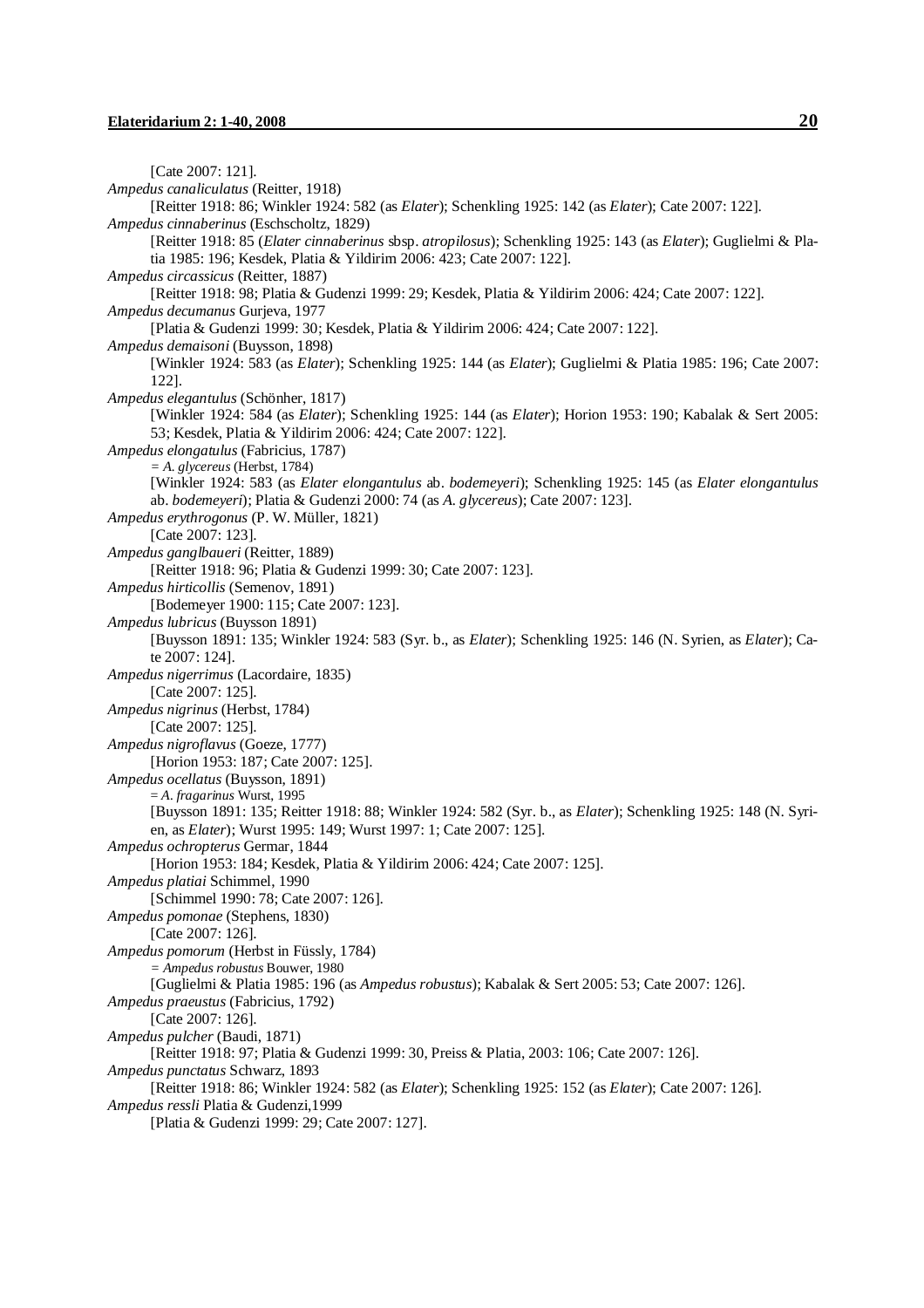*Ampedus rufipennis* (Stephens, 1830) **First records for Turkey. Present paper**  $\rightarrow$  **p. 31.** *Ampedus samedovi* Dolin & Ajajew, 1983 [Platia & Gudenzi 1999: 30; Cate 2007: 127]. *Ampedus sanguineus* (Linnaeus, 1758) [Bodemeyer 1900: 115; Horion 1953: 184; Cate 2007: 127]. *Ampedus sanguinolentus* (Schrank, 1776) [Laibner 2000, Kabalak & Sert 2005: 53; Cate 2007: 127]. *Ampedus schoettlei* Zeising & Brunne, 2003 [Zeising & Brunne 2003: 192; Cate 2007: 127]. *Ampedus sinuatus* Germar, 1844 [Bodemeyer 1900: 115; Reitter 1918: 99; Horion 1953: 195; Platia & Gudenzi 1999: 118; Kesdek, Platia & Yildirim 2006: 424; Cate 2007: 127]. *Ampedus turcicus* Platia, Kabalak & Sert, 2007 [Platia, Kabalak & Sert 2007: 44]. *Ampedus wachtangi* Dolin, 1970 [Guglielmi & Platia 1985: 196 (det. as A. balteatus); Platia & Gudenzi 1999: 30; Kesdek, Platia & Yildirim 2006: 424; Cate 2007: 128].

## **Genus** *Brachygonus* **Buysson, 1912**

*Brachygonus frater* Wurst, 1995 [Wurst 1995: 147; Cate 2007: 129]. *Brachygonus gratiosus* Platia & Schimmel, 1991 [Platia & Schimmel 1991: 139; Cate 2007: 129]. *Brachygonus hadullanus* Wurst, 1995 [Wurst 1995: 31; Cate 2007: 129]. *Brachygonus megerlei* (Lacordaire, 1835) [Mertlik & Dušánek 2006: 158; Cate 2007: 129]. *Brachygonus ruficepsoides* Platia & Gudenzi, 2002

[Platia & Gudenzi 2002: 87; Cate 2007: 129].

## **Genus** *Haterumelater* **Ôhira, 1968**

*Haterumelater fulvago* (Marseul, 1868)

= *H. julianum* Penev, 1987

= *H. preissi* Schimmel, 1995

= *H. picinus* (Buysson, 1891)

[Winkler 1924: 585 (as *Ischnodes*); Schenkling 1925: 165 (as *Ischnodes picinus*); Guglielmi & Platia 1985: 198 (as *Ischnodes picinus*); Preiss & Platia 2003: 107; Cate 2007: 130].

*Haterumelater languidus* (Buysson, 1891)

[Winkler 1924: 585 (as *Ischnodes*); Schenkling 1925: 165 (as *Ischnodes*); Preiss & Platia; 2003: 110; Cate 2007: 130].

#### **Genus** *Ischnodes* **Germar, 1844**

*Ischnodes kadleci* Mertlik, 2005 [Mertlik 2005: 167; Cate 2007: 130]. *Ischnodes sanguinicollis* (Panzer, 1793) [Platia 1994: 281]. **Confirmed occurrence** in **Turkey. Present**  $\text{paper} \rightarrow \text{p. 32.}$ 

#### **Genus** *Reitterelater* **Platia et Cate, 1990**

*Reitterelater dubius* Platia & Cate, 1990 [Platia & Cate 1990: 113; Cate 2007: 130].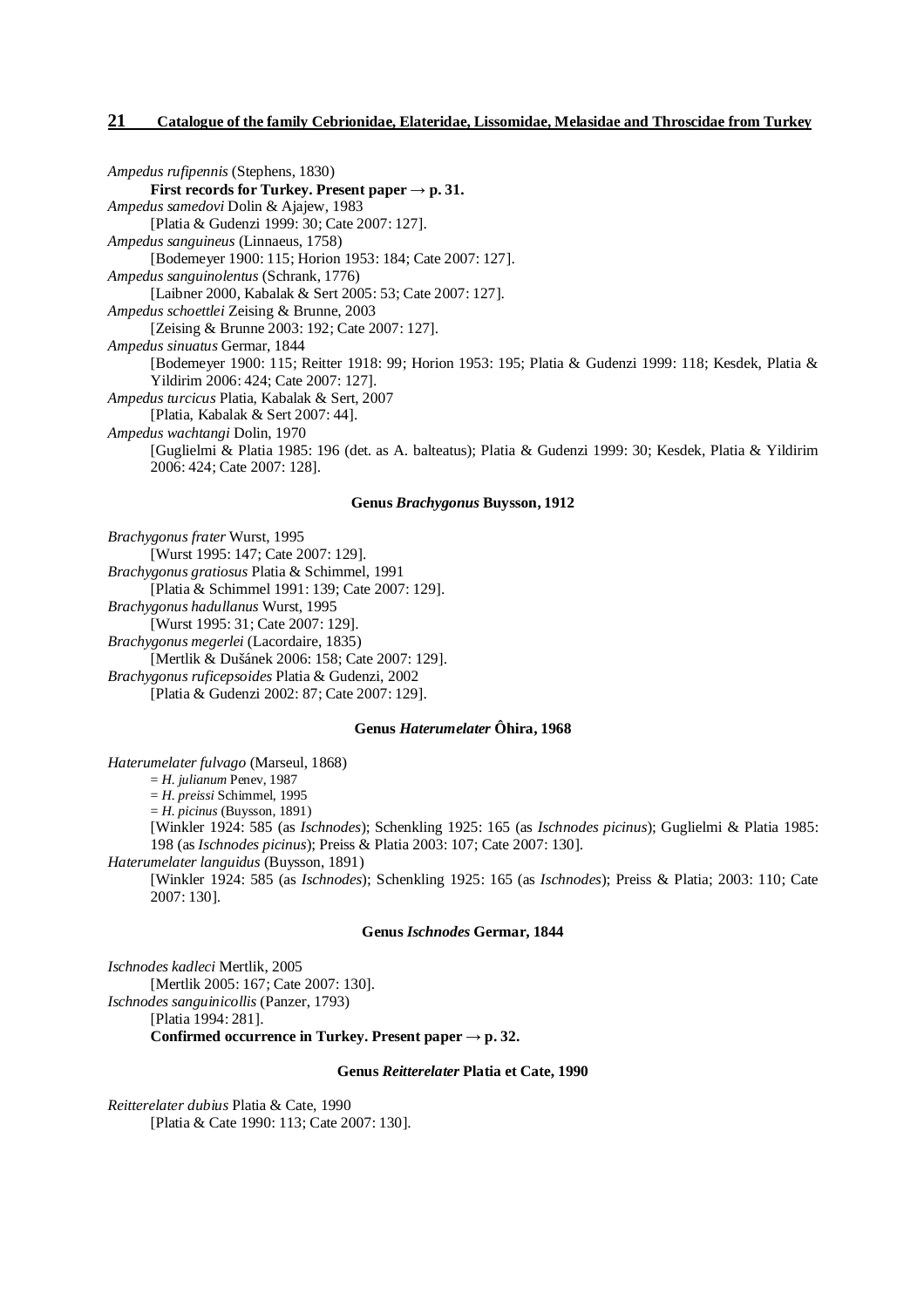#### Tribe **Elaterini** Leach, 1815

#### **Genus** *Elater* **Linnaeus, 1758**

*Elater ferrugineus ferrugineus* Linnaeus, 1758

[Yüksel 1970: 31 (as *Ludius*)].

## **Confirmed occurrence in Turkey. Present paper → p. 32.**

*Elater tauricus* (Schwarz, 1897)

[Bodemeyer 1900: 116 (as *Melanotus*); Winkler 1924: 610 (as *Ludius*); Schenkling 1925-1927: 428 (as *Ludius*); Wurst 1994: 118; Cate 2007: 132].

#### **Genus** *Mulsanteus* **Gozis, 1875**

= *Neotrichophorus* Jacobson, 1913

*Mulsanteus guillebeaui* (Mulsant & Godart, 1853)

= *M. guillebelli* (Mulsant & Godart, 1853)

[Winkler 1924: 610 (as *Neotrichophorus*); Schenkling 1925-1927: 432 (as *Neotrichophorus*); Guglielmi & Platia 1985: 206 (as *Neotrichophorus*); Preiss & Platia 2003: 104; Kesdek, Platia & Yildirim 2006: 424; Cate 2007: 133 (as *N. guillebeaui*].

*Mulsanteus manuelae* Platia & Gudenzi, 1998

[Platia & Gudenzi 1998: 59; Cate 2007: 133].

*Mulsanteus schaumi* (Candèze, 1881)

[Winkler 1924: 610 (as *Neotrichophorus*); Schenkling 1925-1927: 432 (as *Neotrichophorus*); Guglielmi & Platia 1985: 206 (as *Neotrichophorus*); Kesdek, Platia & Yildirim 2006: 424; Cate 2007: 133].

#### **Genus** *Pittonotus* **Jasquelin du Val, 1860**

*\* Pittonotus simoni* (Stierlin, 1879)

[Winkler 1924: 610; Schenkling 1925-1927: 431 (as *P. theseus* var. *simoni*)].

**Known from Syria, its occurrence in Turkey is dubious.** 

*Pittonotus theseus* (Germar, 1817)

[Bodemeyer 1900: 116 (as *Ectinus*); Winkler 1924: 610; Guglielmi & Platia 1985: 206; Lodos 1998: 36 (as *Melanotus thseus* Germ.); Preiss & Platia 2003: 104; Kesdek, Platia & Yildirim 2006: 424; Cate 2007: 133].

Tribe **Megapenthini** Gurjeva, 1973

#### **Genus** *Ectamenogonus* **Buysson, 1894**

*Ectamenogonus montandoni* (Buysson, 1888)

[Platia 1994: 283; Kubáň 1995: 25; Preiss & Platia, 2003: 112; Mertlik & Dušánek 2006: 159; Cate 2007: 136].

#### **Genus** *Megapenthes* **Kiesenwetter, 1858**

*Megapenthes lugens* (Redtenbacher, 1842) [Mertlik & Dušánek 2006: 160; Cate 2007: 137]. *Megapenthes rutilipennis* Candèze, 1859 [Cate 2007: 137].

#### **Genus** *Procraerus* **Reitter, 1905**

*Procraerus bicolor* Platia & Gudenzi, 2002 [Platia & Gudenzi 2002: 89; Cate 2007: 138].

*Procraerus carinifrons* (Desbrochers des Loges, 1875)

[Kesdek, Platia & Yildirim 2006: 425].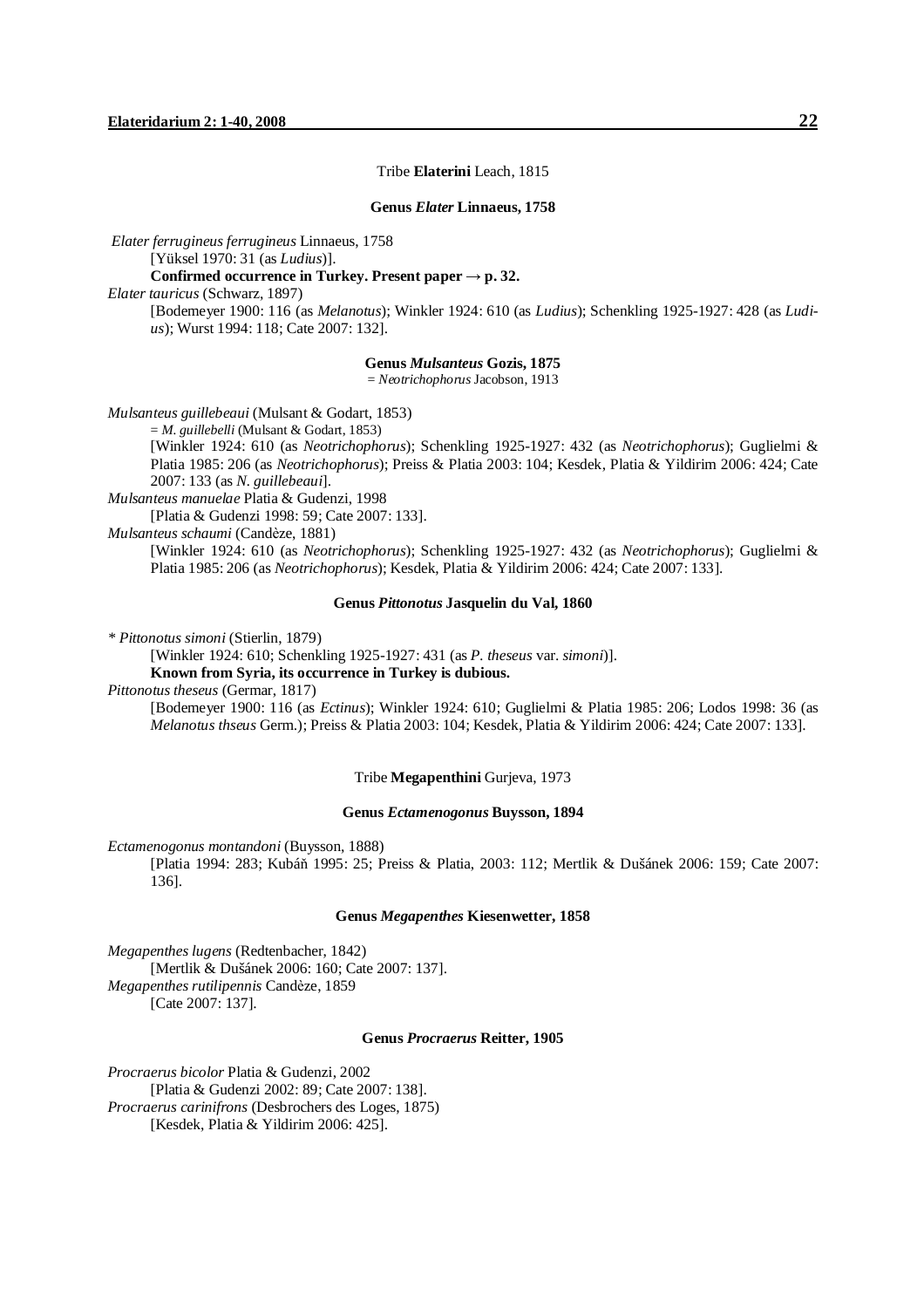*Procraerus levantinus* Platia & Gudenzi, 2007 [Platia & Gudenzi, 2007: 88]. *Procraerus tibialis* (Lacordaire, 1835) **First record for Turkey. Present paper**  $\rightarrow$  **p. 34.** 

Tribe **Physorhinini** Candèze, 1859

#### **Genus** *Podeonius* **Kiesenwetter, 1858**

*Podeonius acuticornis* (Germar, 1824) [Mertlik & Dušánek 2006: 160; Cate 2007: 140].

**Genus** *Porthmidius* **Germar, 1847**

*Porthmidius austriacus* (Schrank, 1781) [Winkler 1924: 586; Horion 1953: 209; Cate 2007: 140].

#### Tribe **Pomachiliini** Candèze, 1859

#### **Genus** *Betarmon* **Kiesenwetter, 1858**

*Betarmon bisbimaculatus* (Fabricius, 1803) [Horion 1953: 211; Platia 1994: 306; Cate 2007: 140].

#### **Genus** *Idolus* **Desbrochers, 1875**

*Idolus adrastoides* (Reitter, 1888) [Guglielmi & Platia 1985: 202; Cate 2007: 140].

#### **Genus** *Idotarmonides* **Agajev, 1985**

*Idotarmonides anatolicus* (Candèze, 1881) [Winkler 1924: 587 (as *Idolus*); Schenkling 1925: 196 (as *Idolus*); Cate 2007: 141]. *Idotarmonides rydhi* Platia & Schimmel, 1992 [Platia & Schimmel 1992: 87; Cate 2007: 141].

#### **Genus** *Isidus* **Mulsant et Rey, 1874**

*Isidus letourneuxi* Pic, 1902 **First record for Turkey. Present paper**  $\rightarrow$  **p. 33.** *Isidus moreli* Mulsant & Rey, 1874 [Winkler 1924: 598; Preiss & Platia 2003: 104; Cate 2007: 141].

> Tribe **Synaptini** Gistel, 1856 = Adrastini Candèze, 1863

#### **Genus** *Adrastus* **Eschscholtz, 1829**

*Adrastus anatolicus* Platia & Schimmel, 1991 [Platia & Schimmel 1991: 138; Kesdek, Platia & Yildirim 2006: 425; Cate 2007: 108]. *Adrastus circassicus* Reitter, 1896 [Guglielmi & Platia 1985: 198; Cate 2007: 108]. *Adrastus dolini* Welschmied, 1978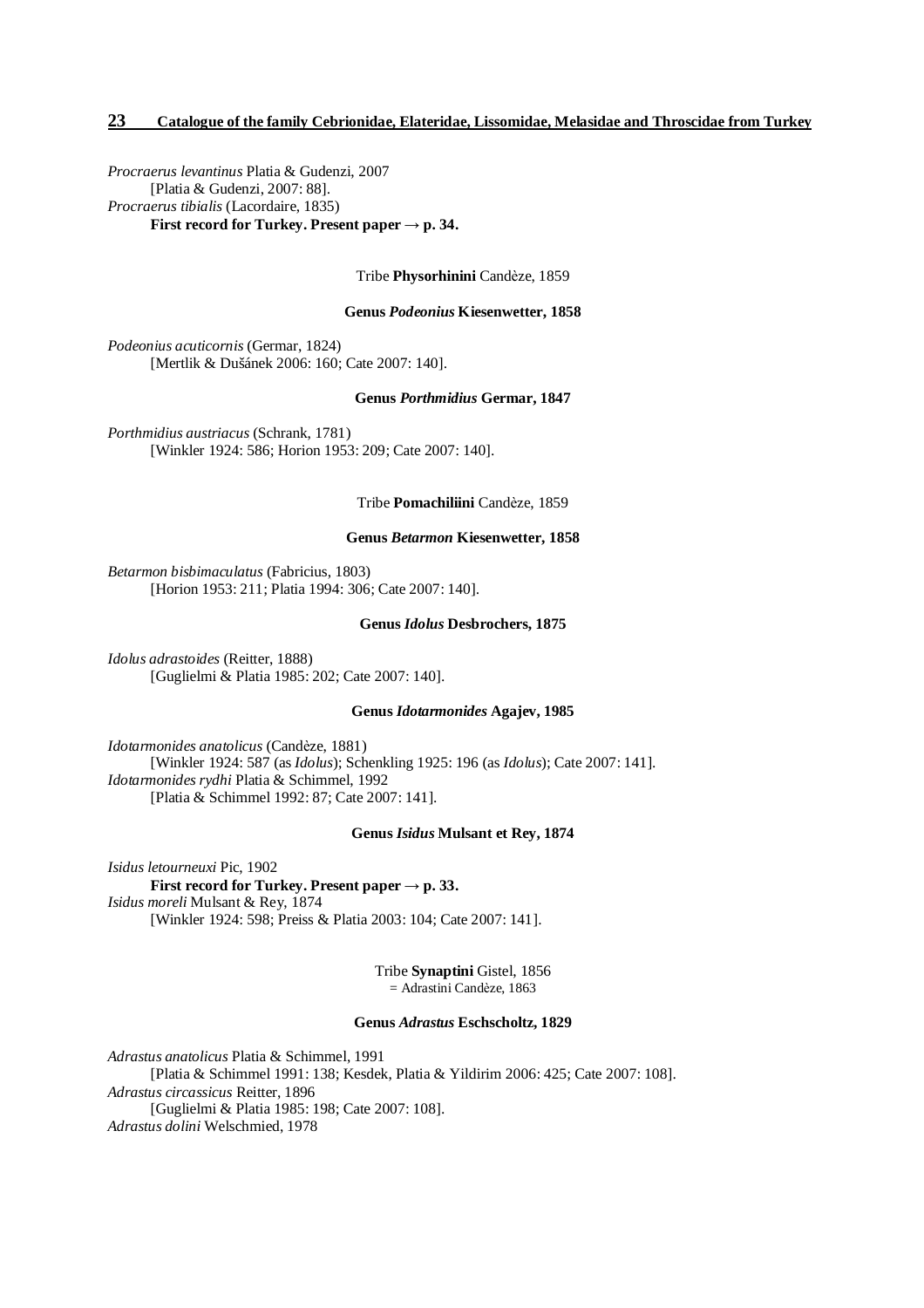#### **Elateridarium 2: 1-40, 2008 24**

[Platia & Gudenzi 1998: 55; Cate 2007: 108]. *Adrastus limbatus* (Fabricius, 1776) [Schenkling 1925-1927: 491; Horion 1953: 303; Guglielmi & Platia 1985: 200; Cate 2007: 108]. *Adrastus longicornis* Gurjeva, 1976 [Platia & Gudenzi 1998: 55; Cate 2007: 108]. *Adrastus montanus* (Scopoli, 1763) [Yüksel 1970: 47; Guglielmi & Platia 1985: 200; Platia & Gudenzi 1998: 55; Cate 2007: 108]. *Adrastus pallens* (Fabricius, 1792) [Schenkling 1925-1927: 493; Schenkling 1925-27; Horion 1953: 304; Cate 2007: 108]. *Adrastus protractus* Roubal, 1924 [Guglielmi & Platia 1985: 200; Cate 2007: 109]. *Adrastus rachifer* (Fourcroy, 1785) [Yüksel 1970: 49; Guglielmi & Platia 1985: 200; Cate 2007: 109]. *Adrastus samedovi* Dolin & Agajev, 1974 **First records for Turkey. Present paper**  $\rightarrow$  **p. 30. Genus** *Peripontius* **Gurjeva, 1979**  *Peripontius concolor* (Desbrochers des Loges, 1875) [Winkler 1924: 614 (as *Silesis concolor* a. *juvencus* Buysson, 1887); Schenkling 1925-1927: 488 (as *Silesis concolor* ab. *juvencus*); Cate 2007: 111]. *Peripontius crassus* (Buysson, 1906) *= P. schimmeli* Zeising & Brunne, 2003: 193 (**syn. nov.)** [Platia 2003: 90; Zeising & Brunne 2003: 193 (as *P. schimmeli*); Cate 2007: 111 (as *P. crassus* and *P. schimmeli*)]. *Peripontius dentatus* Platia & Schimmel, 1991 [Bodemeyer 1900: 116 (as *P. concolor* and *P. juvencus*); Guglielmi & Platia 1985 (as *P. concolor*); Platia & Schimmel 1991: 137; Cate 2007: 111]. *Peripontius elegantulus* Platia, 2003 [Platia 2003: 85; Cate 2007: 111]. *Peripontius jagemanni* Platia & Gudenzi, 2000 [Cate 2007: 111]. *Peripontius oertzeni* Schwarz, 1897 [Cate 2007: 111]. *Peripontius omissus* (Buysson, 1889) [Platia & Martini 1990:Platia & Schimmel 1991: 138; Kesdek, Platia & Yildirim 2006: 425; Cate 2007: 111]. *Peripontius saroveci* Platia, 2003 [Platia 2003: 89; Cate 2007: 111]. *Peripontius terminatus* (Erichson, 1842) [Winkler 1924: 614; Horion 1953: 303; Guglielmi & Platia 1985: 202; Preiss & Platia 2003: 114, Kabalak & Sert 2005: 54; Cate 2007: 111]. *Peripontius turcicus* Platia & Tarnawski, 1998 [Platia & Tarnawski 1998: 271; Cate 2007: 111].

#### **Genus** *Synaptus* **Eschscholtz, 1829**

*Synaptus filiformis* (Fabricius, 1781) [Bodemeyer 1900: 116; Winkler 1924: 614; Schenkling 1925-1927: 483; Horion 1953: 302; Yüksel 1970: 45; Guglielmi & Platia 1985: 198; Kesdek, Platia & Yildirim 2006: 426; Cate 2007: 113].

#### **Genus** *Tolphorea* **Gurjeva, 1983**

*Tolphorea kurdistanicus* Platia & Gudenzi, 1996 [Platia & Gudenzi 1996: 142; Cate 2007: 113]. *Tolphorea pallida* Platia, 2004 [Platia 2004: 105; Cate 2007: 113].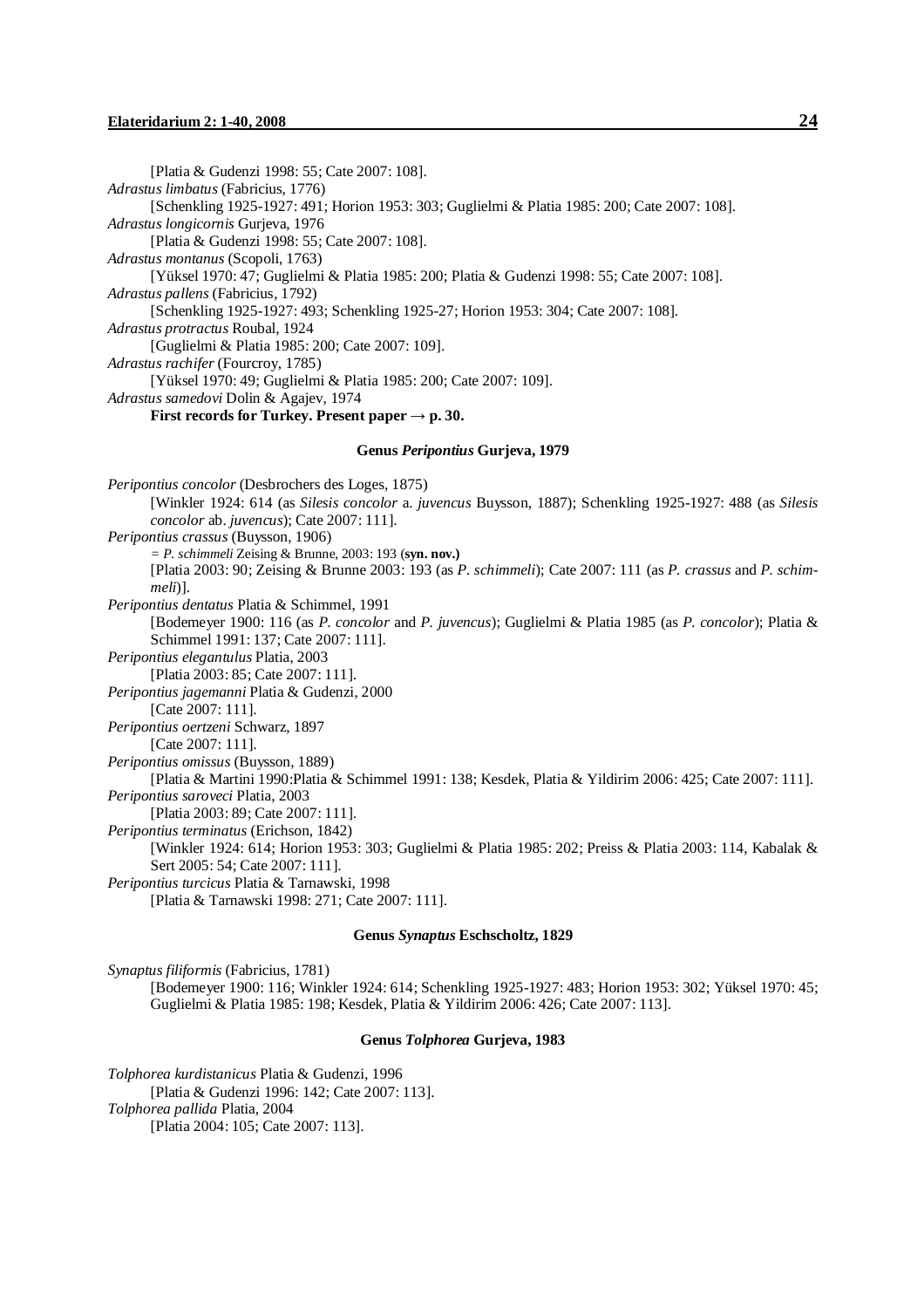*Tolphorea turcica* Platia & Gudenzi, 2000 [Platia & Gudenzi 2000: 76; Cate 2007: 113].

## **Subfamily Hypnoidinae Schwarz, 1906**

**Genus** *Hypnoidus* **Dillwyn, 1829** 

*Hypnoidus anatolicus* Platia & Gudenzi, 2000 [Platia & Gudenzi 2000: 67; Cate 2007: 154].

## **Subfamily Melanotinae Candèze, 1859**

**Genus** *Melanotus* **Eschscholtz, 1829** 

Subgenus *Melanotus* Eschscholtz, 1829

*Melanotus aemulus* (Erichson, 1841) [Schwarz 1892: 153; Schenkling 1925-1927: 272; Guglielmi & Platia 1985: 206; Lodos 1998: 36; Cate 2007: 141]. *Melanotus armeniacus* Schwarz, 1891 [Lodos 1998: 36]. *Melanotus atricapillus* Reitter, 1891 [Cate 2007: 142]. *Melanotus bajulus* (Erichson, 1841) [Kabalak & Sert 2006: 216; Kesdek, Platia & Yildirim 2006: 426; Cate 2007: 142]. *Melanotus brignolii* Guglielmi & Platia, 1985 **First records for Turkey. Present paper**  $\rightarrow$  **p. 33.** *Melanotus brunnipes* (Germar, 1824) [Schenkling 1925-1927: 272; Guglielmi & Platia 1985: 209; Lodos 1998: 35, 36, 38, 39; Kesdek, Platia & Yildirim 2006: 426; Cate 2007: 142]. *Melanotus castanipes* (Paykull, 1800) [Schenkling 1925-27: 273; Lodos 1998: 36; Cate 2007: 142]. *Melanotus crassicollis* (Erichson, 1841) [Horion 1953: 241; Platia 1994: 317; Lodos 1998: 36; Cate 2007: 143]. *Melanotus dichrous* (Erichson, 1841) [Schwarz 1892: 162; Schenkling 1925-1927: 275; Guglielmi & Platia 1985: 209; Lodos 1998: 36; Cate 2007: 143]. *Melanotus fraseri* Platia & Schimmel, 1993 [Platia & Schimmel 1993: 55; Cate 2007: 144]. *Melanotus fulvus* Reitter, 1891 **First records for Turkey. Present paper**  $\rightarrow$  **p. 33.** *Melanotus fusciceps* (Gyllenhal, 1817) = *M. robustus* (Erichson, 1841) [Schwarz 1892: 163; Schenkling 1925-1927: 276; Guglielmi & Platia 1985: 209; Guglielmi & Platia 1985: 211 (as *M. robustus*); Platia & Martini 1990: 44; Lodos 1998: 35, 36, 39; Lodos 1998: 36 (as *M. robustus*); Preiss & Platia, 2003: 104; Kesdek, Platia & Yildirim 2006: 426; Cate 2007: 144]. *Melanotus monticola* (Ménétriés, 1832) [Guglielmi & Platia 1985: 209; Lodos 1998: 36; Kesdek, Platia & Yildirim 2006: 427; Cate 2007: 147]. *\* Melanotus mutatus* Harold, 1869 [Lodos 1998: 36]. **Known from Iran and Syria, its occurrence in Turkey is dubious.**  *Melanotus osellai* Guglielmi & Platia, 1985 [Guglielmi & Platia 1985: 210; Lodos 1998: 36; Cate 2007: 147].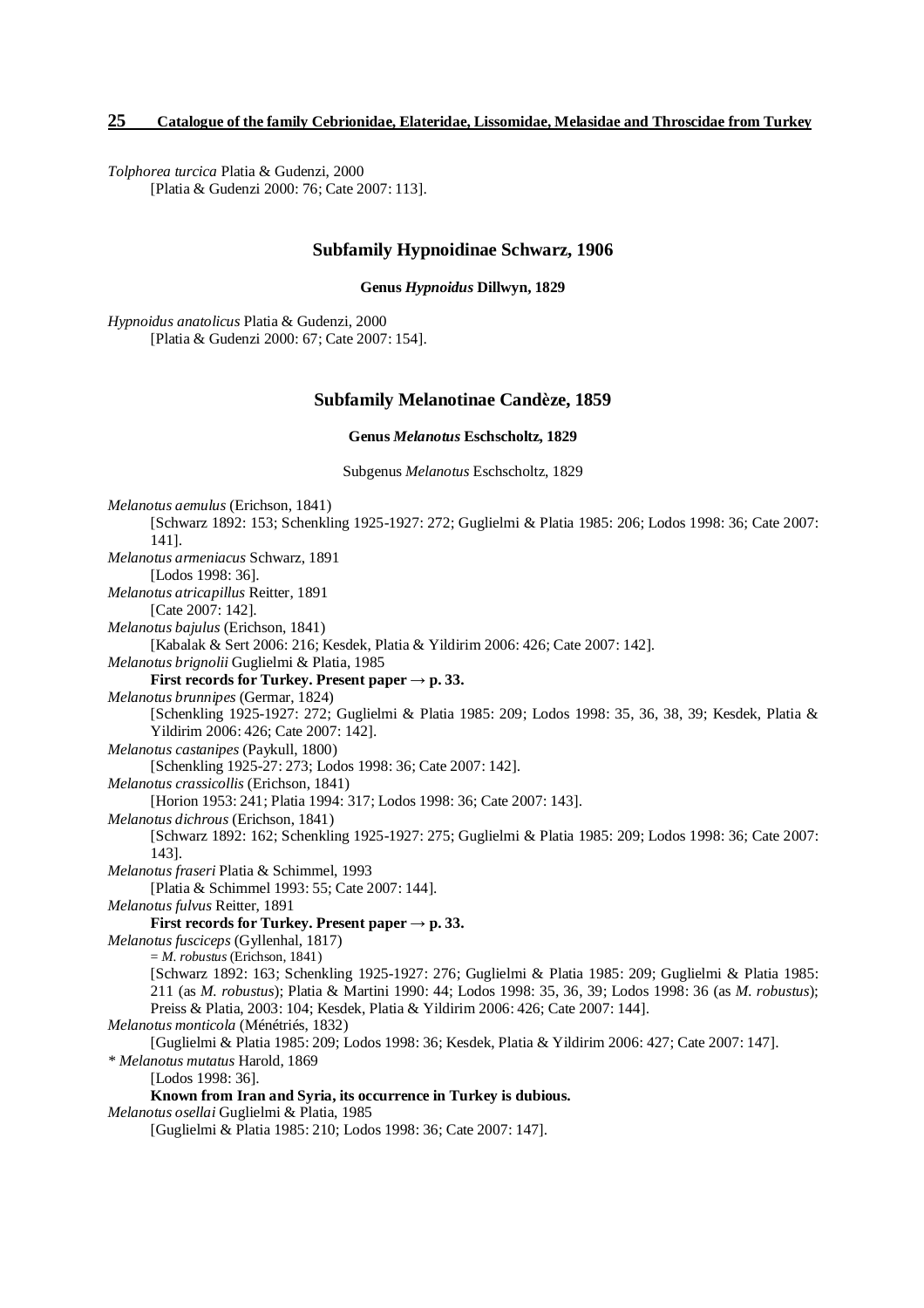#### **Elateridarium 2: 1-40, 2008 26**

*Melanotus punctolineatus* (Pélerin, 1829) [Bodemeyer 1900: 116 (as *M. niger*); Guglielmi & Platia 1985: 211; Lodos 1998: 36, Lodos 1998: 36 (as *M. niger*); Cate 2007: 148]. *\* Melanotus sobrinus* (Ménetriés, 1832) [Lodos 1998: 36]. **Known from Caucasus, Iran and Turkmenistan, its occurrence in Turkey is dubious.**  *Melanotus tenebrosus* (Erichson, 1841) [Lodos 1998: 36]. **Confirmed occurrence** in **Turkey. Present**  $\text{paper} \rightarrow \text{p.} 33$ . *Melanotus turcicus* Platia & Gudenzi, 2002 [Platia & Gudenzi 2002: 94; Cate 2007: 149]. *\* Melanotus turkestanicus* Schwarz, 1902 [Lodos 1998: 36]. **Known from Kyrgyzstan, it is improbable that the taxon occurs in Turkey.**  *Melanotus villosus* (Fourcroy, 1785)  $=$  M. rufipes (Herbst, 1784) [Winkler 1924: 596 (as *M. rufipes*); Schenkling 1925-1927: 279, 280 (as *M. rufipes*); Horion 1953: 240; Yüksel 1970: 21, 52 (as *M. rufipes*); Guglielmi & Platia 1985: 211; Lodos 1998: 35, 36, 37, 38 (as *M. rufipes*); Lodos 1998: 36; Kesdek, Platia & Yildirim 2006: 427; Cate 2007: 150]. Subgenus *Spheniscosomus* Schwarz, 1892 *Melanotus cuneiformis* (Baudi di Selve, 1871) [Schwarz 1892: 149; Preiss & Platia 2003: 115; Cate 2007: 151]. **Genus** *Melanotus* **species incertae sedis** 

*\* Melanotus cranicollis* Er. [Lodos 1998: 36]. **Probably mistaken transcription of correct name.** 

## **Subfamily Negastriinae Nakane et Kishii, 1956**

**Genus** *Negastrius* **C. G.Thomson, 1859**

*Negastrius sabulicola* (Boheman, 1851) **First record for Turkey. Present paper**  $\rightarrow$  **p. 33.** 

#### **Genus** *Quasimus* **Gozis, 1886**

*Quasimus minutissimus* (Cermar, 1817)

[Bodemeyer 1900: 116 (as *Cryptohypnus*); Schenkling 1925: 216; Horion 1953: 225; Guglielmi & Platia 1985: 211; Kesdek, Platia & Yildirim 2006: 428; Cate 2007: 191].

#### **Genus** *Zorochros* **C. G.Thomson, 1859**

*Zorochros alysidotus* (Kiesenwetter, 1858) [Bodemeyer 1900: 116 (as *Cryptohypnus*); Guglielmi & Platia 1985: 211; Preiss & Platia 2003: 104, Kabalak & Sert 2005: 55; Cate 2007: 192]. *Zorochros anatolicus* Dolin & Mertlik, 2002 [Dolin & Mertlik 2002: 91; Cate 2007: 192]. *Zorochros araxicola* (Reitter, 1895) [Cate 2007: 192]. *Zorochros caucasicus* Jagemann, 1939 [Jagemann 1939: 68; Cate 2007: 192].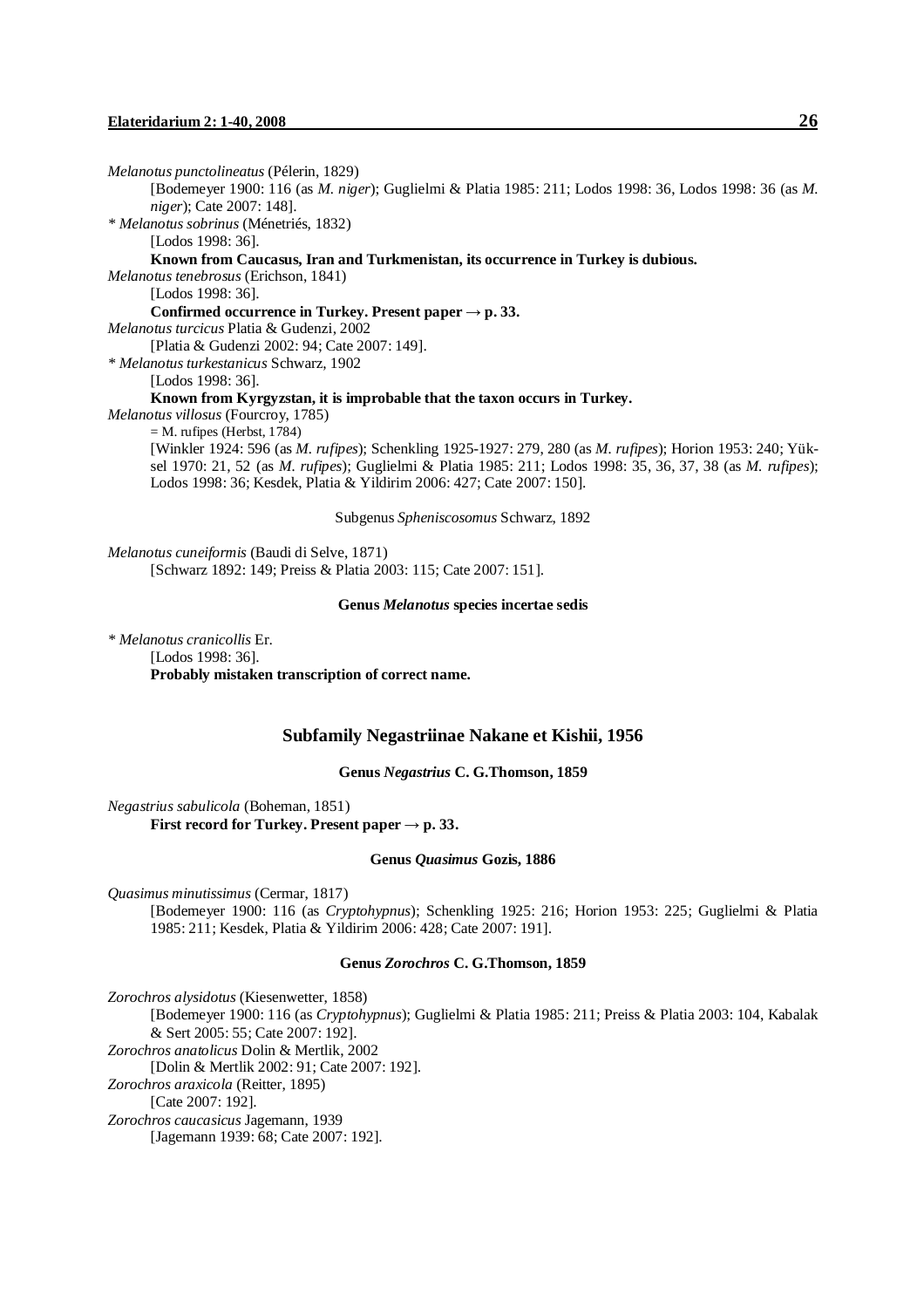*Zorochros dermestoides* (Herbst, 1806) = *Z. minimus* Lacordaire, 1835 **First record for Turkey. Present paper → p. 35.**  *Zorochros georgicus* Dolin & Tschatlandze, 1980 [Cate 2007: 193]. *Zorochros heyrovskyi* Roubal, 1940 [Cate 2007: 193]. *Zorochros kopeckyi* Platia & Gudenzi, 1998 [Platia & Gudenzi 1998: 636; Cate 2007: 193]. *Zorochros kurdicus* Dolin & Mertlik, 2002 [Dolin & Mertlik 2002: 90; Cate 2007: 193]. *Zorochros meridionalis* (Laporte de Castelnau, 1840) [Bodemeyer 1900: 116 (as *Cryptohypnus*); Horion 1953: 225; Guglielmi & Platia 1985: 211, Kabalak & Sert 2005: 55; Cate 2007: 193]. *Zorochros murinus* (Reitter, 1895) [Cate 2007: 193]. *Zorochros nanus* (Gurjeva, 1963) **First record for Turkey. Present paper**  $\rightarrow$  **p. 35.** *Zorochros pallicrus* (Desbrochers des Loges, 1875) = *Z. delicatulus* (Schwarz, 1897) [Cate 2007: 193]. *Zorochros pilosellus* (Reitter, 1895) [Cate 2007: 194]. *Zorochros quadriguttatus* (Laporte de Castelnau, 1840) **First record for Turkey. Present paper**  $\rightarrow$  **p. 35.** *Zorochros quadrinaevus* (Reitter, 1895) [Cate 2007: 194]. *Zorochros recellentus* Dolin, 1995 [Dolin 1995: 19; Cate 2007: 194]. *Zorochros stibicki* (Leseigneur 1970) [Lohse 1979: 179, Kabalak & Sert 2005: 55, Cate 2007: 194].

## **Subfamily Plastocerinae Crowson, 1972**

= Aplastinae Stibick, 1979

### **Genus** *Plastocerus* **LeConte, 1853**

*Plastocerus angulosus* (Germar, 1845) [Winkler 1924: 578; Bocák 2007: 209]. **Confirmed occurrence** for **Turkey. Present**  $\text{paper} \rightarrow \text{p. 34.}$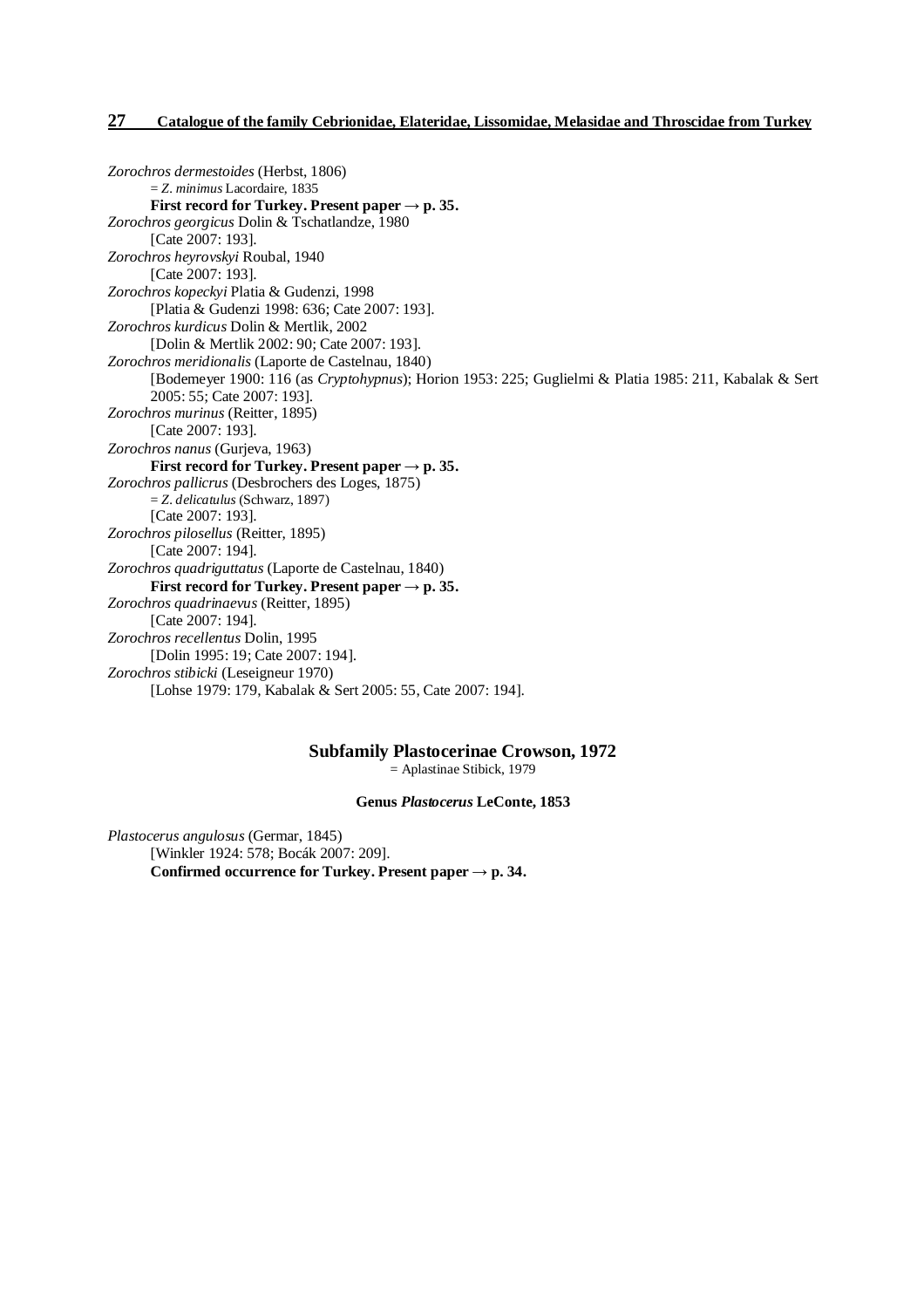## **Catalogue of the family Lissomidae Laporte, 1835**

**Genus** *Drapetes* **Dejean, 1821** 

*Drapetes flavipes subparalellus* Pic, 1908 [Pic 1908: ?; Smetana 2007: 207]. *Drapetes mordelloides* (Host, 1789) = *D. biguttatus* (Piller & Mitterpacher, 1783) [Reitter 1921: 74; Smetana 2007: 207].

# **Catalogue of the family Melasidae Leach, 1817**

= Melasidae Fleming, 1821 = Eucnemidae Eschscholz, 1829 = Phylloceridae Reitter, 1905

The classification follows Muona (2007)

## **Subfamily Macraulacinae Fleutiaux, 1922**

Tribe **Euryptychini** Mamaev, 1976

## **Genus** *Dromaeolus* **Kiesenwetter, 1858**

*Dromaeolus barnabita* (A. Villa & J. B. Villa, 1838) [Mertlik, Jeniš & Zbuzek 2007: 92]. *Dromaeolus maronita* Bonvouloir, 1871 [Reitter 1921:78 (as *Megathambus*); Winkler 1924: 618 (as *Megathambus*)].

## **Subfamily Melasinae Leach, 1817**

Tribe **Dirhagini** Reitter, 1911

**Genus** *Farsus* **Jacquelin du Val, 1860** 

*Farsus dubius* (Piller & Mitterpacher, 1783) **First records for Turkey. Present paper**  $\rightarrow$  **p. 35.** 

**Genus** *Microrhagus* **Dejean, 1833** 

*Microrhagus emyi* (Rouget, 1856) **First records for Turkey. Present paper**  $\rightarrow$  **p. 35.** 

**Genus** *Rhacopus* **Hampe, 1855** 

*Rhacopus sahlbergi* (Mannerheim, 1823)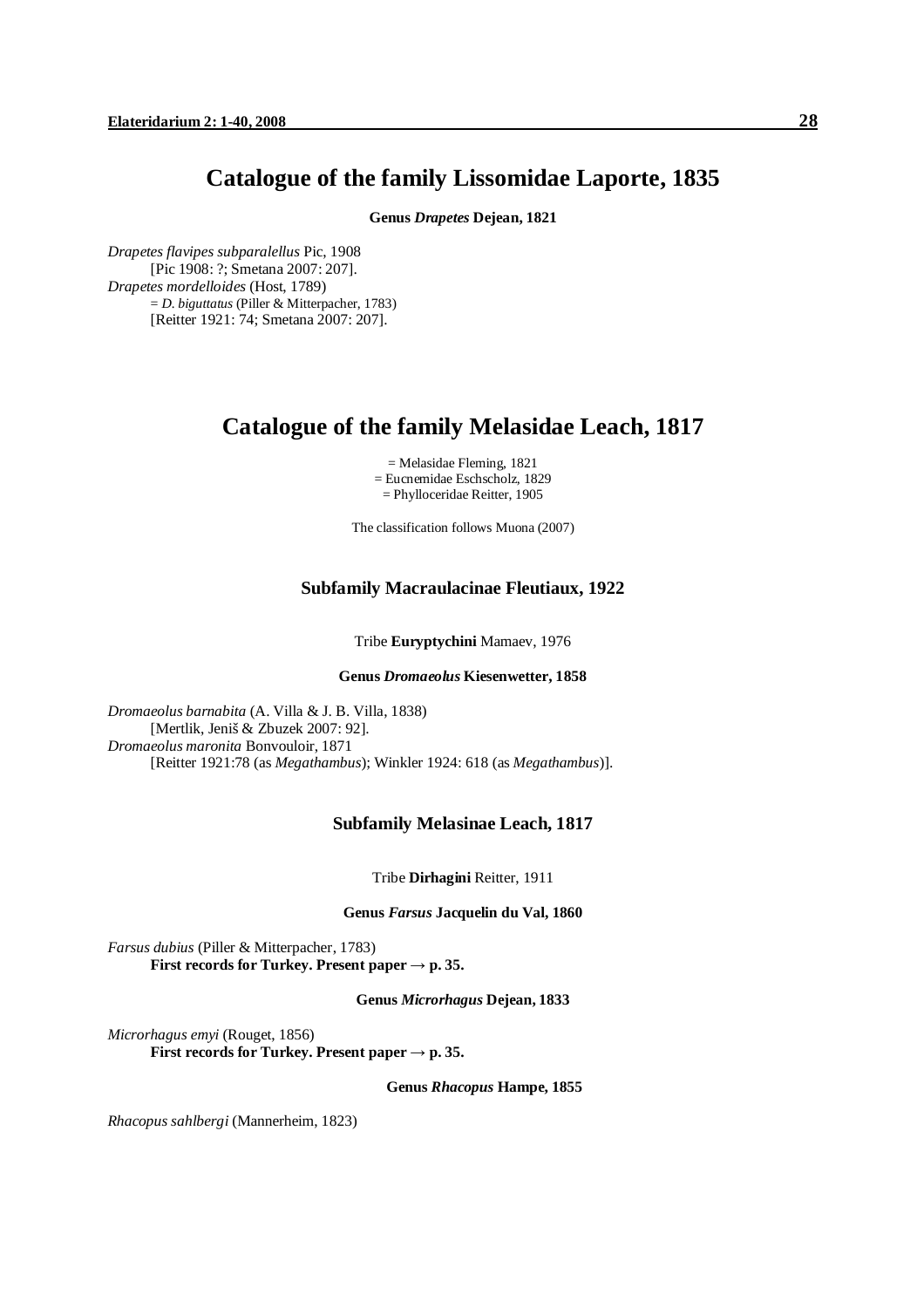[Mertlik, Jeniš & Zbuzek 2007: 93].

#### **Genus** *Epiphanis* **Eschscholtz, 1829**

*Epiphanis cornutus* Eschscholtz, 1829 [Mertlik, Jeniš & Zbuzek 2007: 93].

Tribe **Melasini** Fleming, 1821

**Genus** *Isorhipis* **Lacordaire, 1835** 

*Isorhipis melasoides* (Laporte, 1835) [Muona 2007: 84]. *Isorhipis nigriceps* (Mannerheim, 1823) [Reitter 1921: 77; Winkler 1924: 617; Muona 2007: 84].

**Genus** *Melasis* **A. G. Olivier, 1790** 

*Melasis buprestoides* (Linnaeus, 1761) [Muona 2007: 84].

## **Subfamily Phyllocerinae Reitter, 1905**

Tribe **Anelastini** Reitter, 1921

#### **Genus** *Anelastes* **Kirby, 1819**

*Anelastes barbarus* P. H. Lucas, 1846 [Muona 2007: 81].

Tribe **Phyllocerini** Reitter, 1905

## **Genus** *Phyllocerus* **Le Peletier de Saint-Fargeau & Audinet-Serville, 1825**

*Phyllocerus diversicornis* Pic, 1905 [Reitter 1921: 89; Winkler 1924: 578; Wurst 1996: 55; Muona 2007: 81]. *Phyllocerus oreadis* Wurst, 1996 [Wurst 1996: 52; Muona 2007: 81].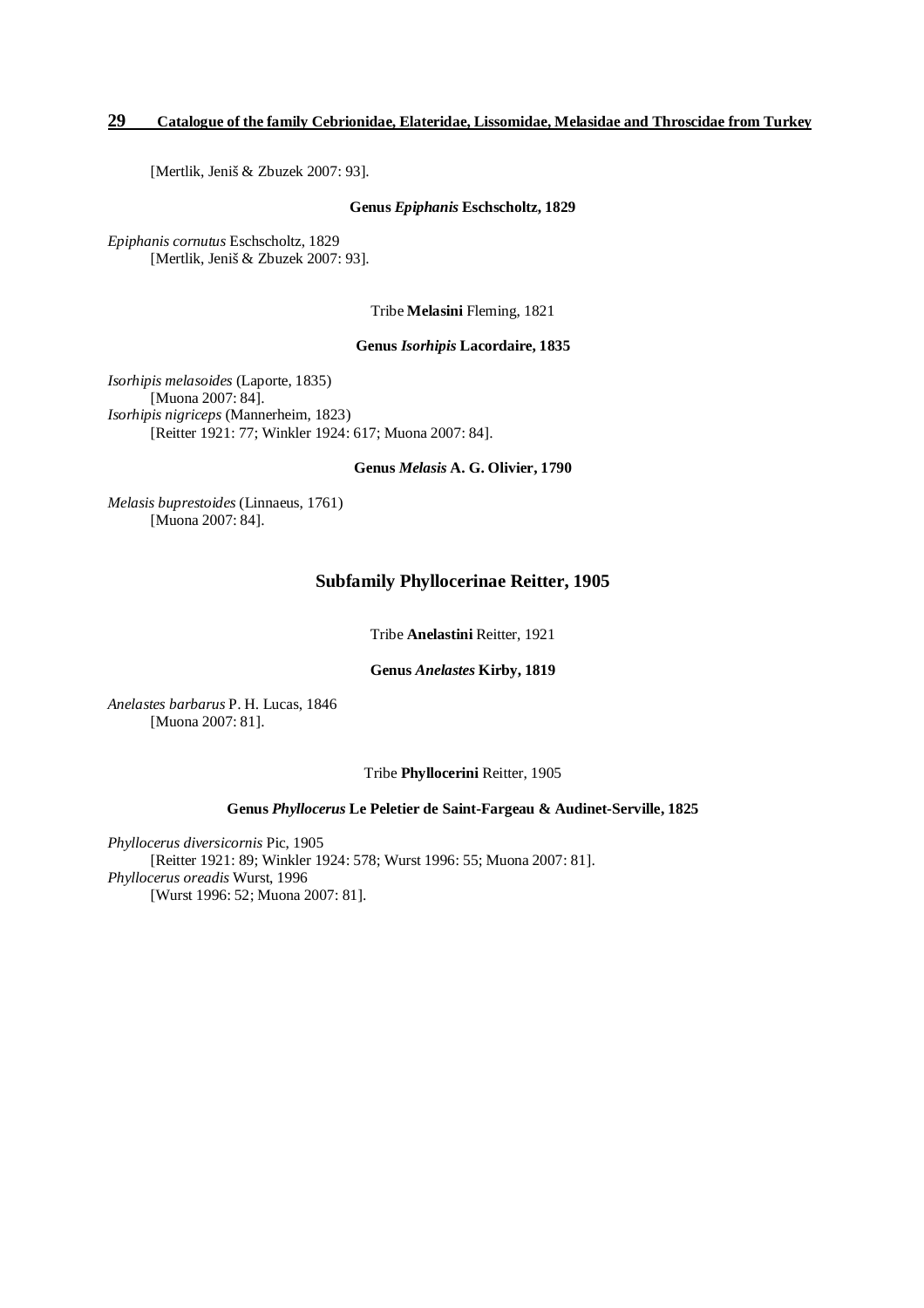# **Catalogue of the family Throscidae Laporte, 1840**

The classification follows Leseigneur (2007)

## **Subfamily Throscinae Laporte, 1840**

Tribe **Throscini** Laporte, 1840

**Genus** *Aulonothroscus* **Horn, 1890** 

*Aulonothroscus brevicollis* (Bonvouloir, 1859) [Leseigneur 2007: 87]. *Aulonothroscus maximus* (Pic, 1938) [Leseigneur 2007: 88].

#### **Genus** *Trixagus* **Kugelann, 1794**

*Trixagus atticus* Reitter, 1921 **First record for Turkey. Present paper**  $\rightarrow$  **p. 36.** *Trixagus carinifrons* (Bonvouloir, 1859) [Leseigneur 2007: 88]. *Trixagus dermestoides* (Linnaeus, 1767) [Leseigneur 2007: 88]. *Trixagus duvalii* (Bonvouloir, 1859) **First record for Turkey. Present paper**  $\rightarrow$  **p. 36.** *Trixagus elateroides* (Heer, 1841) [Leseigneur 2007: 88]. *Trixagus exul* (Bonvouloir, 1859) [Leseigneur 2007: 88]. *Trixagus gracilis* Wollaston, 1854 [Leseigneur 2007: 88]. *Trixagus obtusus* (Curtis, 1827) [Reitter 1921: 72; Leseigneur 2007: 89]. *Trixagus orientalis* (Bonvouloir, 1859) [Leseigneur 2007: 89].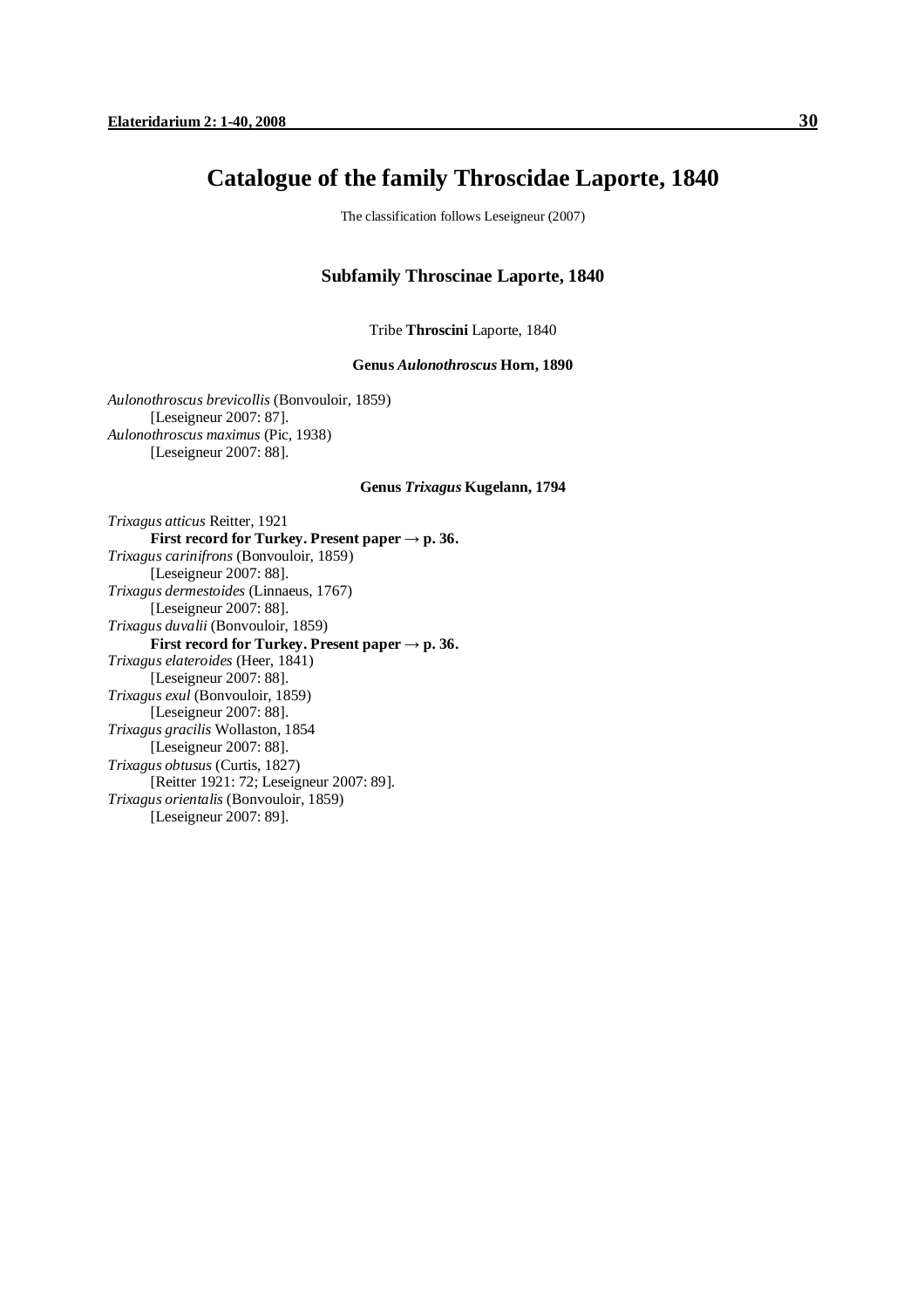# **New distributional data of the family Elateridae, Melasidae and Throscidae**

## **Family Elateridae Leach, 1815**

## *Adrastus samedovi* **Dolin & Agajev, 1974**

**Specimens studied.** Turkey, prov Kars, 3 km W of Kağızman, Aras river, 29.vi.2006, 1 ♂, J. Mertlik leg. et coll., G. Platia det. 2007; Turkey, prov. Erzurum, 10 km NW of İspir, 24.vi.2006, 1 $\beta$ , J. Mertlik leg. et coll., G. Platia det. 2007.

**Distribution.** Azerbaijan, Iran (Cate 2007). **First records for Turkey.** 

#### *Agriotes lapicida* **(Falderman, 1835)**

**Specimen studied.** Turkey, prov. Malatya, 10 km SE of Yukan Ulupinar, 30 km SE Derende, 26.- 27.v.2001, 1 ♀, P. Kabátek leg., J. Mertlik coll., G. Platia det. 2007.

**Distribution.** Azerbaijan, Armenia, Georgia, Russia: South European Territory, Iran (Cate 2007); Turkey (Lodos 1998),

**Confirmed occurrence in Turkey.** 

## *Agriotes meticulosus* **Candèze, 1863**

**Specimen studied.** Turkey, prov. Erzurum, Çobandede (Köprüköy), Aras Nehri, 13.- 15.vii.1997, 1 ♀, J. Mertlik leg. et coll.

**Distribution.** Azerbaijan, Armenia, Georgia, Russia: South European Territory, Afghanistan, Iran, Iraq, Kazakhstan, Mongolia, Pakistan, Saudi Arabia, Syria, Tajikistan, Turkmenistan, Uzbekistan (Cate 2007).

**First record for Turkey.** 

#### *Ampedus rufipennis* **(Stephens 1830)**

**Specimens studied.** Turkey, prov. Bursa, Uludag 1150m, 5.vi.2000, 1 ♂, V. Skoupý leg., J. Mertlik coll.; Turkey, prov. Antalya, Termessos, 3.v.1992, H. Schmid leg., G. Platia et P. Cate coll. (Wien, Austria).

**Distribution.** Azerbaijan, Armenia, Austria, Bosnia Herzegovina, Bulgaria, Croatia, Czech Republic, Denmark, France, Great Britain, Germany, Georgia, Greece, Hungary, Italy, Moldavia, Poland, Portugal, Romania, Slovakia, Slovenia, Spain, Russia: South European Territory, Sweden, Ukraine, Serbia and Montenegro, Algeria, Morocco, Iran (Cate 2007).

**First records for Turkey.** 

## *Aplotarsus angustulus* **(Kiesenwetter, 1858)**

**Specimen studied.** Turkey, prov. Kars, Susuz env., 6.vi.1994, 1 ♂, V. Skoupý leg., J. Mertlik coll.

**Distribution.** Azerbaijan, Austria, Belgium, Bulgaria, Czech Republic, France, Great Britain, Germany, Poland, Romania, Slovakia, Russia: South European Territory, Switzerland, Ukraine (Cate 2007).

**First record for Turkey.**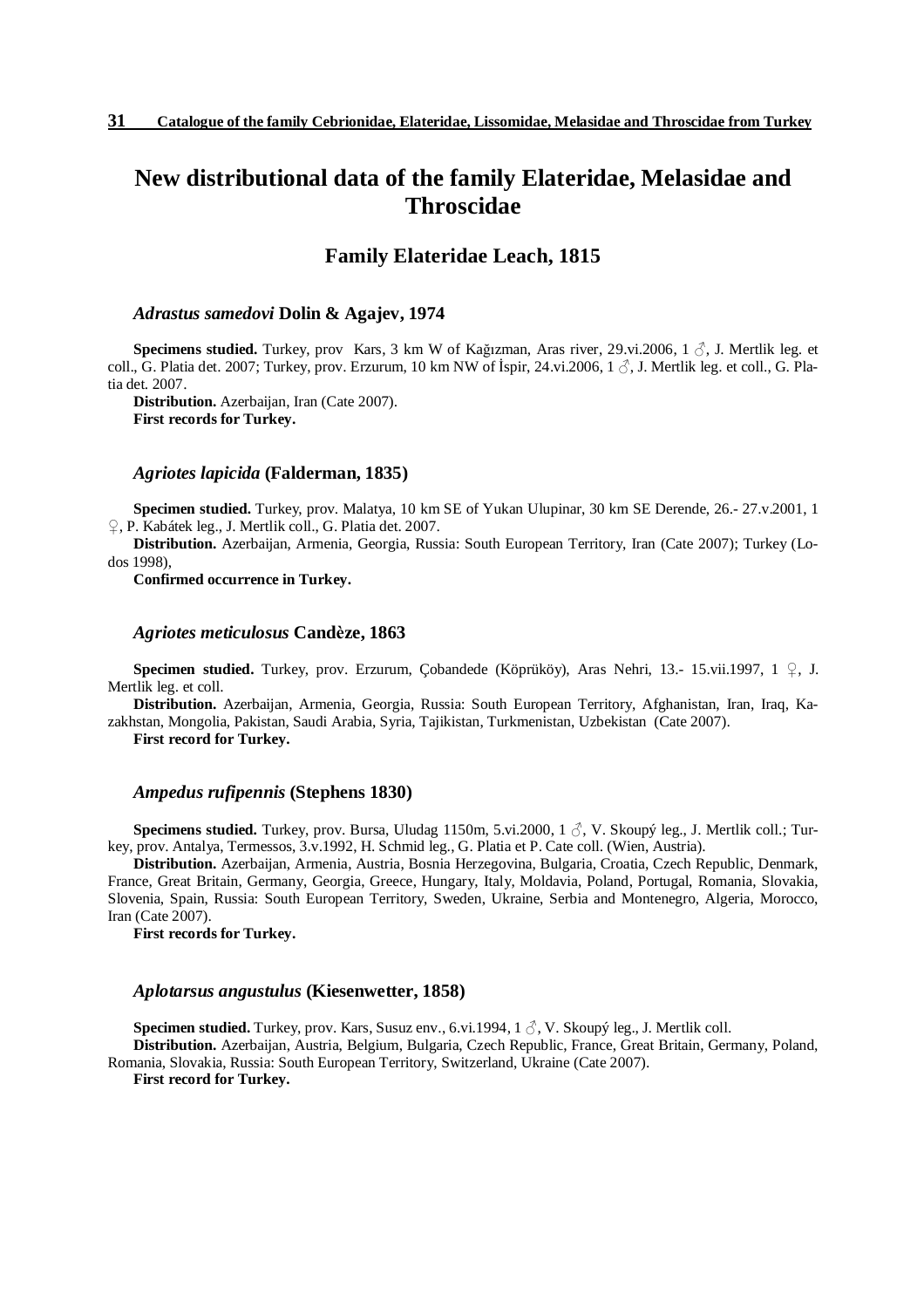#### *Denticollis rubens* **Piller et Mitterpacher, 1783**

**Specimen studied.** Turkey, prov. Artvin, Cankurtaran Geçidi, 20 km E Hopa, 700 m, 4123N 4133E, 26.- 27.vi.1999, 1  $\Diamond$ , M. Rejzek leg. et coll. (Norwich, UK), J. Mertlik det.

**Distribution.** Austria, Belgium, Bosnia Herzegovina, Bulgaria, Belarus, Croatia, Russia: Central European Territory, Czech Republic, Denmark, Estonia, France, Germany, Georgia, Hungary, Italy, Latvia, Liechtenstein, Luxembourg, Moldavia, Norway, Poland, Romania, Serbia and Montenegro, Slovakia, Slovenia, Russia: South European Territory, Sweden, Switzerland, Ukraine (Cate 2007), Spain (Molino-Olmedo 2005).

**First record for Turkey.** 

#### *Elathous buyssoni* **Reitter, 1890**

**Specimen studied**. Turkey, prov. Artvin, Barhal-Yayla, SW Sarigol, 1900-2500 m , 7.viii.1978, 1 ♀, M. Zeising leg., G. Platia det. et coll.; Turkey, prov. Amasya, 22.viii.1990,  $1 \nsubseteq$ , S. Dacatra leg., G. Platia det. et coll. **Distribution.** Azerbaijan, Armenia (Cate 2007). **First record for Turkey.** 

## *Elater ferrugineus ferrugineus* **Linnaeus, 1758**

**Specimen studied.** Turkey, prov. Içel (Mersin), Gülnar, 50 km N Kuseçobali, Tasdustu 16 W, 1480m, 26.vii.2006, 1 ♂ (f. *morio* Schilsky, 1888), on *Quercus* sp.; M. Coskun & N. Jansson leg., N. Jansson coll. (Sweden), G. Platia det.

**Distribution.** Albania, Armenia, Austria, Belgium, Bosnia Herzegovina, Bulgaria, Russia (Central European Territory), Czech Republic, Denmark, France, Great Britain, Germany, Georgia, Greece, Hungary, Italy, Moldavia, The Netherlands, Romania, Slovakia, Spain, Russia (South European Territory), Sweden, Switzerland, Ukraine (Cate 2007).

**Confirmed occurrence in Turkey.** 

## *Hemicrepidius niger* **(Linnaeus, 1758)**

**Specimen studied.** Turkey, prov. Tekirdağ, Çorlu, 31.v.1986, 1 ♂, Kadlec & Voříšek leg., J. Mertlik coll. **Distribution.** Azerbaijan, Albania, Austria, Belgium, Bulgaria, Belarus, Croatia, Russia (Central European Territory), Czech Republic, Denmark, Estonia, Finland, France, Germany, Georgia, Hungary, Italy, Latvia, Liechtenstein, Lithuania, Luxembourg, The Netherlands, Norway, Russia (North European Territory), Poland, Romania, Slovenia (Cate 2007), Slovakia (Laibner 2000); Turkey (Kabalak & Sert 2005).

**Confirmed occurrence in Turkey.** 

#### *Ischnodes sanguinicollis* **(Panzer, 1793)**

**Specimens studied.** Turkey, prov. Içel, Erdemli env., 8 km NW of Arslanli, 24.-26.v.1995, 1  $\circ$ , 1  $\circ$ , J. Mertlik leg. et coll.; Turkey, prov. Adana/Gaziantep, Nurdaği Geçidi 1200m, 1.- 4.vi.1992, 1 ♂, M. Bednařík leg., J. Mertlik coll.; Turkey, prov. Muş, Buğlan Geçidi 1600m, 14.- 15.vi.1992, 1  $\Im$ , M. Bednařík leg., J. Mertlik coll.; Turkey, prov. Manisa, 40 km S of Balikesir, former oaken forest-clear felling, 21.vi.2002, more larvae, in cavity of stump of oak, J. Mertlik leg. et coll.; Turkey, prov. Isparta, Davraz Dağı, Yukarigökdere env., pasture woodland, 23.v.2001, more larvae, in cavity of stump of oak, J. Mertlik leg. et coll.

**Distribution.** Azerbaijan, Austria, Belgium, Bosnia Herzegovina, Croatia, Czech Republic, Denmark, France, Great Britain, Germany, Greece, Hungary, Italy, Moldavia, Poland, Romania, Slovakia, Slovenia, Spain, Sweden, Switzerland, Ukraine, Iran, Japan, Syria (Cate 2007); Turkey (Platia 1994).

**Confirmed occurrence in Turkey.**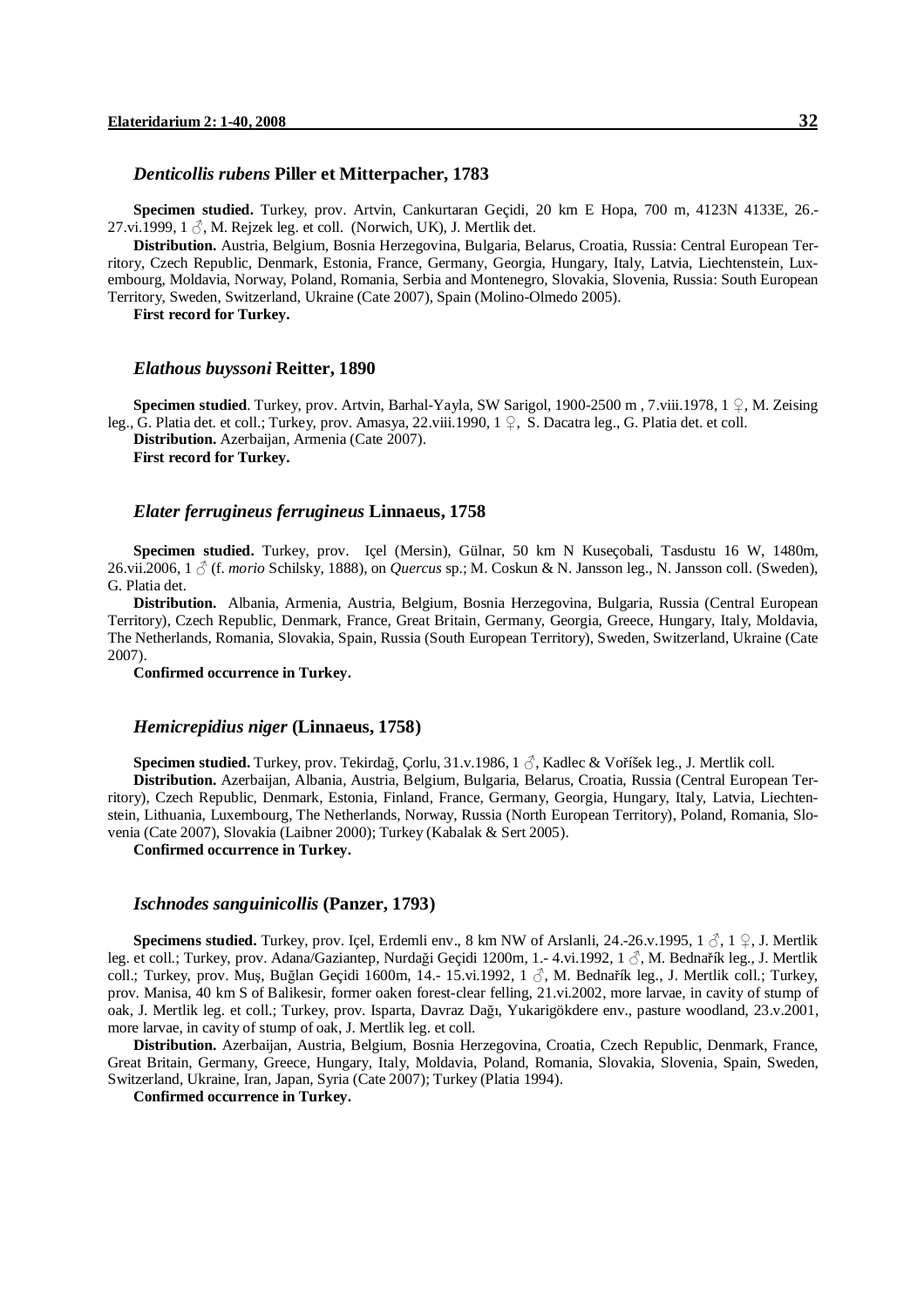#### *Isidus letourneuxi* **Pic, 1902**

**Specimen studied.** Turkey, prov. Antalya, Alanya, 16.vi.2006, 1 ♂, L. Ernest leg., J. Mertlik coll. **Distribution.** Egypt (Cate 2007). **First record for Turkey.** 

#### *Lacon unicolor* **(Candèze, 1874)**

**Specimen studied.** Turkey, prov. Mardin, Haberli, 33 km SE Midyat (3717N 4135E), 17.v.2001, 1 ♀, S. Kadlec. leg. et coll. (Litvínov, Czech Republic), J. Mertlik det. 2007. **Distribution.** Iran (Cate 2007). **First record for Turkey.** 

## *Melanotus brignolii* **Guglielmi & Platia, 1985**

**Specimens studied.** Turkey, prov. Antalya, S Taurus, 30 km NW Alanya, 1200m, 14.- 28.vii.2001, 2 ♂♂, M. Hiermeier leg., J. Mertlik coll., G. Platia det. 2004; Turkey, prov. Antalya, near Incekum, vii.2000, 1  $\Diamond$ , Lizler et Werner leg., G. Platia coll.

**Distribution.** Greece (Cate 2007). **First records for Turkey.** 

## *Melanotus fulvus* **Reitter, 1891**

**Specimen studied.** vil. Kars, 3 km W of Kağızman, Aras river, 29. vi. 2006, 1 ♂, Bořivoj Zbuzek leg. et coll., J. Mertlik det. 2007.

**Distribution.** Iran, Iraq, Turkmenistan (Cate 2007). **First record for Turkey.** 

#### *Melanotus tenebrosus* **(Erichson, 1841)**

**Specimen studied.** Turkey, prov. Artvin, 35 km W Sarigol, 5 km NW Yaylalar, 1.vii.2003, 1 ♂, E. et P. Hajdaj leg., J. Mertlik coll.

**Distribution.** Armenia, Austria, Bosnia Herzegovina, Croatia, Czech Republic, France, Georgia, Greece, Hungary, Italy, Portugal, Romania, Slovakia, Slovenia, Spain, Russia: South European Territory, Switzerland (Cate 2007).

**Confirmed occurrence for Turkey.** 

## *Negastrius sabulicola* **(Boheman, 1851)**

**Specimen studied.** Turkey, prov. Bursa, Ulubat Gölü, 27.v.1996, 1 ♂, Z. Andrš leg., J. Mertlik coll.

**Distribution.** Austria, Belgium, ?Bosnia Herzegovina, Bulgaria, Belarus, Russia: Central European Territory, Czech Republic, Denmark, France, Great Britain, Germany, Greece, Hungary, Italy, Latvia, Lithuania, The Netherlands, Russia: North European Territory, Poland, Romania, Slovakia, Sweden, Ukraine (Cate 2007).

**First record for Turkey.** 

## *Paracardiophorus musculus* **(Erichson, 1840)**

**Specimens studied.** Turkey, prov. Sivas, 10 km SE of Koyulhisar, 11.vi.2000, 1  $\circ$ , J. Mertlik leg. et coll.; Turkey, prov. Artvin, 5 km W of Şavşat, Okçular river, 28.vi.2006, 2  $\Im$ , J. Mertlik leg. et coll.; SW Turkey, Taurus,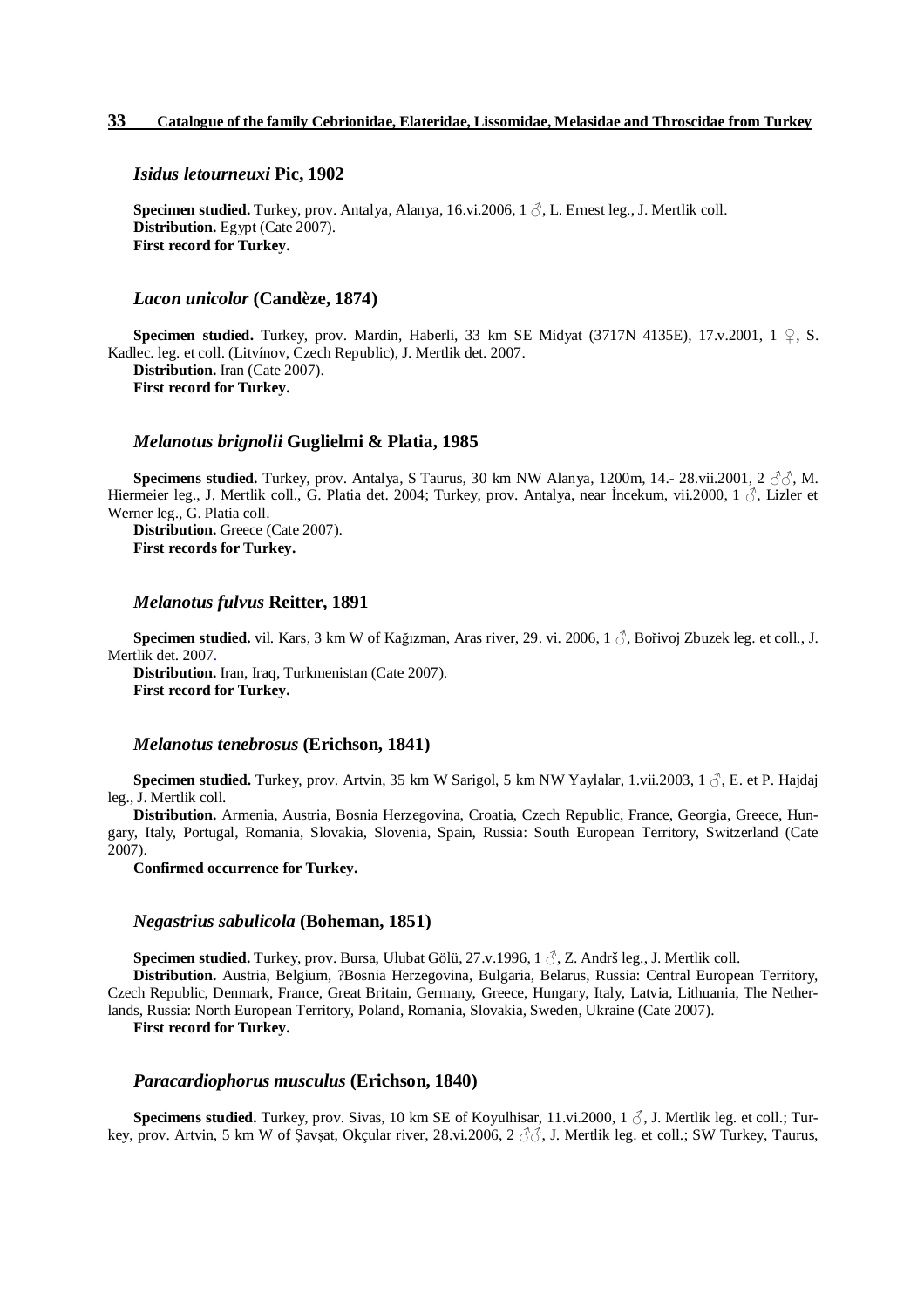[Liciae], ex Winkler coll.,  $1 \circ$ , G. Platia coll.

**Distribution.** Austria, Bulgaria, Russia: Central European Territory, Czech Republic, France, Germany, Georgia, Greece, Hungary, Italy, Lithuania, Poland, Romania, Slovakia, Spain, Russia: South European Territory, Switzerland, Ukraine, Algeria, Tunisia, Russia: East Siberia, Russia: west Siberia (Cate 2007).

**First records for Turkey.** 

#### *Plastocerus angulosus* **(Germar, 1844)**

**Specimens studied.** Turkey, prov. Çanakkale, Bahramkale (Assos), 19.- 24.vii.1991, 2 ♂♂, Vít Kubáň leg., J. Mertlik coll.; Turkey, prov. Içel (Mersin), 15 km W of Mersin, 1.- 5.vii.1992, 3 ♂♂, D. Hauck leg., J. Mertlik coll.; Turkey, prov. Adana, Pozanti env., Ak Daği, 10.- 12.vii.1997, 8 ♂♂, J. Mertlik leg.; Turkey, prov. Isparta, Davraz Daği, Yukarigökdere env., 12.- 13.vii.2000, 1  $\Diamond$ , R. Lízler et K. Werner leg., J. Mertlik coll.; Turkey, prov. Isparta, Isparta, Davraz Dağ, 25.v.2001, 1 ♂, M. Snížek leg., G. Platia coll.; Turkey, prov. Eskişehir, Eskisehir env., Porsuk baraji lake, 7.vii.1993, 1 3, A. Šlachta leg., J. Mertlik coll.; Turkey, prov. Antalya, Beldibi p. Kemer, Bey Dağlari, 1.- 15.vii.1998, 4 ♂♂, P. Bulirsch leg., J. Mertlik coll.; Turkey, prov. Adana, Cinarli, 30.vi.1997, 1 ♂, J. Hájek leg., J. Mertlik coll.; Turkey, prov. Eskişehir, Alpu, 5.vii.1996, 1 3, J. Hájek leg., J. Mertlik coll.; Turkey, prov. Bursa, Uludağ, 20 km S of Bursa, Çaybaşi env., 4.vii.2006, 2 ♂♂, J. Mertlik leg. et coll.; Turkey, prov. Adana, Osmaniye, Karatepe, 3.- 7.vii.1994, 3  $\delta\delta$ , 1  $\Omega$ , P. Kabátek leg., J. Mertlik coll.; Turkey, prov. Izmir, Zeytindağ, 19.vi.2002, 1  $\Omega$ (f. *atricolor* Reitter, 1896), M. Samek leg. et coll. (Skalice, Czech Republic); Turkey, prov. Zonguldag, Karabük, 20 km E, 22.- 23.vi.1996, 2  $\beta$ , P. Zahradník leg. et coll., J. Vávra det. 2006, J. Mertlik rev. 2007; Turkey, prov. Içel (Mersin), Namrun, 26.vii.1985, 1  $\delta$ , Niehuis leg., G. Platia coll.

**Distribution.** Turkey (Bocák 2007). **Confirmed occurrence for Turkey.** 

### *Procraerus tibialis* **(Lacordaire, 1835)**

**Specimen studied.** Turkey, prov. Edirne, Edirne, 16.v.1993, 1 ♂, M. Šárovec leg., J. Mertlik coll.

**Distribution.** Austria, Belgium, Bosnia Herzegovina, Bulgaria, Croatia, Russia: Central European Territory, Czech Republic, Denmark, Finland, France, Great Britain, Germany, Greece, Hungary, Italy, Lithuania, ?Luxembourg, Moldavia, Norway, Poland, Romania, Slovakia, Slovenia, Spain, Sweden, Switzerland, Ukraine, Serbia and Montenegro (Cate 2007).

**First record for Turkey.** 

## *Selatosomus ampliformis* **Reitter, 1910**

**Specimen studied.** Turkey, prov. Kars, Digor env., pass 2130m, 30 km SE of Kars, 12.- 13.vi.1999, 2 ♀♀, T. Lackner leg., V. Dušánek (Zábřeh, Czech Republic) et J. Mertlik coll. **Distribution.** Azerbaijan, Armenia (Cate 2007). **First record for Turkey.** 

#### *Stenagostus rosti* **(Schwarz, 1897)**

**Specimen studied.** Turkey, prov. Artvin, 15 km W of Borçka, Cankurtaran Geçidi, 28.vi.2003, 1 ♀, E. et. P. Hajdaj leg., J. Mertlik coll.

**Distribution.** Azerbaijan, Georgia, Russia: South European Territory (Cate 2007); Turkey (Orlov 1989, Lodos 1998),

**Confirmed occurrence in Turkey.**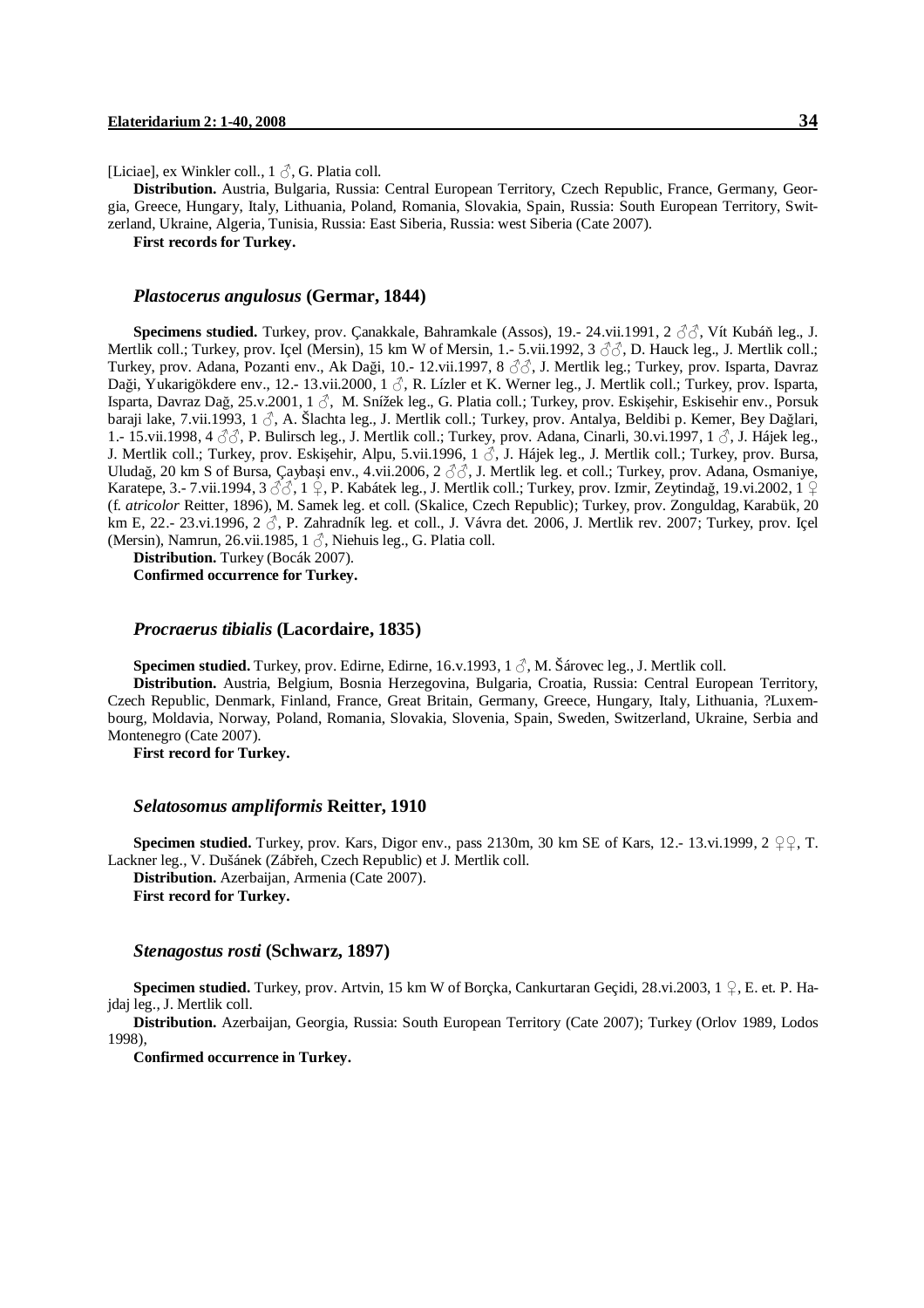#### *Zorochros dermestoides* **(Herbst, 1806)**

**Specimens studied.** Turkey, prov. Bolu, Abant gölü lake, 1200 m, 4.vi.1996, 1 ex. J. Vávra leg. et coll. (Ostrava, Czech Republic), J. Mertlik det.; 23.-24.vi.1996, 4 ex., J. Vávra leg. et coll., J. Mertlik det.; Turkey, prov. Kastamonu/Çankiri, Ilgaz Dağ, 3.vi.1991, 1 ♀, V. Skoupý leg., J. Mertlik coll.; Turkey, prov. Erzurum, 12 km E of Tortum, 30.vi.2006,  $1 \nsubseteq$ , J. Mertlik leg. et coll.

**Distribution.** Andorra, Armenia, Austria, Belgium, Bosnia Herzegovina, Bulgaria, Belarus, Croatia, Russia: Central European Territory, Czech Republic, Denmark, Estonia, Finland, France, Germany, Great Britain, Georgia, Greece, Ireland, Italy, Lithuania, Macedonia, Moldavia, The Netherlands, Norway, Russia: North European Territory, Poland, Portugal, Romania, Slovakia, Slovenia, Spain, Russia: South European Territory, Sweden, Switzerland, Ukraine, Serbia and Montenegro, Morocco (Cate 2007); Hungary (Merkl & Mertlik 2005).

**First records for Turkey.** 

#### *Zorochros nanus* **(Gurjeva, 1963)**

**Specimens studied.** Turkey, prov. Iskenderun, Tekebasi p. Samandaği, Asi Nehri, 29.vi.1992, 1 ex., P. Bulirsch leg., J. Mertlik coll., W. Dolin det. 1996; Turkey, prov. Iskenderun, Ulucinar env., 11.- 12.iv.1992, 2 ex., O. Hovorka leg., J. Mertlik coll.; Turkey, prov. Iskenderun, Hatay, Nur Dağlari Mts, Dortyoi, 3.v.2005, more ex., Z. Malinka leg., G. Platia & Z. Malinka coll. (Opava, Czech Republic).

**Distribution.** Kyrgyzstan (Cate 2007). **First records for Turkey.** 

## *Zorochros quadriguttatus* **(Laporte de Castelnau, 1840)**

**Specimens studied.** Turkey, prov. Bursa, Iznik env., 22.vi.1992, 2 ex., P. Bulirsch leg., J. Mertlik coll.; Turkey, prov. Trabzon, 10 km S of Arakli, Küçükdere env., 23.vi.2006, 3 ex., J. Mertlik leg. et coll.

**Distribution.** Armenia, Austria, Bulgaria, Czech Republic, Greece, Hungary, Italy, Macedonia, Poland, Portugal, Romania, Slovakia, Spain, Russia: South European Territory (Cate 2007).

**First records for Turkey.** 

## **Family Melasidae Leach, 1817**

#### *Farsus dubius* **(Piller & Mitterpacher, 1783)**

**Specimens studied.** Turkey, prov. Isparta, Yukarigökdere env., Davraz Daği, 18.- 23.vii.1998, 1 ex., R. Lízler & K. Werner leg., J. Mertlik coll.; Turkey, prov. Isparta, Yukarigökdere env., Davraz Daği, vii.1999, 8 ex., K. Werner leg., J. Mertlik coll.; Turkey, prov. Adana, Kozan env., vii.1998, 1 ex., K. Werner leg., J. Mertlik coll.; Turkey, prov. İçel, Erdemli env., 8 km NW of Arslanli, 24.- 26.v.1995, 1 ex., J. Mertlik leg. et coll.; Turkey, prov. İçel, Erdemli env., 8 km NW of Arslanli, 24.v.1998, 1 ex., J. Mertlik leg. et coll.

**Distribution.** Austria, Czech Republic, France, Hungary, Italy, Romania, Spain, Russia (South European Territory), "Yugoslavia" (Muona 2007).

**First records for Turkey.** 

## *Microrhagus emyi* **(Rouget, 1856)**

**Specimen studied.** Turkey, prov. Zonguldag, Karabük, 20 km E, 22.- 23.vi.1996, 2 ♂, P. Zahradník leg. et coll. (Mníšek pod Brdy, Czech Republic), J. Vávra det. 2006, J. Mertlik rev. 2007.

**Distribution.** Austria, Croatia, Czech Republic, France, Italy, Germany, Hungary, Poland, Romania, Russia: Central European Territory, Slovakia, Spain, Sweden, Switzerland, Ukraine, "Yugoslavia" (Muona 2007); Slovenia,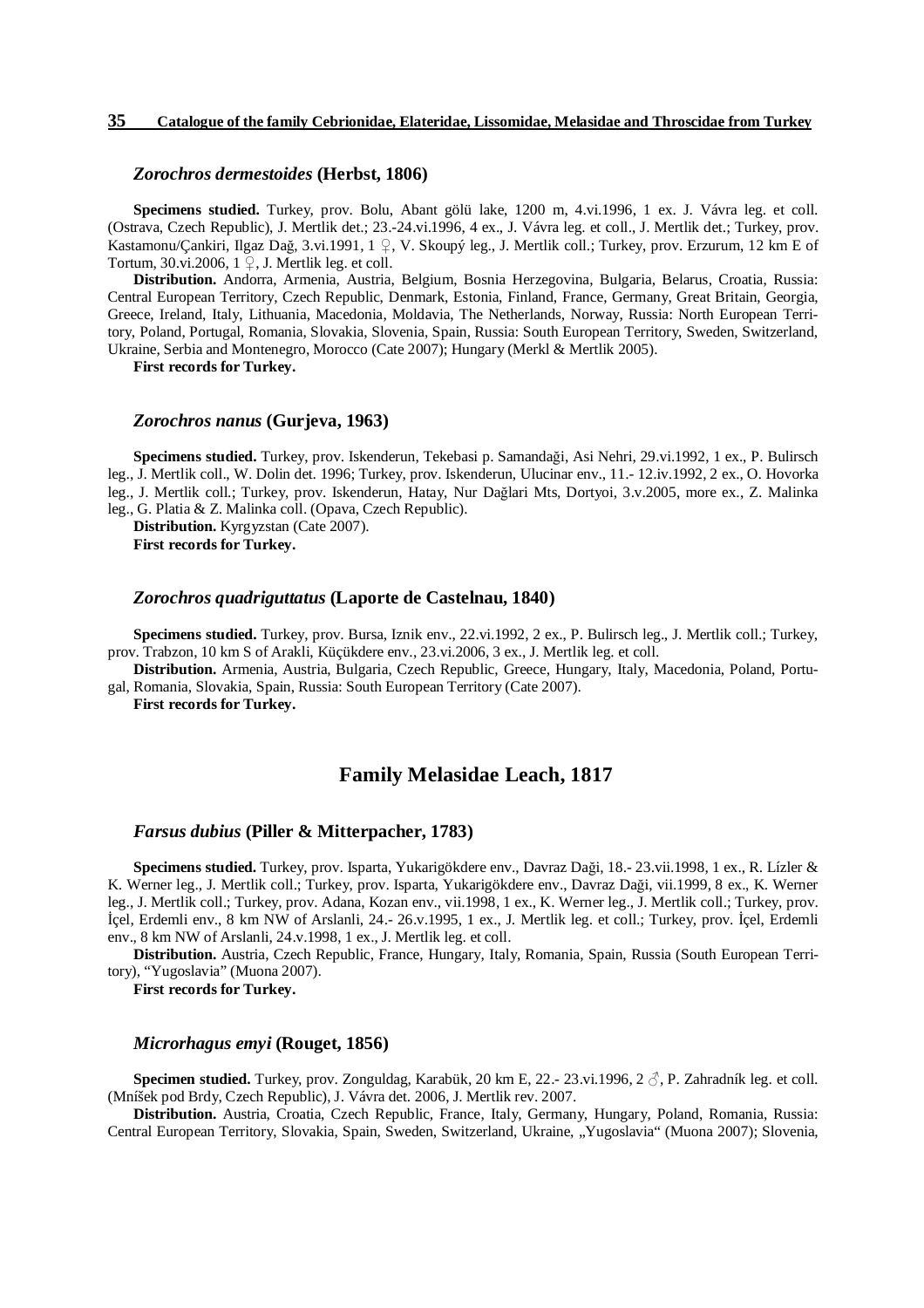Bulgaria, Greece and Russia: South European Territory (Mertlik, Jeniš & Zbuzek 2007). **First record for Turkey.**

## **Family Throscidae Laporte, 1840**

### *Trixagus atticus* **Reitter, 1921**

**Specimens studied.** Turkey, prov. Zonguldag, Karabük, 20 km E, 22.- 23.vi.1996, 1 ♂, P. Zahradník leg. et coll., J. Mertlik det. 2007; Turkey, prov. Zonguldag, Karabük, 20 km E, 27.vi.2002, 1  $\Omega$ , J. Mertlik leg. et coll., L. Leseigneur det. 2004, J. Mertlik rev. 2007.

**Distribution.** Denmark, Finland, France, Germany, Greece, Italy, Romania, Russia (South European Territory), Sweden, Switzerland, Afghanistan, Cyprus, Turkmenistan (Leseigneur 2007).

**First records for Turkey.** 

#### *Trixagus duvalii* **(Bonvouloir, 1859)**

**Specimens studied.** Turkey, prov. Konya, Beyşehir env., Yeşildağ, 29.v.1995, 1 ♀, T. Kopecký leg., L. Leseigneur det. 2000, J. Mertlik coll.; Turkey, prov. Adiyaman, Azaplı Gölü lake, Gölbaşı env., 17.- 18.v.2005, 6 ♂♂, 3  $\mathbb{Q} \mathbb{Q}$ , Z. Malinka leg. et coll. (Opava, Czech Republic) (1  $\Diamond$ , 1  $\mathbb{Q}$ , J. Mertlik coll.).

**Distribution.** Austria, Czech Republic, Denmark, Finland, France, Great Britain, Germany, Greece, Hungary, Italy, Poland, Romania, Slovakia, Slovenia, Spain, Russia (South European Territory), Sweden, Cyprus (Leseigneur 2007).

**First records for Turkey.** 

# **Acknowledgements**

The authors thank Lucien Leseigneur (Meylan, France) for invaluable advice and reviwing the manuscript. It is a great pleasure to express our sincerest gratitude to Nilay Gülperçin and (Natural History Application and Research Center, Natural History Museum, University of Ege, Bornova, Izmir, Turkey), Serdar Tezcan (Department of Plant Protection, Faculty of Agriculture, University of Ege, Bornova, Izmir, Turkey) and Mahmut Kabalak (Hacettepe University Faculty of Science, Department of Biology, Beytepe, Ankara, Turkey) for their generously allowing us to study the Turkish literature. We also thank Jiří Hájek (National Museum, Department of Entomology, Prague, Czech Republic) for being allowed to examine type material in its care.

Our gratitude is also due Zdeněk Andrš (Černošín, Czech Republic), Michal Bednařík (Olomouc, Czech Republic), Stanislav Benedikt (Plzeň, Czech republic), Petr Bulirsch (Lovosice, Czech Republic), Václav Dušánek (Zábřeh, Czech Republic), Ladislav Ernest (Nymburk, Czech Republic), Evžen Hajdaj & Patrik Hajdaj (Ježov, Czech Republic); Oldřich Hovorka (Dobříš, Czech Republic), Nicklas Jansson (Linköping, Sweden), Petr Kabátek (Praha, Czech Republic), Vít Kubáň (Brno, Czech Republic), Stanislav Kadlec (Litvínov, Czech Republic), Tomáš Kopecký (Hradec Králové, Czech Republic), Tomáš Lackner (Amsterdam, The Netherlands), Robert Lízler (Hradec Králové, Czech Republic), Roman Lohaj (Košice, Slovakia), Zdeněk Malinka (Opava, Czech Republic), Martin Samek (Skalice, Czech Republic), Vladimír Skoupý (Žilina, Czech Republic), Milan Šárovec (Pardubice, Czech Republic), Jiří Vávra (Ostrava, Czech Republic), †Karl Werner (Peiting, Germany) Petr Zahradník (Mníšek pod Brdy, Czech Republic), Bořivoj Zbuzek (Praha, Czech Republic) for lending us material for this study.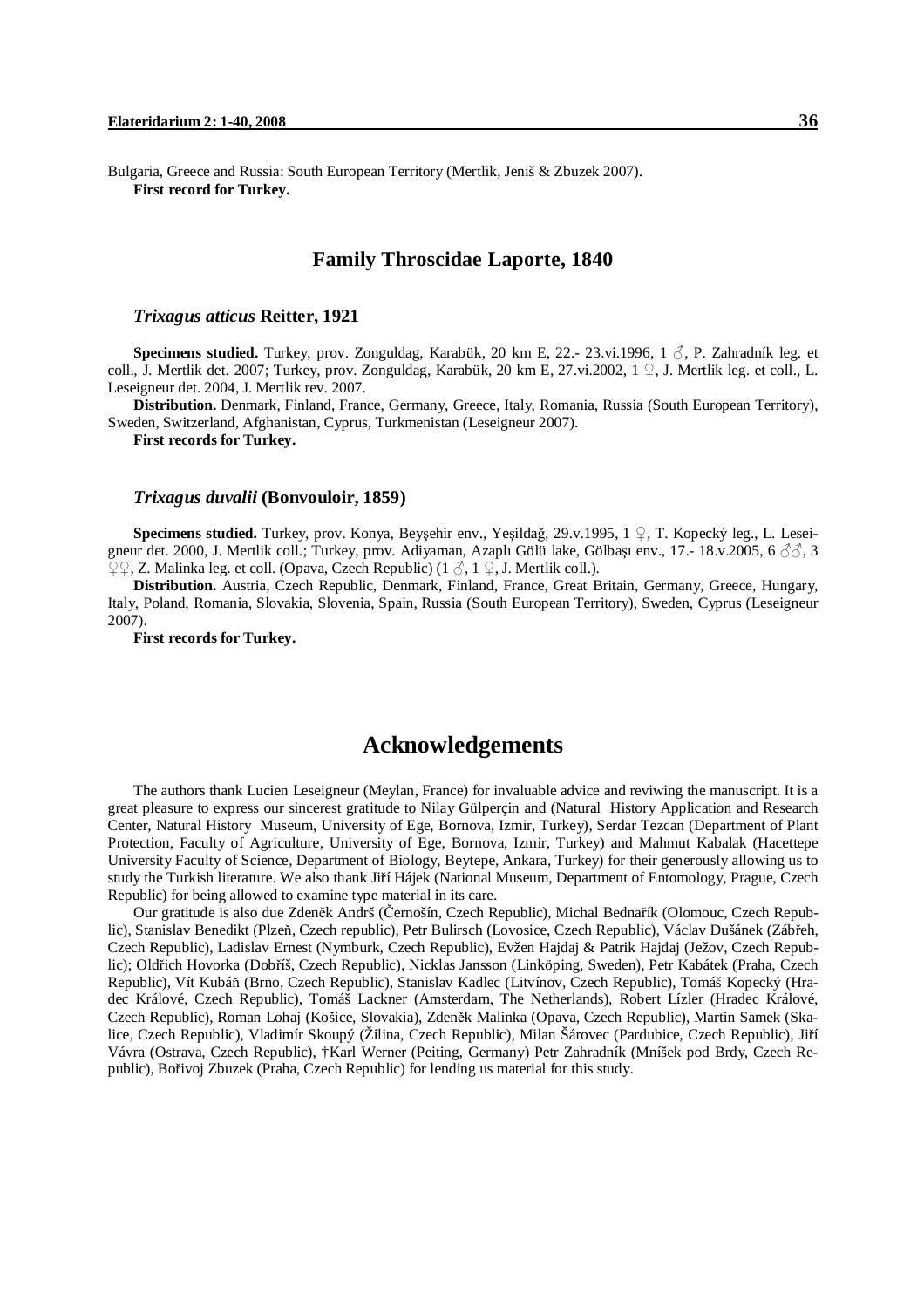## **References**

- BOCÁK L. 2007: Family Plastoceridae, 209. In LÖBL I. & SMETANA A. (eds.): *Catalogue of Palaearctic Coleoptera, Vol. 4. Elateroidea - Derodontoidea - Bostrichoidea - Lymexyloidea - Cleroidea - Cucujoidea*. Apollo Books, Stenstrup, 935 pp.
- BODEMEYER E. V. 1900: Quer durch Kleinasien in den Bulghan Dagh. Die Druck und Verlangs-Aktiengesellschaft. *Vormals Dölter*, Emmedingen, 169 pp.
- BOOTH R.G., COX M.L. & MADGE R.B. 1990: In: Guides to Insects of Importance to Man, 3. Coleoptera. *International Institue of Entomology*, 384 pp.
- BUYSSON H. DU 1891: Especes nouvelles d'Elaterides. *L'Echange Revue Linnéenne*, 7, 133-136.
- CATE P. & PLATIA G. 1989: A new species of the genus *Cidnopus* Thomson from Greece: *Cidnopus macedonicus* n. sp. (Elateridae, Coleoptera). *Koleopt. Rdsch.*, 59: 185-188.
- CATE P. & PLATIA G. 1997: A new species of *Agriotes* Eschscholtz (Coleoptera, Elateridae) from Greece, Turkey and Syria. *Z. Arb. Gem. Öst. Ent.*, 49: 109-113.
- CATE P. C., PLATIA G. & SCHIMMEL R. 2002: New species and records of click beetles (Coleoptera: Elateridae) from Iran, with a checklist of known species. *Folia Heyrovskyana*, 10 (1): 25-68.
- CATE P. G. 2007: Family Elateridae, 89-209. In LÖBL I. & SMETANA A. (eds.): *Catalogue of Palaearctic Coleoptera, Vol. 4. Elateroidea - Derodontoidea - Bostrichoidea - Lymexyloidea - Cleroidea - Cucujoidea*. Apollo Books, Stenstrup, 935 pp.
- DOLIN V. G. 1995: Neue *Zorochrus*-Arten (Coleoptera, Elateridae) aus dem Transkaukasus und Zentral-Asien. *Zeitschrift der Arbeitsgemeinschaft Österreichischer Entomologen*, 47 (1/2): 19-24.
- DOLIN V. G. & MERTLIK J. 2002: Drei neue Klein-Asiatischen und Iranischen *Zorochrus*-Arten (Coleoptera, Elateridae, Negastriinae). *Vestnik zoologii*, 36 (6): 89-93.
- DUŠÁNEK V. & MERTLIK J. 2007: Kraj Athousů aneb běžný den entomologů v Turecku (Coleoptera, Elateridae) [Land of Athouses - the usual day of entomologists in Turkey (Coleoptera, Elateridae)]. *Elateridarium*, 1: 68-72. (in Czech).
- FAIRMAIRE M.L. 1866: Notice sur les Coleopteres recoltes par M.J. LEDERER (sur le Bosz-Dagh, Asie Mineure). *Annales de la Societe Entomologique de France,* 35: 249-280.
- GÜL-ZÜMREOGLU S. 1972: *Izmir Bölge Zirai Mücadele Araştirma Enstitüsü Böcek ve Genel Zararlilar Katalogu*, 1928-1969, 119 pp.
- GUGLIELMI A. & PLATIA G. 1985: Contributo alla conoscenza degli Elateridi di Grecia e Turchia (Coleoptera). *Fragm. Entomol.*, 18 (1): 169-224.
- GURJEVA E. L. 1972: A review of Palearctic species of the genus *Agriotes* Esch. (Col. Elateridae). *Ent. Obzr.*, 51 (4): 859-877.
- GURJEVA E. L. 1989: Fauna SSSR. Elateridae subf. Athoinae (Tribe Ctenicerini). *Nauka*, Leningrad, 12 (3), 293 pp.
- HEYDEN L. V. O., REITTER E. & WEISE J. 1906: *Catalogus Coleopterorum Europae, Caucasi et Armeniae Rossicae*. Berlin, 774 pp.
- HORION A. 1953: Faunistik der mitteleuropäischen Käfer. *Entom. Arb. Mus. Frey; Sonderband*. München.- 340 pp.
- CHASSAIN J. 1998: Note sur le Genre *Limoniscus* avec désignation d'un Lectotype et description d'une espéce nouvelle (Coleoptera, Elateridae). *Le Coleoptériste*, 33: 119-122.
- JAGEMANN E. 1939: Einige neue Elateriden-Formen aus dem paläarkt. Faunengebiet*. Entomologisches Nachrichtenblatt*, 13 (1/2): 68-70.
- KABALAK M. & SERT O. 2005: Ankara Ili Elateridae (Coleoptera) familyasi turleri uzerinde faunistik calismalar (Faunistical studies on species of the family Elateridae (Coleoptera) in Ankara). *Türkiye entomoloji dergisi*, 29 (1): 49-60. (In Turkish)
- KABALAK M. & SERT O. 2006: SCIENTIFIC NOTE. New record of *Melanotus bajulus* (Erichson, 1841) (Coleoptera: Elateridae) for the Turkish fauna. *The Coleopterists Bulletin*, 60 (3): 216.
- KESDEK M., PLATIA G. & YILDIRIM E. 2006: Contribution to the Knowledge of Click-Beetles (Coleoptera: Elateridae) Fauna of Turkey. *Entomofauna*, 27 (35): 417-432.
- KISHII T. 1999: A check-list of the family Elateridae from Japan (Coleoptera). *Bulletin of the Heian High School*, Kyoto, 42: 1-144.
- KUBÁŇ V. 1995: Towards the occurence of click-beetles *Ampedus* (*Brachygonus*) *megerlei*, *Ampedus* (*Brachygonus*) *dubius* and *Ectamenogonus montandoni* (Coleoptera: Elateridae) on the territory of the Czech Republis and Slovak Republis. *Klapalekiana*, 31 (1-2): 23-30.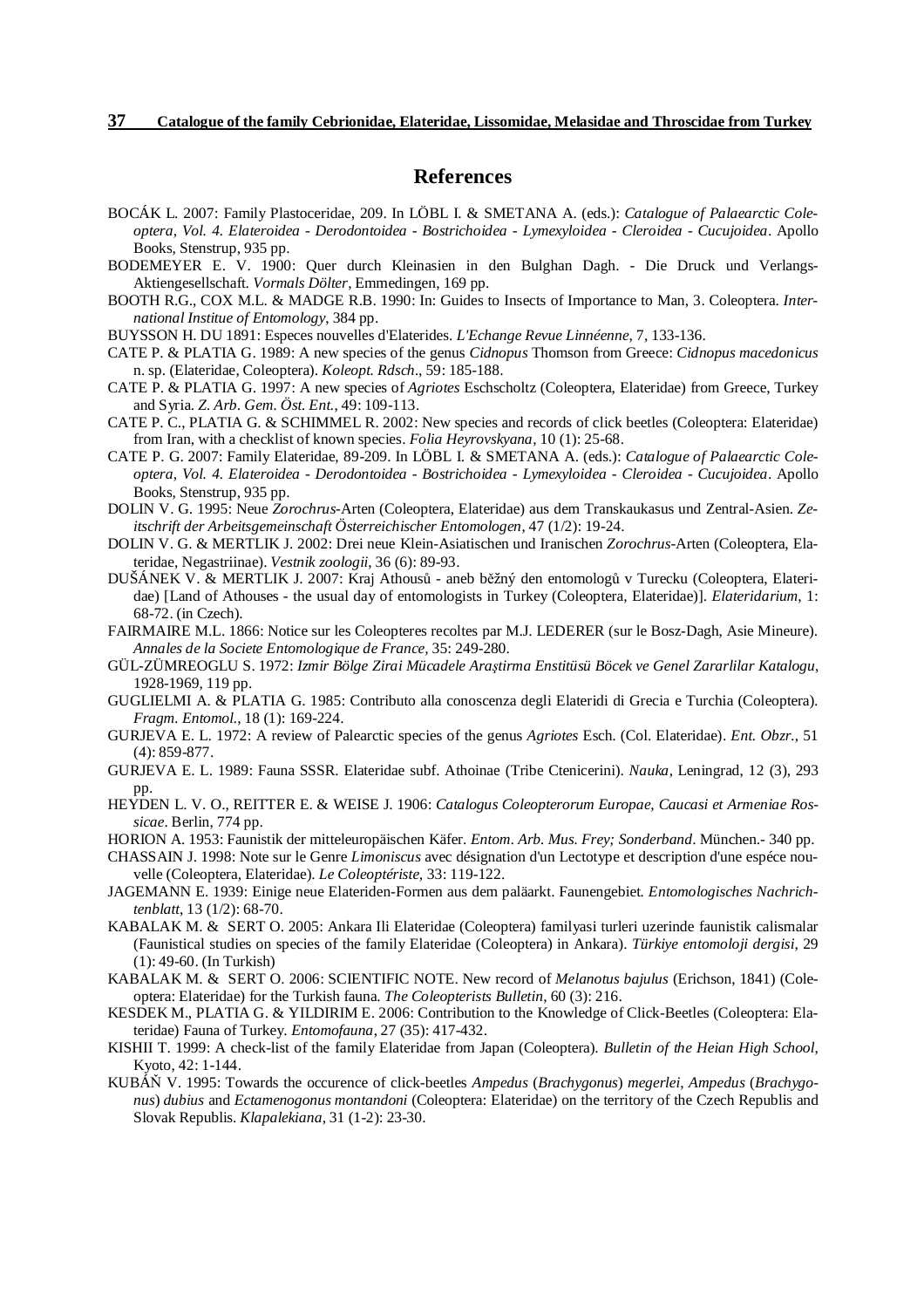- LAIBNER S. 2000: Elateridae of the Czech and Slovak Republics České a Slovenské republiky. *Kabourek*, Zlín: 292 p. (In Engl. & Czech).
- LAWRENCE J.F., HASTINGS A.M., DALLWITZ M.J., PAINE T.A. & ZURCHER E.J. 2000 onwards. Elateriformia (Coleoptera): descriptions, illustrations, identification, and information retrieval for families and subfamilies. Version: 9th October 2005. <http://delta-intkey.com>
- LESEIGNEUR L. 2007: Family Throscidae, pp. 87-89. In LÖBL I. & SMETANA A. (eds.): *Catalogue of Palaearctic Coleoptera, Vol. 4. Elateroidea - Derodontoidea - Bostrichoidea - Lymexyloidea - Cleroidea - Cucujoidea*. Apollo Books, Stenstrup, 935 pp.
- LODOS N. 1998: Türkiye Entomolojisi VI (Genel, Uygulamali ve Faunistik). *Ege Üniversitesi Zirarat Fakültesi Yayinlari* No: 529, 300 pp.
- LOHSE G. A. 1979: Elateridae. In Freude H., Harde K. W., Lohse G. A.: Die Käfer Mitteleuropas. 6. *Goecke & Evers*, Krefeld, 103-186.
- MERTLIK J. 2000: Contribution to the knowledge of Turkish species of the genus *Selatosomus* (Coleoptera: Elateridae). *Folia Heyrovskyana*, 8 (1): 1-15.
- MERTLIK J. 2005: Description of three new species of family *Elateridae* (Coleoptera from Syria and Turkey. *Folia Heyrovskyana*, 12 (4): 167-173.
- MERTLIK J. & DUŠÁNEK V. 2006: Description of five new species of click-beetles (Coleoptera, Elateridae) from the Palaearctic region with remarks about the discributions 22 additional species. *Folia Heyrovskyana*, 13 (4): 145-162.
- MERTLIK J., JENIŠ I. & ZBUZEK B. 2007: New records on the distribution of some species of the family Eucnemidae (Coleoptera). *Elateridarium*, 1: 92-96.
- MUONA J. 2007: Family Eucnemidae, pp. 81-86. In LÖBL I. & SMETANA A. (eds.): *Catalogue of Palaearctic Coleoptera, Vol. 4. Elateroidea - Derodontoidea - Bostrichoidea - Lymexyloidea - Cleroidea - Cucujoidea.* Apollo Books, Stenstrup, 935 pp.
- ORLOV V. N. 1989: Larvae of two species of Elateridae beetles (Coleoptera, Elateridae) from the Caucasus. *Rev. D'Ent. URSS*, 67 (2): 329-332.
- PENTHER A. & ZEDERBAUER E. 1905: Ergehibbe einen naturwissenschaftlichen Reise zum Erdschias-Dagh (Kleinasien). *Annal. Naturh. Mus. Wien*, 20 (3): 99-290.
- PIC M. 1903: Captures notes diverses et diagnoses. *Echange*, 19: 129..
- PLATIA G. 1989: Descrizione di nuove specie di Elateridi della Grecia e Turchia (Coleoptera, Elateridae). *Lavori Soc. Ven. Sc. Nat.*, 14 (1): 79-86.
- PLATIA G. 1994: Fauna d'Italia, Coleoptera Elateridae. *Edizioni Calderini*, Bologna, 429 pp.
- PLATIA G. 2001: Description de trois nouvelles especes du genre *Ampedus* Dejean de la region palearctique, avec une synonymie nouvelle (Coleoptera: Elateridae). *Biocosme Mésogéen*, Nice, 18 (2): 65-73.
- PLATIA G. 2003: Descrizione di otto nuove di *Agriotes* del gruppo nuceus Fairmaire della Turchia con chiave di determinazione all specie note (Insecta, Coleoptera, Elateridae). *Il Naturalista Valtellinese - Atti Mus. Civ. Stor. Nat.* Morbegno, 14: 13-28.
- PLATIA G. 2003: Descrizione di nuove specie di *Athous* Eschscholtz del sottogenere *Orthathous* Reitter della Turchia (Coleoptera, Elateridae). *Lambillionea*, CIII, 2: 263-268.
- PLATIA G. 2004: Nuovi Elateridi d´Europa, Turchia e Quatar con note tassonomiche e genemiche su alcune specie (Coleoptera: Elateridae). *Bol. S.E.A.*, 35: 39-45.
- PLATIA G. 2004: Descrizione di nuovi Elateridi della regione Palearctica con note geonemiche e sinonimiche. (Coleoptera, Elateridae). *Lambillionea*, 104 (1): 98-108.
- PLATIA G. & CATE P. 1990: Note sistematische e sinonimiche su Elateridi Paleartici (Coleoptera Elateridae). *Boll. Soc. ent. ital*., Genova, 122 (2): 111-114.
- PLATIA G. & GUDENZI I. 1996: Descrizione di tre nuove specie di Elateridi di Grecia, Turchia ed Isola di Cipro con note geonemiche e sinonimiche (Coleoptera, Elateridae). *Boll. Mus. reg. Sci. nat.*, Torino, 14 (1): 139-150.
- PLATIA G. & GUDENZI I. 1996: Descrizione di tre nuove specie di *Athous* Eschscholtz del sottogenere *Ortathous* Reitter della Turchia con chiave di determinazione dei maschi delle specie note (Coleoptera, Elateridae). *Lambillionea*, 96 (1): 235-241.
- PLATIA G. & GUDENZI I. 1998: Note tassonomiche e faunistiche su Elateridi del Vicino Oriente (Coleoptera, Elateridae). *Bollettino dell'Associazione Romana di Entomologia*, 53 (1-4): 49-62.
- PLATIA G. & GUDENZI I. 1998: Descrizione di nuovi Elateridi di Grecia e Turchia con note e chiave di determinazione per gli *Agriotes* del gruppo *gurgistanus* Faldermann. (Coleoptera, Elateridae). *Lambillionea*, 98 (4): 629-640.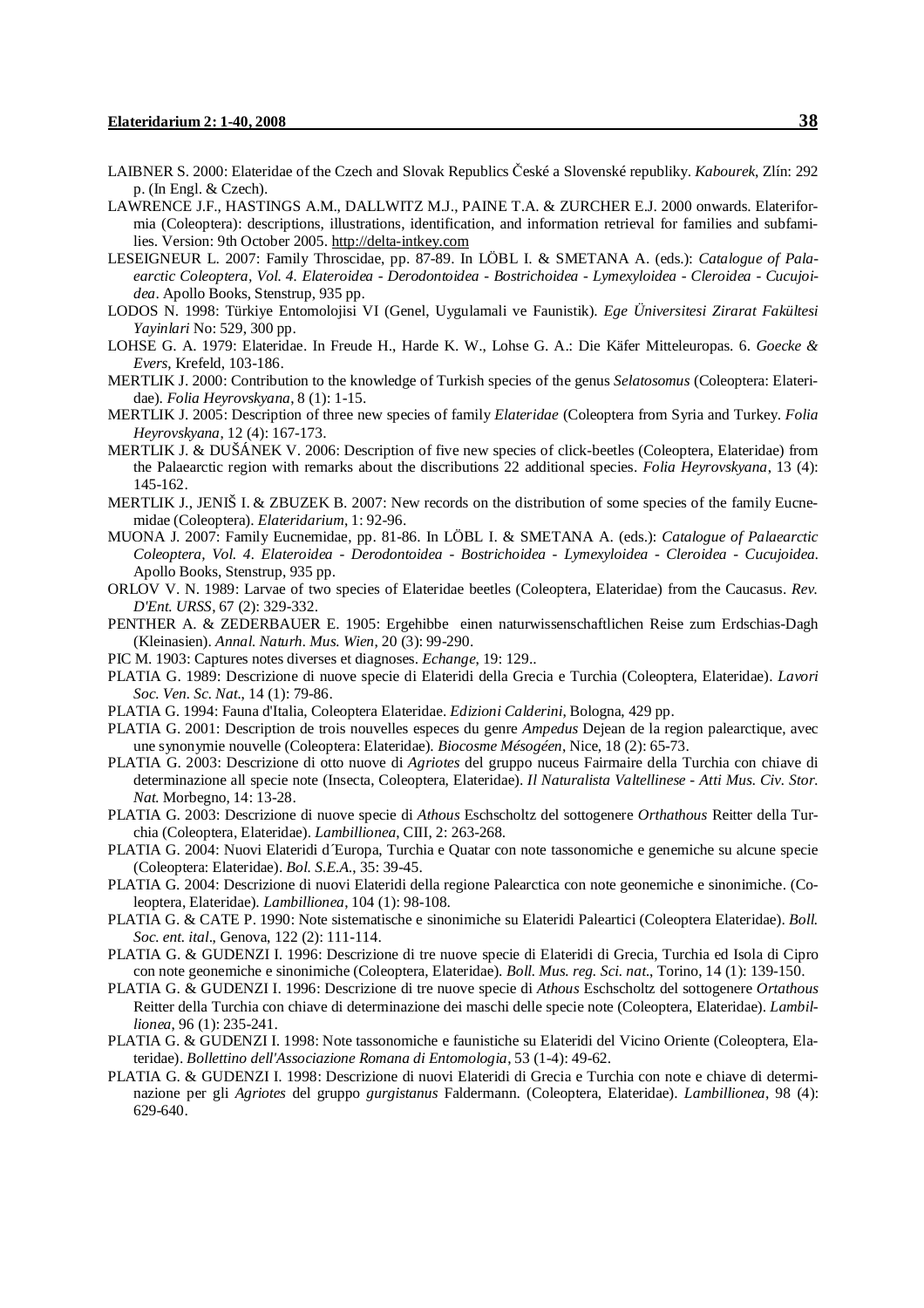- PLATIA G. & GUDENZI I. 1999: Descrizione di nuove specie di Elateridi della regione Paleartica con note geonemiche e sinonimiche (Insecta Coleoptera Elateridae). *Quaderno di Studi e Notizie di Storia Naturale della Romagna*, 11: 17-31.
- PLATIA G. & GUDENZI I. 2000: Descrizione di un nuovo genere e tredici nuove specie di Elateridi della regione paleartica con note geonemiche (Insecta Coleoptera Elateridae). *Quad. Studi Nat. Romagna*, 13, suppl.: 65-83.
- PLATIA G. & GUDENZI I. 2000: Revisione dei *Cardiophorus* Eschscholtz della Turchia. I: Le specie bicolori. (Coleoptera, Elateridae, Cardiophorinae). *Lambillionea*, 100: 601-612.
- PLATIA G. & GUDENZI I. 2002: Revisione dei *Cardiophorus* della Turchia. II. Le specie unicolori (Coleoptera Elateridae). *Boll. Soc. entomol. ital*., 134 (1): 27-55.
- PLATIA G. & GUDENZI I. 2002: Descrizione di venti nuove specie di Elateridi della regione Paleartica (Insecta Coleoptera Elateridae). *Quaderno di Studi e Notizie di Storia Naturale della Romagna*, 16: 73-98.
- PLATIA G. & GUDENZI I. 2004: Contributo alla conoscenza dei *Dicronychus* Brullé, 1832 della Turcia con descrizione di nuove specie e chiave di determinazione per le specie note (Coleoptera: Elateridae: Cardiophorini). *Bol. S.E.A.*, 34: 9-22.
- PLATIA G. & GUDENZI I. 2005: Description of eleven new species of click-beetles of the Palearctic region, a case of legs teratology and new records of some species of the Italian fauna (Insecta Coleoptera Elateridae). *Quaderno di Studi e Notizie di Storia Naturale della Romagna*, 21: 109-127.
- PLATIA G. & GUDENZI I. 2007: Click-beetles species and records new to the palearctic region (Insecta Coleoptera Elateridae). *Quaderno di Studi e Notizie di Storia Naturale della Romagna*, 24: 79-86.
- PLATIA G., KABALAK M. & SERT O. 2007: Descriptions of two new species of click-beetle (Coleoptera: Elateridae) from Turkey. *Zootaxa*, 1415: 43-47.
- PLATIA G. & KOVANCI B. 2005: A new species of *Athous* Eschscholtz (Coleoptera: Elateridae) from Turkey. *Türkiye entomoloji dergisi*, 29 (1): 5-9.
- PLATIA G. & MARINI M. 1990: Gli Elateridi (Coleoptera) della collezione Andrea Fiori, conservati nel Museo di Zoologia dell'Università di Bologna. *Giornale italiano di Entomologia*, 5: 31-47.
- PLATIA G. & MERTLIK J. 1996: *Anostirus turcicus* sp. n.(Coleoptera: Elateridae) from Turkey. *Klapalekiana*, 32 (3-4): 225-228.
- PLATIA G. & SCHIMMEL R. 1991: Descrizione di nuove specie di Elateridi di Grecia e Turchia con chiave per due gruppi di specie (Coleoptera, Elateridae). *Lavori Soc. Ven. Sc. Nat.*, 16: 131-142.
- PLATIA G. & SCHIMMEL R. 1992: Descrizione di nuove specie di Elateridi di Grecia e Turchia (Coleoptera, Elateridae). *Lavori Soc. Ven. Sc. Nat*., 17: 87-95.
- PLATIA G. & SCHIMMEL R. 1993: Descrizione di nuove specie di Elateridi di Grecia e Turchia con note su alcuni *Agriotes* Eschscholtz (Coleoptera, Elateridae). *Lavori Soc. Ven. Sc. Nat*., 18: 51-57.
- PLATIA G. & SCHIMMEL R. 1994: Descrizione di tre nuove specie di Elateridi di Grecia, Turchia e Siria, con note su *Agriotes cribrithorax* Pic, 1910 (Coleoptera, Elateridae). *Lavori Soc. Ven. Sc. Nat*., 19: 77-82.
- PLATIA G. & TARNAWSKI D. 1998: Description of two new species of click-beetles from Turkey (Coleoptera: Elateridae). *Genus*, 9 (3): 269-274.
- PLATIA G., YILDIRIM E. & KESDEK M. 2007: *Agrypnus sarikamisensis* sp. n. and *Athous artvinensis* sp. n., two new species of Elateridae (Coleoptera) from Turkey. *Biocosme Mésogéen*, Nice, 24 (2): 57-63.
- PREISS R. & PLATIA G. 2003: The Click Beetles of Cyprus with descriptions of two new species and notes on species of the genus *Haterumelater* Ôhira, 1968 (Coleoptera: Elateridae). *Z. Arb. Gem. Öst. Ent.*, 55: 97-123.
- REITTER E. 1905: Bestimmungs Tabelle der europeischen Coleopteren. Elateridae, 1. Theil. Elaterini, Subtribus: Athouina, aus der palaearktischen Fauna. *Vehr. Naturf. Ver. Brünn*, Brünn, 56: 3-122.
- REITTER E. 1910: Beschreibung neuer Coleopteren aus der Familie der Elateriden und Bemerkungen über bekannte Arten. *Wien. Ent. Zeitung*, 29 (5-6): 165-178.
- REITTER E. 1911: Fauna Germanica. Die Käfer Deutschen Reiches. III. Band. *Schr. Dtsch. Lehrerver. Naturk*., Stuttgart, 26: 436 pp.
- REITTER E. 1918: Bestimmungstabelle der paläarkischen *Elater* Arten. *Wien. entomol. Ztg.*, 37 (1-2): 81-105.
- ROUBAL J. 1924: Einige Käferneuheiten. *Entomologischer Anzeiger*, 8: 80-81.
- SAHLBERG J. 1912-1913: Coleoptera mediterranea orientalia, quae in Aegypta, Palaestina, Syria, Caramania atque in Anatolia occidentali anno 1904. *Ofversigt af Finsha Vetenskaps-Sacietetens Förhandlingar*, 55 (13): 127-132.
- SÁNCHEZ-RUIZ A. & LÖBL I. 2007: Subfamily Cebrioninae, pp. 89-93. In LÖBL I. & SMETANA A. (eds.): *Catalogue of Palaearctic Coleoptera, Vol. 4. Elateroidea - Derodontoidea - Bostrichoidea - Lymexyloidea - Cleroidea - Cucujoidea*. Apollo Books, Stenstrup, 935 pp.
- SCHENKLING S. 1925: *Coleopterorum catalogus, auspiciis et auxilio W. Junk. Pars 80, Elateridae 1*. Berlin, 263 pp.